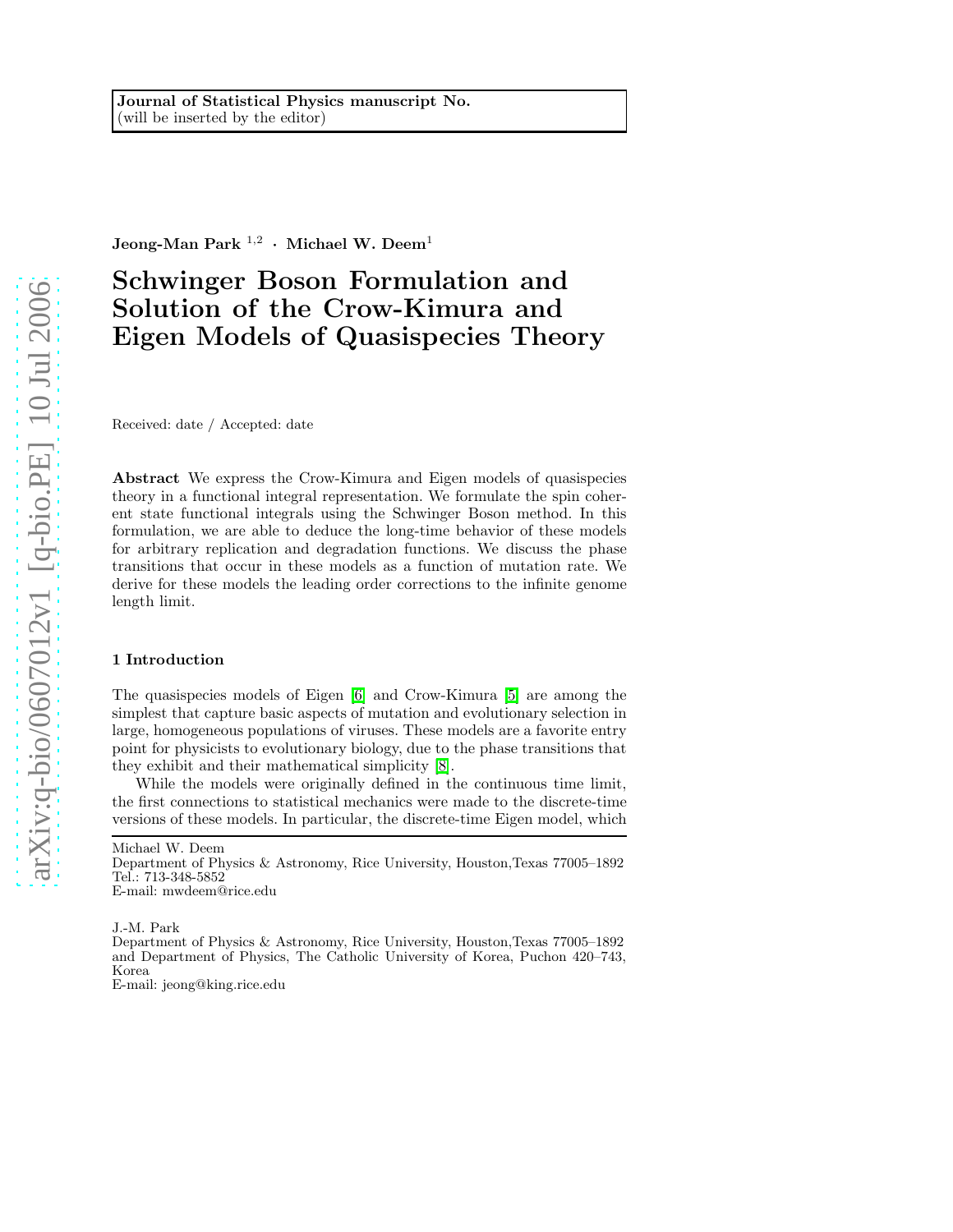entails the additional assumption of allowing only a single mutation at one point in time in addition to discretization of time, was shown to be equivalent to a particular type of Ising model [\[9\]](#page-23-1). A distinction between the bulk magnetization and the observable, surface, magnetization was discovered in the discrete-time Eigen model [\[15\]](#page-23-2), and an analogy to the surface wetting phenomenon in condensed matter was made. Magnetization is a now-standard term in the physical quasispecies field for average composition. That is, the magnetization at site  $j$  on the genome is the average composition of the base at that site, averaged over all sequences in the population. A functional integral representation of the discrete-time Eigen model was introduced through use of functional delta functions [\[10\]](#page-23-3). With this representation, solution of this particular model was possible for viral replication rates that depend in an arbitrary way on distance from a single point in genome space. The closely related Crow-Kimura, or parallel or para-muse, continuous-time model was formulated as a quantum spin Hamiltonian in [\[1,](#page-22-2)[2\]](#page-22-3). It was formulated as a functional integral and solved for viral replication rates that depend in an arbitrary way on distance from a single point in genome space in [\[11,](#page-23-4) [12,](#page-23-5)[13\]](#page-23-6). The discrete-time Eigen model in a sense interpolates between the continuous-time Eigen model and the Crow-Kimura model, because its limit as the time step becomes small is the Crow-Kimura model rather than the Eigen model. What distinguishes the continuous-time Eigen model from the other models is the possibility of multiple mutation events in an infinitesimal time step [\[8\]](#page-23-0).

In this manuscript we seek to provide a detailed derivation for a functional integral representation of the continuous-time parallel and Eigen models of quasispecies theory. These representations are used to find exact solutions of these continuous-time quasispecies theories in the limit of large genomes. These results are used to exhibit the phase transitions that occur in these models as a function of mutation rate. The coherent states formalism that we introduce allows for the first time the expression of the full time-dependent probability distribution in sequence space of these quasispecies theories as a function of arbitrary initial and final conditions. In addition, we use the functional integral expressions to obtain for the first time the  $O(1/N)$  corrections to the mean replication rates in these models. Finally, we also use the functional integral expressions to find for the first time the  $O(1/\sqrt{N})$  width of the virus populations around the most probable genomes in sequence space.

The rest of the manuscript is organized as follows. In Section 2 we map the continuous-time parallel model onto a spin coherent state path integral using the Schwinger Boson method. We evaluate the theory for a general replication rate. We find the corrections to the infinite genome limit. In Section 3 we map the continuous-time Eigen model onto a functional integral, again using the Schwinger Boson method. While the functional integral appears more singular than in the parallel case, due to the presence of multiple mutations at a single time step in this model, we also solve this model for a general replication rate. We also find the corrections to the infinite genome limit. We discuss the width of the virus population in genome space in the large N limit and correlations in the field theory in Section 4. We also find the expression for the full time-dependent probability distribution as it depends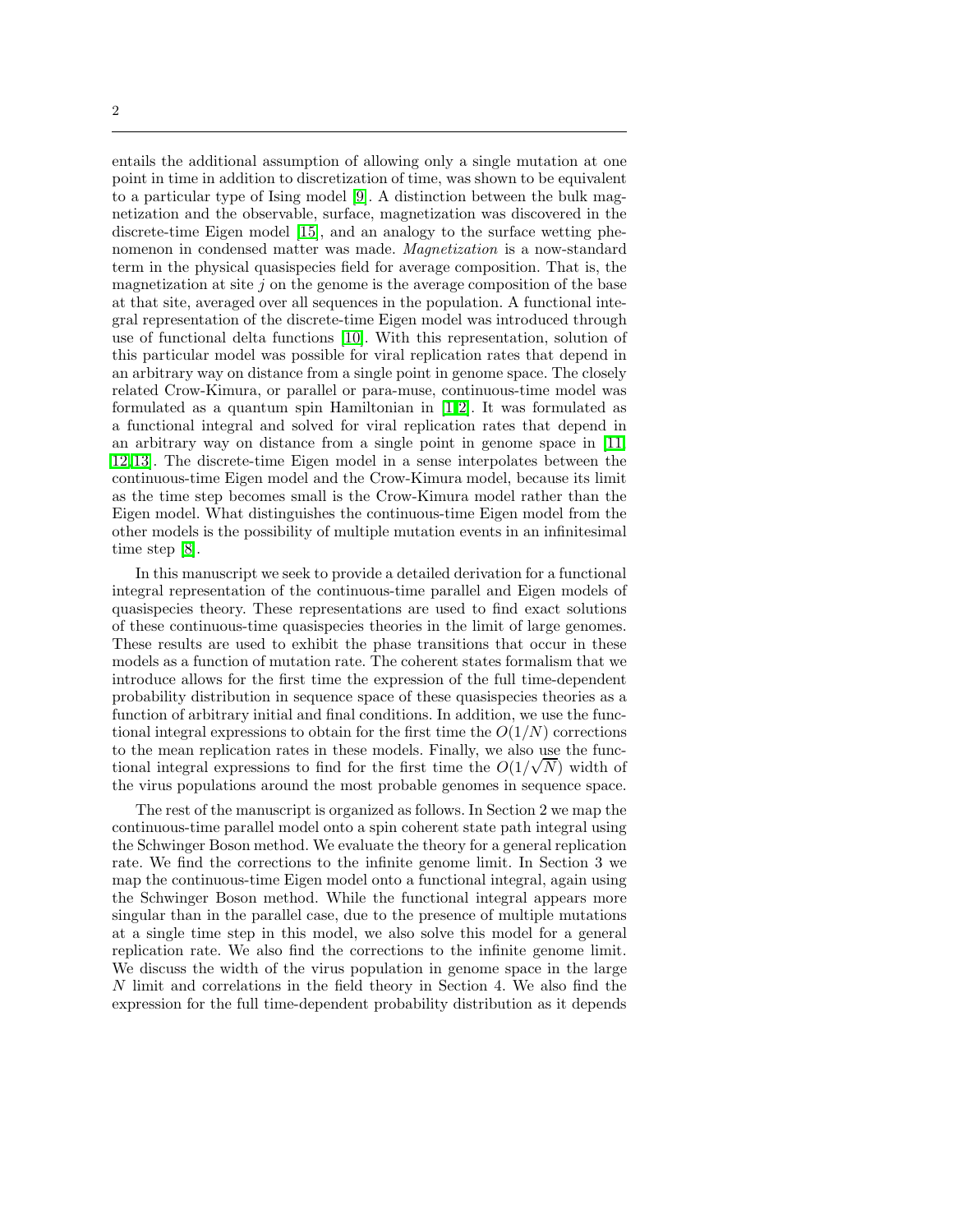on initial and final conditions. We conclude in Section 5. Much of the detailed derivations are included in Appendices.

#### 2 Spin coherent state representation of the parallel model

#### 2.1 The parallel model

In the parallel model, the probability distribution of viruses in the space of all possible viral genomes is considered. For simplicity, it is assumed that the genome can be written as a sequence of N binary digits, or spins:  $s_n^i = \pm 1$ ,  $1 \leq n \leq N$ . Distances in the genome space are calculated by the Hamming measure:  $d_{ij} = (N - \sum_n s_n^i s_n^j)/2$ . The probability for a virus to be in a given genome state,  $p_i$ ,  $1 \le i \le 2^N$ , satisfies the parallel model differential equation

$$
\frac{dp_i}{dt} = p_i(r_i - \sum_{j=1}^{2^N} r_j p_j) + \sum_{j=1}^{2^N} \mu_{ij} p_j . \tag{1}
$$

<span id="page-2-0"></span>Here  $r_i$  is the number of offspring per unit period of time, or replication rate, and  $\mu_{ij} = \mu \Delta (d_{ij} - 1) - N \mu \Delta (d_{ij})$  is the mutation rate to move from sequence  $s_i$  to sequence  $s_j$  per unit period of time. Here  $\Delta(n)$  is the Kronecker delta. The non-linear term in Eq. [\(1\)](#page-2-0) serves simply to enforce the conservation of probability,  $\sum_i p_i = 1$ . We can express the differential equation in a simpler, linear form

$$
\frac{dq_i}{dt} = r_i q_i + \sum_{j=1}^{2^N} \mu_{ij} q_j \tag{2}
$$

<span id="page-2-1"></span>with the transformation  $p_i(t) = q_i(t)/\sum_j q_j(t)$ . The explicit form of the replication rate is  $r_i = Nf(u)$ , where  $u = (1/N) \sum_n s_n^i$ .

#### 2.2 The parallel model in operator form

Motivated by the observation [\[1\]](#page-22-2) that the parallel dynamics in Eq. [\(2\)](#page-2-1) is equivalent to quantum dynamics in imaginary time, we express the model in an operator form. We define two kinds of creation and annihilation operators:  $\hat{a}_{\alpha}(j), \hat{a}_{\alpha}^{\dagger}(j), \alpha = 1, 2$  and  $j = 1, ..., N$ . These operators obey the commutation relations

$$
\begin{aligned}\n\left[\hat{a}_{\alpha}(i), \hat{a}_{\beta}^{\dagger}(j)\right] &= \delta_{\alpha\beta}\delta_{ij} \\
\left[\hat{a}_{\alpha}(i), \hat{a}_{\beta}(j)\right] &= 0 \\
\left[\hat{a}_{\alpha}^{\dagger}(i), \hat{a}_{\beta}^{\dagger}(j)\right] &= 0\n\end{aligned} \tag{3}
$$

These operators create either a spin-up state for  $\alpha = 1$  or a spin-down state for  $\alpha = 2$  at position j in the genome. While it might see more natural to introduce a single set of creation and annihilation operators to define whether the spin at position  $j$  is up or down, this approach leads to a non-Gaussian field theory even for a vanishing replication rate function. Use of two sets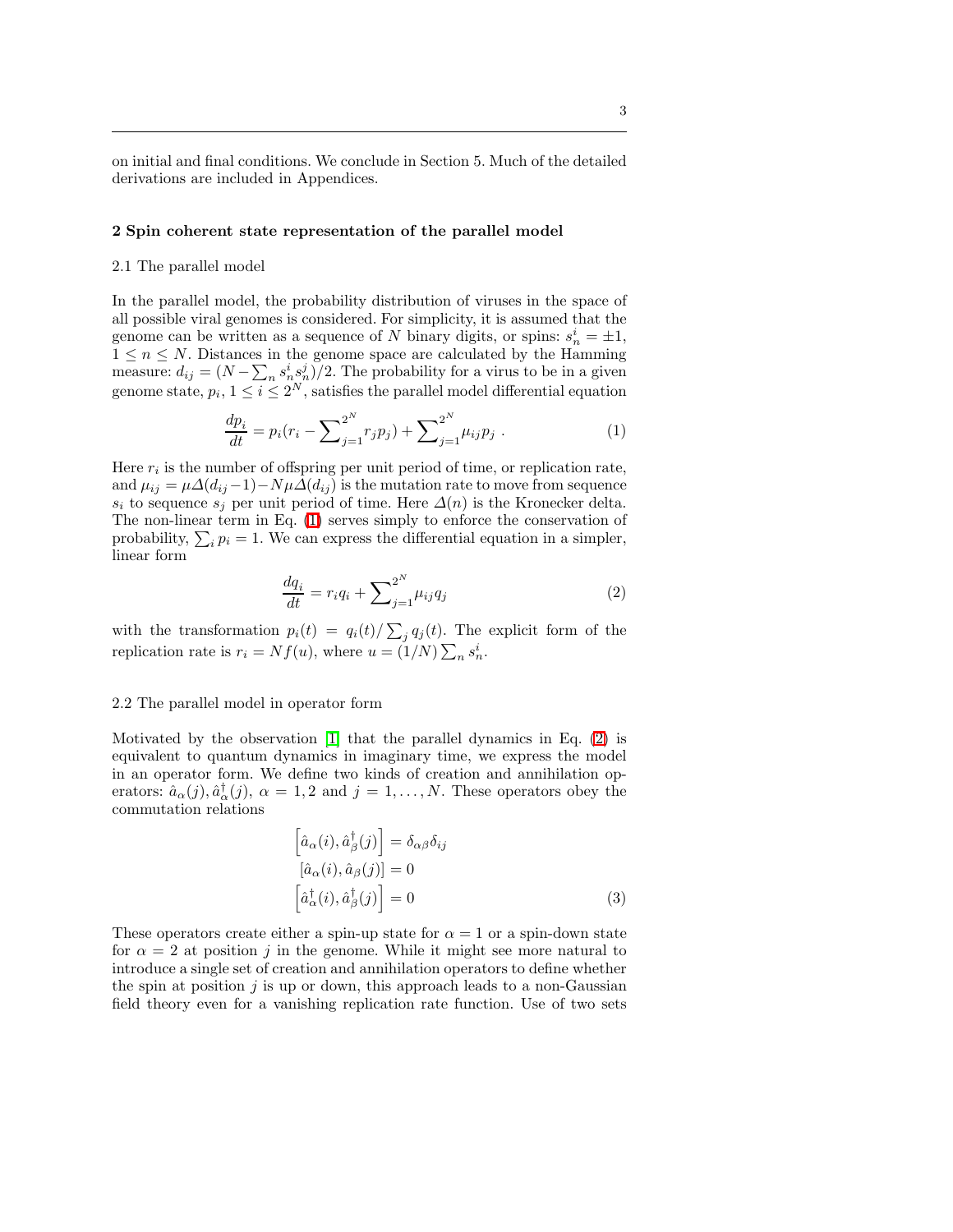of creation and annihilation operators leads to a Gaussian field theory, with non-quadratic terms stemming from the replication rate function. We find this second form of the theory more convenient for calculation. This second form, moreover, can be extended to the case where the sequence alphabet is larger than binary. Since the state is one and only one of the possible letters at position  $j$ , spin-up or spin-down in the binary alphabet case considered here, we will enforce the constraint that

$$
\sum_{\alpha} \hat{a}_{\alpha}^{\dagger}(j)\hat{a}_{\alpha}(j) = 1 \tag{4}
$$

for all  $j$ . Thus, the state at site  $j$  is either

<span id="page-3-2"></span>
$$
|1,0\rangle = [\hat{a}_1^{\dagger}(j)]^1 [\hat{a}_2^{\dagger}(j)]^0 |0,0\rangle \text{ or } |0,1\rangle = [\hat{a}_1^{\dagger}(j)]^0 [\hat{a}_2^{\dagger}(j)]^1 |0,0\rangle \tag{5}
$$

Defining  $n_j^i$  to be the power on  $\hat{a}_1^{\dagger}(j)$  for spin state i, we can rewrite the parallel model dynamics as

$$
\frac{d}{dt}P(\{n_j^i\}) = r_i(\{n_j^i\})P(\{n_j^i\}) + \mu \sum_{j=1}^N \left[ (1 - n_j^i)P(\{\dots, n_j^i + 1, \dots\}) + n_j^i P(\{\dots, n_j^i - 1, \dots\}) - P(\{n_j^i\}) \right]
$$
\n(6)

We introduce the state vector

$$
|\psi\rangle = \sum_{i=1}^{2^N} P(\{n^i\}) |\{n^i\}\rangle \tag{7}
$$

which satisfies the differential equation

$$
\frac{d}{dt}|\psi\rangle = \sum_{i=1}^{2^N} \frac{dP(\{n^i\})}{dt} |\{n^i\}\rangle
$$
\n(8)

<span id="page-3-0"></span>We now write this Eq. [\(8\)](#page-3-0) in operator form. First, we introduce vector notation for the creation and annihilation operators:  $\hat{\mathbf{a}}(j) = (\hat{a}_1(j), \hat{a}_2(j))$  and  $\hat{\mathbf{a}}^{\dagger}(j) = (\hat{a}_1^{\dagger}(j), \hat{a}_2^{\dagger}(j))$ . Then we introduce operators

$$
T_i(j) = \hat{\mathbf{a}}^\dagger(j)\sigma_i\hat{\mathbf{a}}(j)
$$
  

$$
T_0 = \hat{\mathbf{a}}^\dagger(j)\cdot\hat{\mathbf{a}}(j)
$$
 (9)

with spin matrices

$$
\sigma_1 = \begin{pmatrix} 0 & 1 \\ 1 & 0 \end{pmatrix}, \quad \sigma_2 = \begin{pmatrix} 0 & -1 \\ 1 & 0 \end{pmatrix}, \quad \sigma_3 = \begin{pmatrix} 1 & 0 \\ 0 & -1 \end{pmatrix} \tag{10}
$$

Then the dynamics of Eq. [\(8\)](#page-3-0) can be written as

$$
\frac{d}{dt}|\psi\rangle = -\hat{H}|\psi\rangle\tag{11}
$$

with

<span id="page-3-1"></span>
$$
-\hat{H} = Nf\left[\sum_{j=1}^{N} T_3(j)/N\right] + \mu \sum_{j=1}^{N} [T_1(j) - T_0(j)] \tag{12}
$$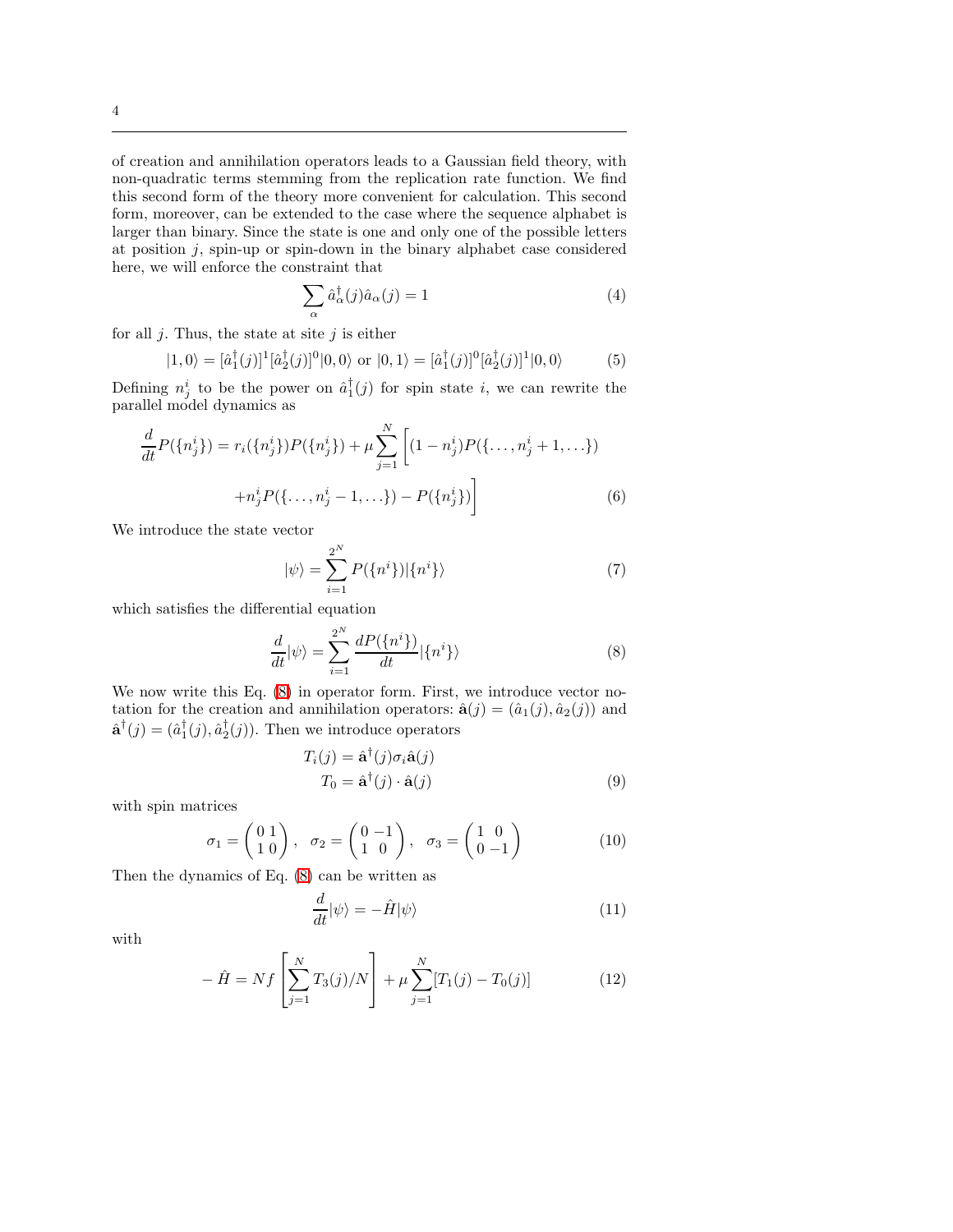2.3 The field theoretic representation of the parallel model

We convert this operator form of the parallel model into a functional integral by using coherent states. We define a spin coherent state by

$$
|\mathbf{z}(j)\rangle = e^{\hat{\mathbf{a}}^{\dagger}(j)\cdot\mathbf{z}(j) - \mathbf{z}^*(j)\cdot\hat{\mathbf{a}}(j)}|(0,0)(j)\rangle
$$
  
= 
$$
e^{-\frac{1}{2}\mathbf{z}^*(j)\cdot\mathbf{z}(j)} \sum_{n,m=0}^{\infty} \frac{[z_1(j)]^n [z_2(j)]^m}{\sqrt{n!m!}}|(n,m)(j)\rangle
$$
(13)

These coherent states satisfy a completeness relation

$$
I = \int \prod_{j=1}^{N} \frac{d\mathbf{z}^{*}(j) d\mathbf{z}(j)}{\pi^2} |\{|\mathbf{z}\}\rangle \langle \{|\mathbf{z}\}\rangle
$$
 (14)

The overlap of coherent states satisfies

$$
\langle \mathbf{z}'(j)|\mathbf{z}(j)\rangle = e^{-\frac{1}{2}\{\mathbf{z}'^*(j)\cdot[\mathbf{z}'(j)-\mathbf{z}(j)] - [\mathbf{z}'^*(j)-\mathbf{z}^*(j)]\cdot\mathbf{z}(j)\}}\tag{15}
$$

Equation [\(11\)](#page-3-1) enforces constraint [\(4\)](#page-3-2) if the initial conditions obey the constraint. To project arbitrary initial conditions onto this constraint, we use the operator

$$
\hat{P} = \prod_{j=1}^{N} \hat{P}(j) = \prod_{j=1}^{N} \Delta[\hat{\mathbf{a}}^{\dagger}(j) \cdot \hat{\mathbf{a}}(j) - 1]
$$

$$
= \int_{0}^{2\pi} \prod_{j=1}^{N} \frac{d\lambda_j}{2\pi} e^{i\lambda_j[\hat{\mathbf{a}}^{\dagger}(j) \cdot \hat{\mathbf{a}}(j) - 1]}
$$
(16)

The probability to be in a given final state at time  $t$  is

$$
P(\{\mathbf{n}\},t) = \sum_{\{\mathbf{n}_0\}} \langle \{\mathbf{n}\}|e^{-\hat{H}t}|\{\mathbf{n}_0\}\rangle P(\{\mathbf{n}_0\})
$$
(17)

Using the coherent states identity in a Trotter factorization, we find

$$
P(\{\mathbf{n}\},t) = \sum_{\{\mathbf{n}_0\}} \lim_{M \to \infty} \langle \{\mathbf{n}\} | \int \left[ \prod_{j=1}^N \frac{dz_M^*(j)dz_M(j)}{\pi^2} \right] |\{\mathbf{z}_M\}\rangle \langle \{\mathbf{z}_M\}| e^{-\epsilon \hat{H}}
$$

$$
\times \int \left[ \prod_{j=1}^N \frac{dz_{M-1}^*(j)dz_{M-1}(j)}{\pi^2} \right] |\{\mathbf{z}_{M-1}\}\rangle \langle \{\mathbf{z}_{M-1}\}| e^{-\epsilon \hat{H}}
$$

$$
\vdots
$$

$$
\int \left[ \prod_{j=1}^N \frac{dz_1^*(j)dz_1(j)}{\pi^2} \right] |\{\mathbf{z}_1\}\rangle \langle \{\mathbf{z}_1\}| e^{-\epsilon \hat{H}}
$$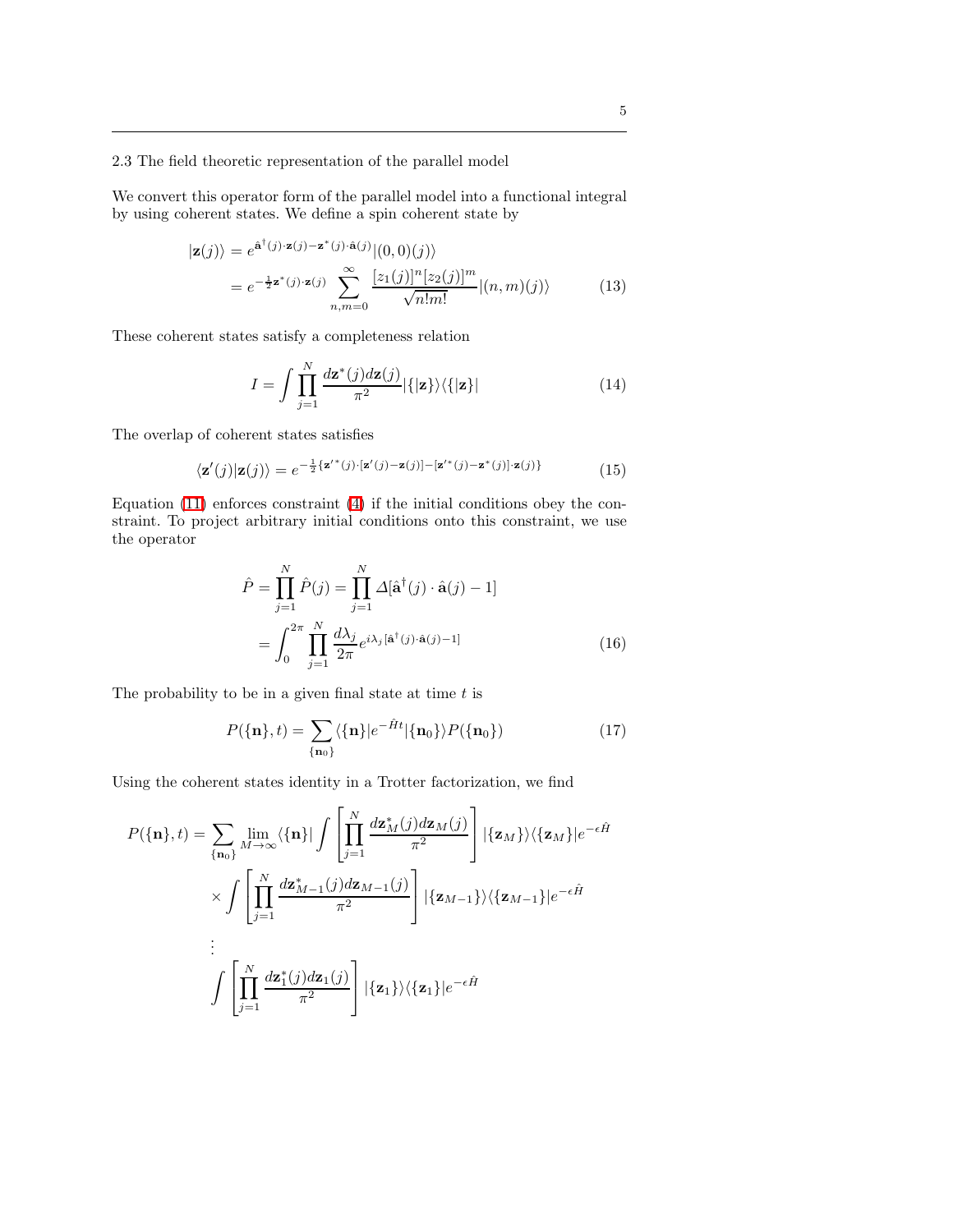$$
\times \int \left[ \prod_{j=1}^{N} \frac{d\mathbf{z}_{0}^{*}(j) d\mathbf{z}_{0}(j)}{\pi^{2}} \right] e^{-\epsilon \hat{H}} \hat{P} | \{\mathbf{z}_{0}\} \rangle \langle \{\mathbf{z}_{0}\} | \{\mathbf{n}_{0}\} \rangle P(\{\mathbf{n}_{0}\})
$$

$$
= \lim_{M \to \infty} \int [\mathcal{D}\mathbf{z}^{*} \mathcal{D}\mathbf{z}] \langle \{\mathbf{n}\} | \{\mathbf{z}_{M}\} \rangle \left( \sum_{\{\mathbf{n}_{0}\}} \langle \{\mathbf{z}_{0}\} | \{\mathbf{n}_{0}\} \rangle P(\{\mathbf{n}_{0}\}) \right)
$$

$$
\times \prod_{k=2}^{M} \langle \{|\mathbf{z}_{k}\} | e^{-\epsilon \hat{H}} | \{\mathbf{z}_{k-1}\} \rangle \langle \{\mathbf{z}_{1}\} | e^{-\epsilon \hat{H}} \hat{P} | \{\mathbf{z}_{0}\} \rangle \tag{18}
$$

For initial conditions that satisfy constraint [\(4\)](#page-3-2)

$$
\langle {\mathbf{n}} \rangle |\{ \mathbf{z}_M \} \rangle = \prod_j e^{-\frac{1}{2} \mathbf{z}_M^*(j) \cdot \mathbf{z}_M(j)} \mathbf{n}(j) \cdot \mathbf{z}_M(j)
$$

$$
\langle {\mathbf{z}_0} \rangle |\{ \mathbf{n}_0 \} \rangle = \prod_j e^{-\frac{1}{2} \mathbf{z}_0^*(j) \cdot \mathbf{z}_0(j)} \mathbf{z}_0^*(j) \cdot \mathbf{n}_0(j)
$$
(19)

<span id="page-5-0"></span>Conversely, if the projection operator is needed for arbitrary initial conditions, we note

$$
\hat{P}|\mathbf{z}_{0}(j)\rangle = \int_{0}^{2\pi} \prod_{j=1}^{N} \frac{d\lambda_{j}}{2\pi} e^{-i\lambda_{j}} e^{i\lambda_{j}\hat{\mathbf{a}}^{\dagger}(j)\cdot\hat{\mathbf{a}}(j)} |\mathbf{z}(j)\rangle
$$

$$
= \int_{0}^{2\pi} \prod_{j=1}^{N} \frac{d\lambda_{j}}{2\pi} e^{-i\lambda_{j}} |(e^{i\lambda_{j}} \mathbf{z})(j)\rangle
$$
(20)

<span id="page-5-1"></span>For initial conditions that satisfy constraint [\(4\)](#page-3-2), we may remove the projection operator to find

$$
P(\{\mathbf{n}\},t) = \lim_{M\to\infty} \int [\mathcal{D}\mathbf{z}^* \mathcal{D}\mathbf{z}] \sum_{\{\mathbf{n}\}_0\} P(\{\mathbf{n}\}_0\}) \prod_{j=1}^N \mathbf{n}(j) \cdot \mathbf{z}_M(j) \mathbf{z}_0^*(j) \cdot \mathbf{n}_0(j)
$$
  
\n
$$
\times e^{-\frac{1}{2}\mathbf{z}_M^*(j) \cdot \mathbf{z}_M(j)} e^{-\frac{1}{2}\mathbf{z}_0^*(j) \cdot \mathbf{z}_0(j)}
$$
  
\n
$$
\times \prod_{k=1}^M e^{-\frac{1}{2}\{\mathbf{z}_k^*(j) \cdot [\mathbf{z}_k(j) - \mathbf{z}_{k-1}(j)] - [(\mathbf{z})_k^*(j) - \mathbf{z}_{k-1}^*(j)]\} \cdot \mathbf{z}_{k-1}}
$$
  
\n
$$
\times e^{\epsilon N f} \left[\sum_{j=1}^N \mathbf{z}_k^*(j) \sigma_3 \mathbf{z}_{k-1}(j)/N\right] + \epsilon \Delta f(\mathbf{z}_k^*, \mathbf{z}_{k-1})
$$
  
\n
$$
\times e^{\epsilon \mu} \sum_{j=1}^N [\mathbf{z}_k^*(j) \sigma_1 \mathbf{z}_{k-1}(j) - 1]
$$
  
\n
$$
= \lim_{M\to\infty} \int [\mathcal{D}\mathbf{z}^* \mathcal{D}\mathbf{z}] \sum_{\{\mathbf{n}\}_0\} P(\{\mathbf{n}\}_0\})
$$
  
\n
$$
\times \prod_{j=1}^N \mathbf{n}(j) \cdot \mathbf{z}_M(j) \mathbf{z}_0^*(j) \cdot \mathbf{n}_0(j) e^{-S[\mathbf{z}^*, \mathbf{z}]}
$$
(21)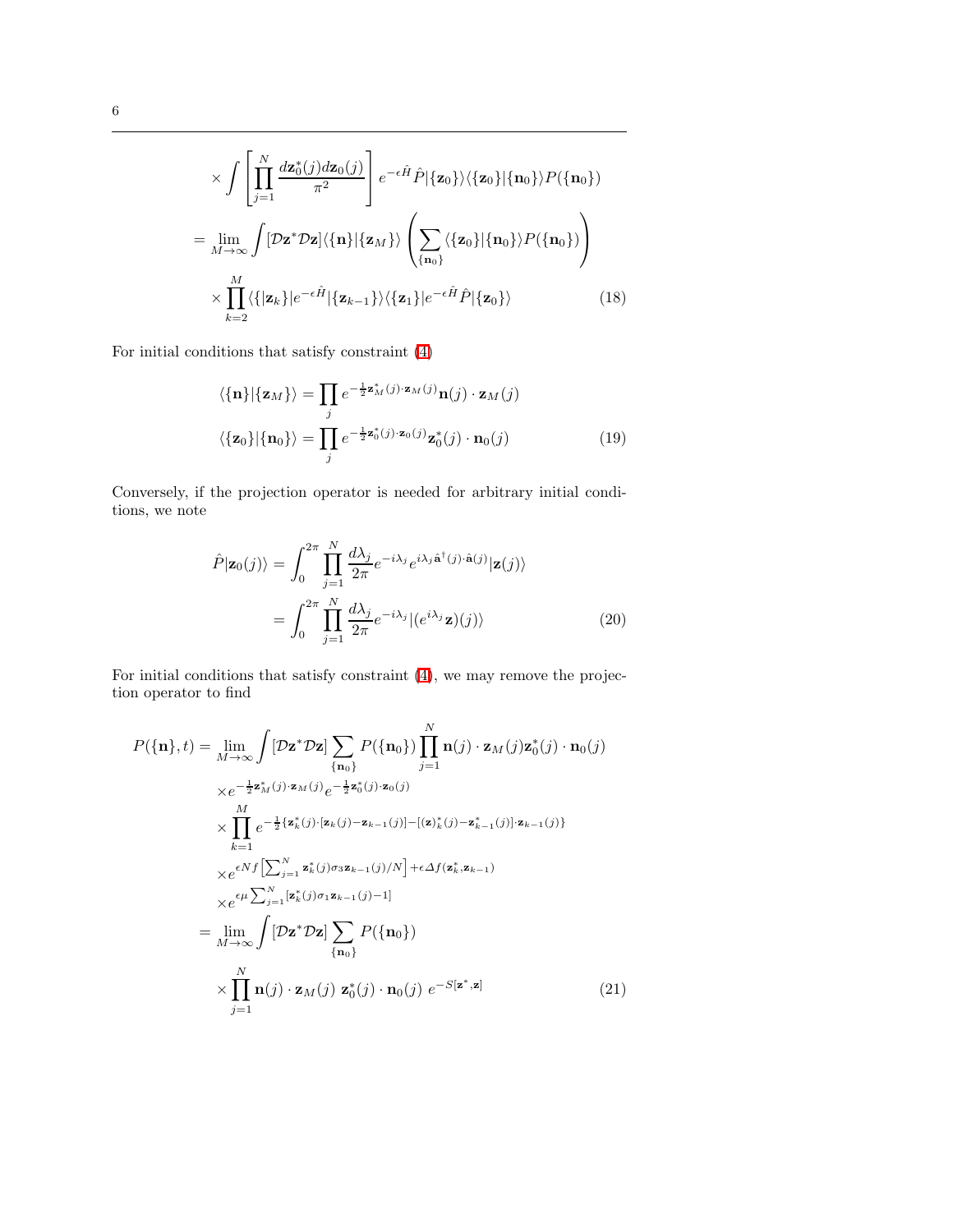<span id="page-6-0"></span>where

$$
S[\mathbf{z}^*, \mathbf{z}] = \mathbf{z}_0^*(j) \cdot \mathbf{z}_0(j) + \sum_{k=1}^M \mathbf{z}_k^*(j) \cdot [\mathbf{z}_k(j) - \mathbf{z}_{k-1}(j)]
$$
  

$$
- \epsilon \sum_{k=1}^M \left\{ Nf \left[ \sum_{j=1}^N \mathbf{z}_k^*(j) \sigma_3 \mathbf{z}_{k-1}(j)/N \right] + \Delta f(\mathbf{z}_k^*, \mathbf{z}_{k-1})
$$
  

$$
+ \mu \sum_{j=1}^N [\mathbf{z}_k^*(j) \sigma_1 \mathbf{z}_{k-1}(j) - 1] \right\}
$$
(22)

where  $\epsilon = t/M$ . To evaluate the expression involving  $Nf\{\{\hat{\mathbf{a}}^{\dagger}\},\{\hat{\mathbf{a}}\}\}\)$ , we use normal ordering. We define

$$
Nf[\{\hat{\mathbf{a}}^{\dagger}\},\{\hat{\mathbf{a}}\}] = N : f[\{\hat{\mathbf{a}}^{\dagger}\},\{\hat{\mathbf{a}}\}] : + \Delta f[\{\hat{\mathbf{a}}^{\dagger}\},\{\hat{\mathbf{a}}\}]
$$
(23)

where the notation :  $\langle \cdot \rangle$  : means in the operator expression for  $\langle \cdot \rangle$ , place all of the  $\{\hat{\mathbf{a}}\}$  to the left of the  $\{\hat{\mathbf{a}}\}$ . The additional terms that this operator commutation generates are collected in  $\Delta f$ . We note that N : f : is  $O(N)$ , whereas  $\Delta f$  is  $O(1)$ . For example, for the quadratic replication rate  $f(u) = \frac{\gamma}{2}u^2$ , we find

$$
Nf[\frac{1}{N}\sum_{j=1}^{N}\hat{\mathbf{a}}^{\dagger}(j)\sigma_{3}\hat{\mathbf{a}}(j)] = \frac{N\gamma}{2}[\frac{1}{N}\sum_{j=1}^{N}\hat{\mathbf{a}}^{\dagger}(j)\sigma_{3}\hat{\mathbf{a}}(j)]^{2}
$$
  
\n
$$
= \frac{\gamma}{2N}\sum_{i,j=1}^{N}\hat{\mathbf{a}}^{\dagger}(i)\sigma_{3}(i)\hat{\mathbf{a}}(i)\hat{\mathbf{a}}^{\dagger}(j)\sigma_{3}(j)\hat{\mathbf{a}}(j)
$$
  
\n
$$
= \frac{\gamma}{2N}\sum_{i,j=1}^{N}\hat{\mathbf{a}}^{\dagger}(i)\sigma_{3}(i)[\hat{\mathbf{a}}^{\dagger}(j)\hat{\mathbf{a}}(i) + \delta_{ij}]\sigma_{3}(j)\hat{\mathbf{a}}(j)
$$
  
\n
$$
= \frac{N\gamma}{2} : [\frac{1}{N}\sum_{j=1}^{N}\hat{\mathbf{a}}^{\dagger}(j)\sigma_{3}\hat{\mathbf{a}}(j)]^{2} : + \frac{\gamma}{2N}\sum_{j=1}^{N}\hat{\mathbf{a}}^{\dagger}(j) \cdot \hat{\mathbf{a}}(j)
$$
  
\n
$$
= N : f(\sum_{j=1}^{N}\hat{\mathbf{a}}^{\dagger}(j)\sigma_{3}\hat{\mathbf{a}}(j)/N) : + \frac{\gamma}{2}
$$
(24)

so that  $\varDelta f = \gamma/2$  in this quadratic case. By induction, we can show that the general form of the commutation term is

$$
\Delta f = \frac{1}{2} \frac{d^2 f(\xi)}{d\xi^2} \tag{25}
$$

<span id="page-6-1"></span>In the continuous limit, the probability at time  $t$  becomes

$$
P(\{\mathbf{n}\},t) = \int [\mathcal{D}\mathbf{z}^* \mathcal{D}\mathbf{z}] \sum_{\{\mathbf{n}_0\}} P(\{\mathbf{n}_0\}) \prod_{j=1}^N \mathbf{n}_j(t) \cdot \mathbf{z}_j(t) \mathbf{z}_j^*(0) \cdot \mathbf{n}_j(0) e^{-S[\mathbf{z}^*,\mathbf{z}]}
$$
\n(26)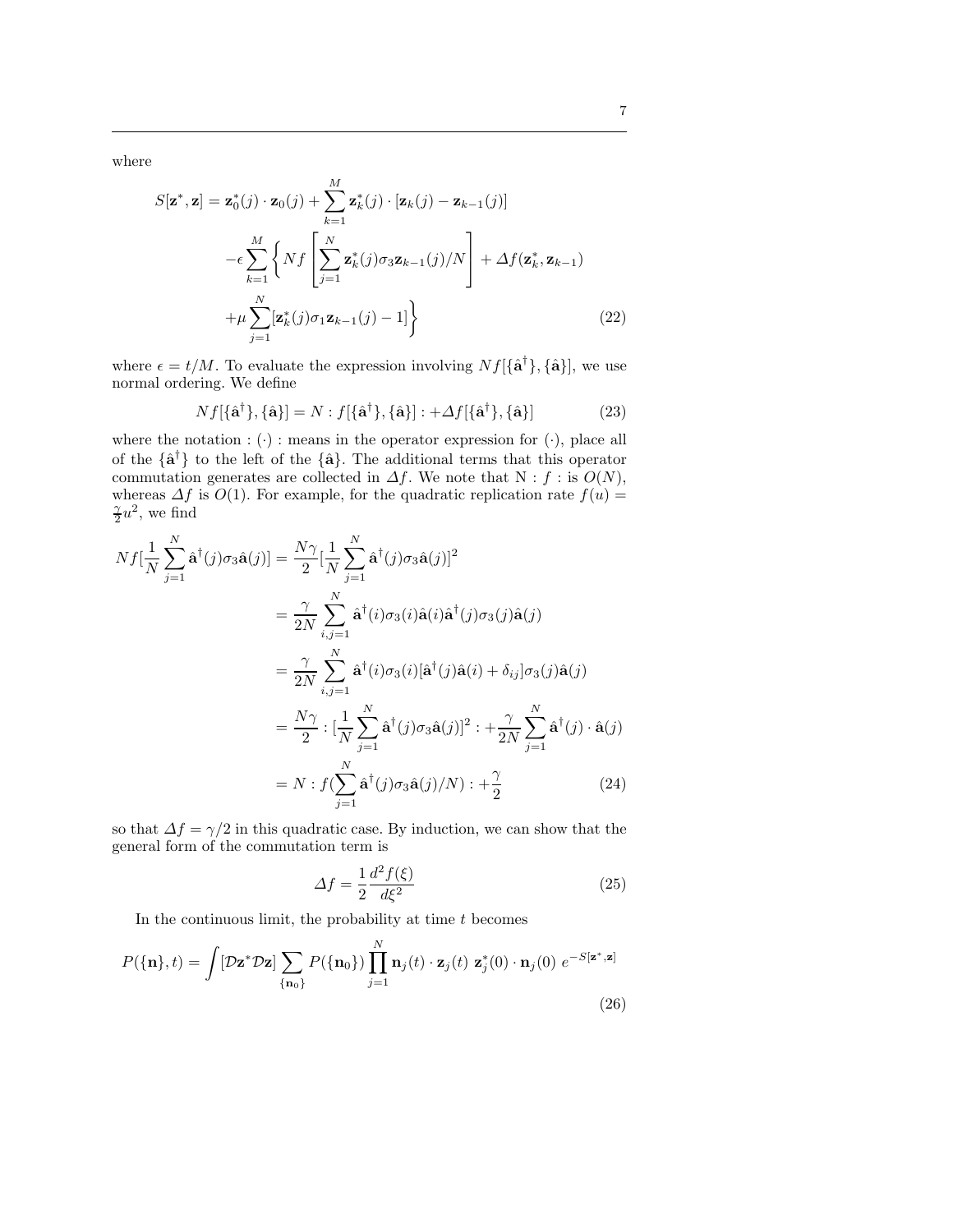where we have switched the subscripts and arguments of the variables and where

$$
S[\mathbf{z}^*, \mathbf{z}] = \int_0^t dt' \sum_{j=1}^N \mathbf{z}_j^*(t') [\partial_t - \mu \sigma_1(j) + \delta(t)] \mathbf{z}_j(t') + \mu N t
$$

$$
- N \int_0^t dt' f\left[\sum_{j=1}^N \mathbf{z}_j^*(t') \sigma_3 \mathbf{z}_j(t') / N\right]
$$

$$
- \int_0^t dt' \Delta f\left[\{\mathbf{z}^*(t')\}, \{\mathbf{z}(t')\}\right]
$$
(27)

At long times, we find that  $e^{-\hat{H}t}|\{\mathbf{n}_0\}\rangle \sim e^{f_m t}|\mathbf{n}^*\rangle$  by the Frobenius-Perrone Theorem [\[3\]](#page-22-4), independent of initial conditions, where  $f_m$  is the unique largest eigenvalue of  $\hat{H}$ , and  $|\mathbf{n}^*\rangle$  is the corresponding eigenvector. To evaluate this eigenvalue, we consider the matrix trace. We, furthermore, incorporate the projection operator by the twisted boundary condition  $z_0(j)$  =  $e^{i\lambda_j} \mathbf{z}_M(j)$  arising from Eq. [\(20\)](#page-5-0). We find

<span id="page-7-1"></span>
$$
Z = \text{Tr}e^{-t\hat{H}}\hat{P}
$$
  
= 
$$
\int_0^{2\pi} \left[ \prod_{j=1}^N \frac{d\lambda_j}{2\pi} e^{-i\lambda_j} \right] \lim_{M \to \infty} \int \left[ \prod_{k=1}^M \prod_{j=1}^N \frac{d\mathbf{z}_k^*(j) d\mathbf{z}_k(j)}{\pi^2} \right] e^{-S[\mathbf{z}^*, \mathbf{z}]} (28)
$$

where

$$
e^{-S[\mathbf{z}^*, \mathbf{z}]} = \prod_{k=1}^{M} \langle \{\mathbf{z}_k\} | e^{-\epsilon \hat{H}} | \{\mathbf{z}_{k-1}\} \rangle \tag{29}
$$

with boundary condition  $\mathbf{z}_0(j) = e^{i\lambda_j} \mathbf{z}_M(j)$ . The action is Eq. [\(22\)](#page-6-0), without the initial  $\mathbf{z}_0^*(j) \cdot \mathbf{z}_0(j)$  term. Since the replication rate depends only on the total magnetization, the expression for Z can be simplified. In particular, we introduce  $\xi_k = \frac{1}{N} \sum_{j=1}^N \mathbf{z}_k^*(j) \sigma_3 \mathbf{z}_{k-1}(j)$  to find, as discussed in Appendix A, that the partition function becomes

$$
Z = \int [\mathcal{D}\bar{\xi}\mathcal{D}\xi]e^{-S[\bar{\xi},\xi]}
$$
 (30)

<span id="page-7-0"></span>where

$$
S[\bar{\xi}, \xi] = N \int_0^t dt' \left\{ -f[\xi(t')] + \bar{\xi}(t')\xi(t') + \mu - \frac{1}{N}\Delta f \right\} - N \ln Q \quad (31)
$$

and

$$
Q = \text{Tr}\hat{T}e^{\int_0^t dt' [\mu \sigma_1 + \bar{\xi}(t')\sigma_3]} \tag{32}
$$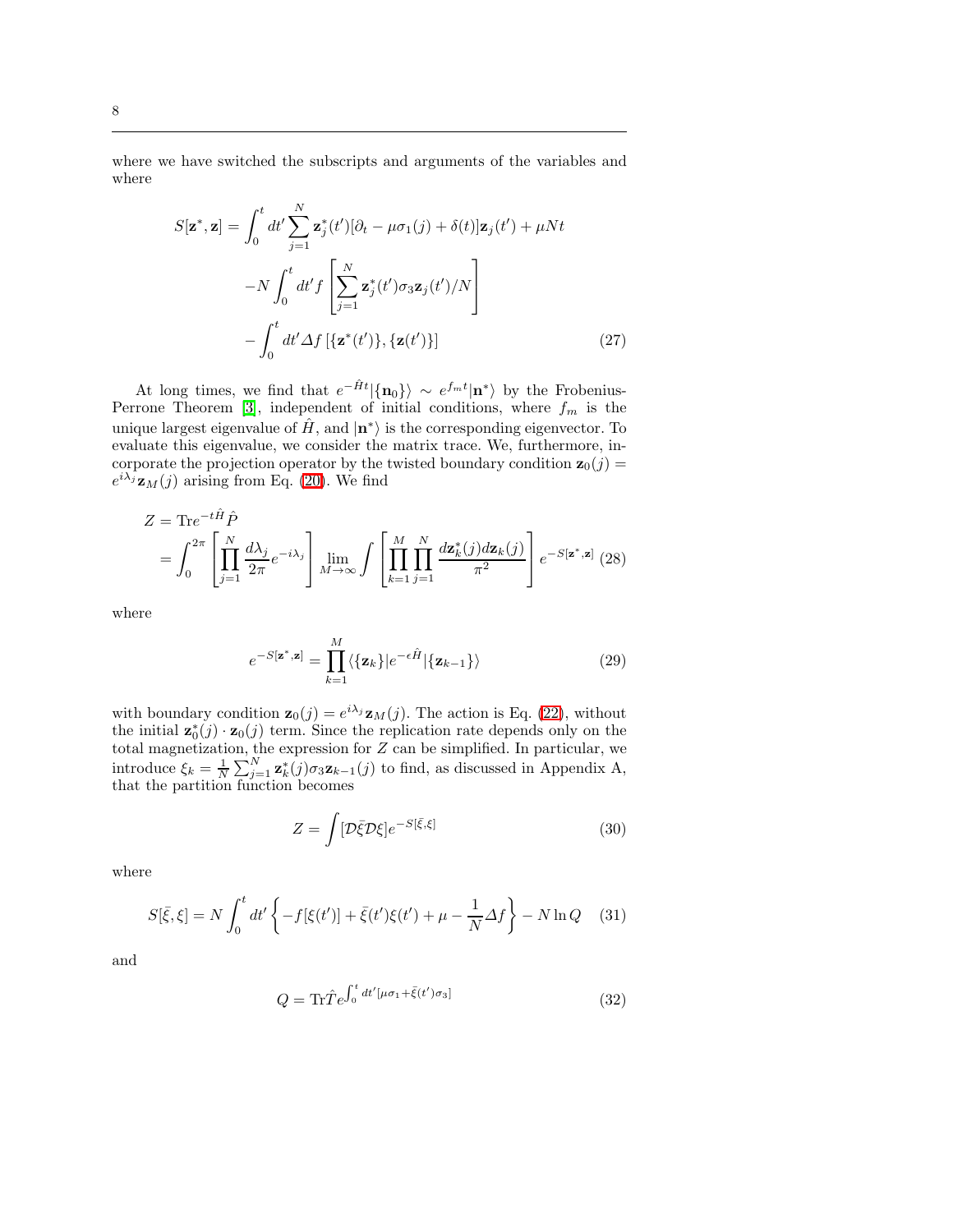2.4 The large N limit of the parallel model is a saddle point

The general expression of the parallel model partition function involves a functional integral. Using that  $N$  is large, this functional integral can be evaluated by the saddle point method. We impose the saddle point condition to find

$$
\frac{\delta S}{\delta \bar{\xi}}\Big|_{\bar{\xi}_c,\xi_c} = 0 = N\xi_c - N \frac{\text{Tr}\hat{T}\sigma_3 e^{\int_0^t dt' [\mu\sigma_1 + \bar{\xi}_c \sigma_3]}}{\text{Tr}\hat{T}e^{\int_0^t dt' [\mu\sigma_1 + \bar{\xi}_c \sigma_3]}} \n\frac{\delta S}{\delta \xi}\Big|_{\bar{\xi}_c,\xi_c} = 0 = -Nf'(\xi_c) + N\bar{\xi}_c
$$
\n(33)

<span id="page-8-0"></span>Evaluating the traces, we find

$$
\bar{\xi}_c = f'(\xi_c)
$$
  
\n
$$
\xi_c = \frac{\bar{\xi}_c}{[\mu^2 + \bar{\xi}_c^2]^{1/2}} \tanh t [\mu^2 + \bar{\xi}_c^2]^{1/2}
$$
\n(34)

For large t we can solve Eq. [\(34\)](#page-8-0) for  $\bar{\xi}_c$  to find

$$
\bar{\xi}_c \sim \frac{\mu \xi_c}{\sqrt{1 - \xi_c^2}}\tag{35}
$$

<span id="page-8-2"></span>and evaluate Eq. [\(90\)](#page-24-0) to find

<span id="page-8-1"></span>
$$
\ln Q \sim t \sqrt{\mu^2 + \bar{\xi}_c^2} = t \frac{\mu}{\sqrt{1 - \xi_c^2}}
$$
\n(36)

<span id="page-8-3"></span>Using Eqs. [\(35–](#page-8-1)[36\)](#page-8-2) in Eq. [\(31\)](#page-7-0), we find that  $\xi_c$  is the value which maximizes

$$
\frac{\ln Z}{tN} = f[\xi_c] - \frac{\mu \xi_c^2}{\sqrt{1 - \xi_c^2}} - \mu + \frac{\mu}{\sqrt{1 - \xi_c^2}} + \frac{\Delta f}{N}
$$

$$
= f[\xi_c] + \mu \sqrt{1 - \xi_c^2} - \mu + \frac{\Delta f}{N}
$$
(37)

This expression is the saddle point evaluation of the parallel model partition function. It is valid for arbitrary replication rate functions f.

As an example, we calculate the error threshold for two different replication rate functions. For our first example, we take the case of  $f(1) = A$ and  $f = 0$  otherwise. This case leads to the phase transition at  $A/\mu = 1$ . For  $A/\mu > 1$  a finite fraction  $p_1$  of the population is at  $\xi_c = 1$ , whereas for  $A/\mu < 1$ , all of the population is at  $\xi_c = 0$ . The fraction of the population at  $\xi_c = 1$  is determined by the implicit equation  $p_1 f(1) + (1 - p_1) f(\xi \neq 0)$  $1) = \ln Z/(tN)|_{\xi_c}$ , which gives  $p_1 = 1 - \mu/A$ . For our second example, we consider the quadratic fitness  $f(\xi) = k\xi^2/2$  [\[1\]](#page-22-2). We find a phase transition at  $k/\mu = 1$ , where the selected phase occurs for  $k/\mu > 1$  with an average magnetization given by  $\xi_c = \pm \sqrt{1 - (\mu/k)^2}$ . The observable, surface magnetization,  $u_*$ , is given by the implicit expression  $f(u_*) = \ln Z/(tN)|_{\xi_c}$  so that  $u_* = \pm (1 - \mu/k).$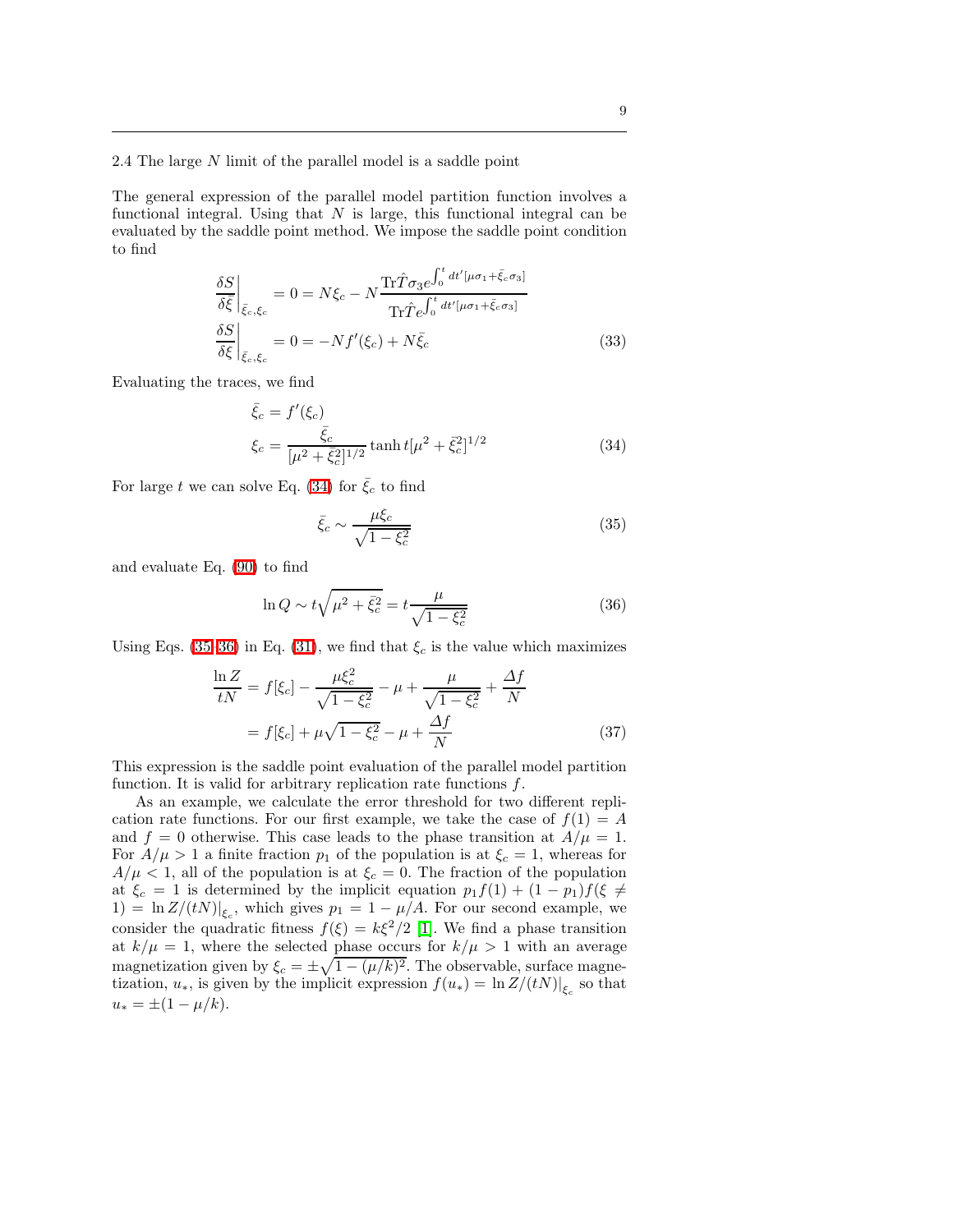## 2.5  $O(1/N)$  corrections to the parallel model

We now evaluate the fluctuation corrections to this result. This procedure will determine the other  $O(1/N)$  contributions to the mean replication rate per site,  $(\ln Z)/(tN)$ . We expand the action around the saddle point limit

$$
S[\bar{\xi}, \xi] = S(\bar{\xi}_c, \xi_c) + \frac{1}{2} \sum_{k,l=1}^{M} \left[ \left. \frac{\partial^2 S}{\partial \xi_k \partial \xi_l} \right|_{\bar{\xi}_c, \xi_c} \delta \xi_k \delta \xi_l + 2 \left. \frac{\partial^2 S}{\partial \xi_k \partial \bar{\xi}_l} \right|_{\bar{\xi}_c, \xi_c} \delta \xi_k \delta \bar{\xi}_l + \left. \frac{\partial^2 S}{\partial \bar{\xi}_k \partial \bar{\xi}_l} \right|_{\bar{\xi}_c, \xi_c} \delta \bar{\xi}_k \delta \bar{\xi}_l \right]
$$
(38)

<span id="page-9-1"></span>We find

$$
\frac{\partial^2 S}{\partial \xi_k \partial \xi_l} \Big|_{\bar{\xi}_c, \xi_c} = -N \epsilon f''(\xi_c) \delta_{kl}
$$
\n
$$
\frac{\partial^2 S}{\partial \xi_k \partial \bar{\xi}_l} \Big|_{\bar{\xi}_c, \xi_c} = \epsilon N \delta_{kl}
$$
\n
$$
\frac{\partial^2 S}{\partial \bar{\xi}_k \partial \bar{\xi}_l} \Big|_{\bar{\xi}_c, \xi_c} = -N \epsilon^2 \frac{\text{Tr} \sigma_3 e^{\epsilon |l - k| (\mu \sigma_1 + \bar{\xi}_c \sigma_3)} \sigma_3 e^{\epsilon (M - |l - k|) (\mu \sigma_1 + \bar{\xi}_c \sigma_3)}}{\text{Tr} e^{\epsilon M (\mu \sigma_1 + \bar{\xi}_c \sigma_3)}}
$$
\n
$$
+ N \epsilon^2 \left( \frac{\text{Tr} \sigma_3 e^{\epsilon M (\mu \sigma_1 + \bar{\xi}_c \sigma_3)}}{\text{Tr} e^{\epsilon M (\mu \sigma_1 + \bar{\xi}_c \sigma_3)}} \right)^2 \tag{39}
$$

These terms, and the matrix trace, are evaluated in Appendix B. Solving the result of Eq. [\(104\)](#page-27-0) for  $\bar{\xi}_c$  in terms of  $\xi_c$ , we find

$$
\frac{\ln Z}{tN} = f[\xi_c] + \mu \sqrt{1 - \xi_c^2} - \mu + \frac{\Delta f}{N} - \frac{f''(\xi_c)}{2N} + \frac{1}{N} \frac{\mu}{\sqrt{1 - \xi_c^2}} \left[ 1 - \left[ 1 - f''(\xi_c)(1 - \xi_c^2)^{3/2} / \mu \right]^{1/2} \right]
$$
(40)

<span id="page-9-0"></span>Using Eq. [\(25\)](#page-6-1) we find

$$
\frac{\ln Z}{tN} = f[\xi_c] + \mu \sqrt{1 - \xi_c^2} - \mu \n+ \frac{1}{N} \frac{\mu}{\sqrt{1 - \xi_c^2}} \left[ 1 - \left[ 1 - f''(\xi_c)(1 - \xi_c^2)^{3/2} / \mu \right]^{1/2} \right]
$$
\n(41)

This is the expression of the parallel model partition function accurate to  $O(1/N^2)$ . The expression is accurate for arbitrary smooth replication rate functions  $f$ . Shown in Figure [1](#page-10-0) is the comparison between this analytical result and a numerical calculation following the algorithm in [\[1\]](#page-22-2).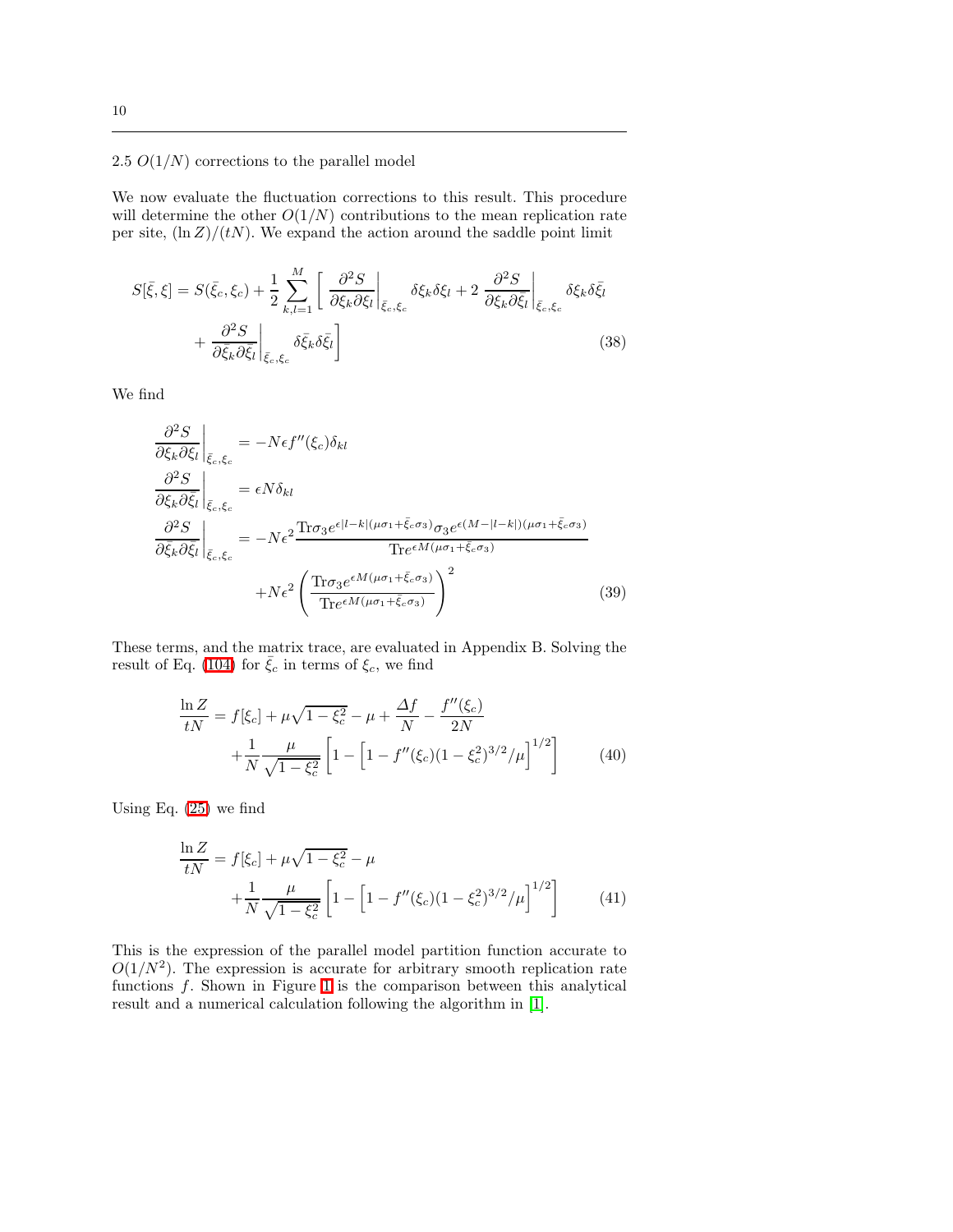

<span id="page-10-0"></span>Fig. 1 The  $O(1/N)$  shift in the free energy is shown (circles). Also shown is the prediction from Eq. [\(41\)](#page-9-0) (dashed line). We use  $f(m) = km^2/2$  with  $k/\mu = 2$  and  $\mu = 1.$ 

### 3 Spin coherent state representation of the Eigen model

## 3.1 The Eigen model

In the Eigen model, the probability distribution of viruses in the space of all possible viral genomes is considered, as in the parallel model. However, when a virus replication event occurs, the virus copies its genome, making mutations at a rate of  $1 - q$  per base during the replication. The probability distribution in genome space satisfies

$$
\frac{dp_i}{dt} = \sum_{j=1}^{2^N} \left[ B_{ij} r_j - \delta_{ij} D_j \right] p_j - p_i \left[ \sum_{j=1}^{2^N} (r_j - D_j) p_j \right] . \tag{42}
$$

Here the transition rates are given by  $B_{ij} = q^{N-d(i,j)}(1-q)^{d(i,j)}$ . We define the parameter  $\mu = N(1-q)/q$  to characterize the per genome replication rate. We take  $\mu = O(1)$ . We define  $q^N = e^{-\mu_1}$  and note that in the large N limit,  $\mu_1 \rightarrow \mu$ . As with the parallel model, the non-linear terms simply enforce conservation of probability, and it suffices to consider the linear terms only

$$
\frac{dq_i}{dt} = \sum_{j=1}^{2^N} \left[ B_{ij} r_j - \delta_{ij} D_i \right] q_j \tag{43}
$$

As with the replication rate, the degradation rate is defined by  $D_i = Nd(u)$ , where  $u = (1/N) \sum_n s_n^i$ .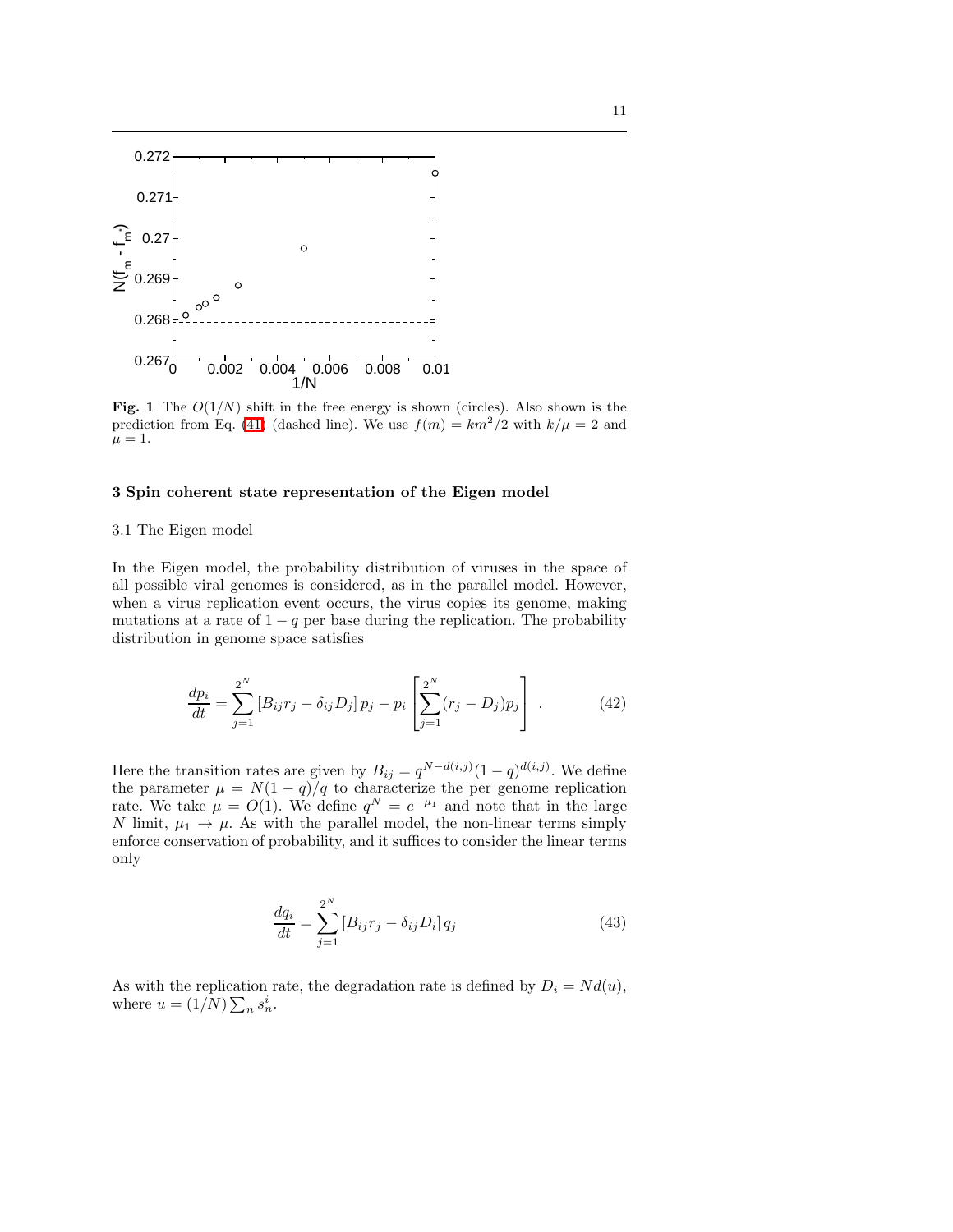## 3.2 The Eigen model in operator form

Using the creation and annihilation operator formalism, the dynamics can be again written in the form of Eq. [\(11\)](#page-3-1), with

<span id="page-11-0"></span>
$$
-\hat{H} = \prod_{j=1}^{N} [qT_0(j) + (1-q)T_1(j)]Nf\left[\sum_{k=1}^{N} T_3(k)/N\right] - Nd\left[\sum_{j=1}^{N} T_3(j)/N\right]
$$

$$
= Ne^{-\mu_1} \prod_{j=1}^{N} [1 + \frac{\mu}{N}T_1(j)]f\left[\sum_{k=1}^{N} T_3(k)/N\right] - Nd\left[\sum_{j=1}^{N} T_3(j)/N\right]
$$

$$
\sim Ne^{-\mu_1}e^{\sum_{j=1}^{N} \mu T_1(j)/N}f\left[\sum_{k=1}^{N} T_3(k)/N\right] - Nd\left[\sum_{j=1}^{N} T_3(j)/N\right]
$$
(44)

where the last expression is valid for large  $N$ . Corrections to this expression will come from  $\mu_1 \neq \mu$ , the exponential not being exactly equal to the product, as well as normal ordering terms. We will address these corrections later.

## 3.3 The field theoretic representation of the Eigen model

We introduce the Schwinger spin coherent states. We consider the normal ordered form of the Hamiltonian, and first consider the expression :  $\hat{H}$  :. We will consider the commutator terms later. We find  $P({\bf n}, t)$  can be expressed as in Eq.  $(21)$  and the partition function Z can be expressed as in Eq.  $(28)$ with

$$
S[\mathbf{z}^*, \mathbf{z}] = \prod_{k=1}^M \langle \{\mathbf{z}_k\} | e^{-\epsilon : \hat{H} :} | \{\mathbf{z}_{k-1}\} \rangle
$$
  
\n
$$
= \mathbf{z}_0^*(j) \cdot \mathbf{z}_0(j) + \sum_{k=1}^M \mathbf{z}_k^*(j) \cdot [\mathbf{z}_k(j) - \mathbf{z}_{k-1}(j)]
$$
  
\n
$$
+ \epsilon N \sum_{k=1}^M \left\{ e^{-\mu_1} e^{\mu \sum_{j=1}^N \mathbf{z}_k^*(j) \sigma_1 \mathbf{z}_{k-1}(j)/N} f \left[ \sum_{j=1}^N \mathbf{z}_k^*(j) \sigma_3 \mathbf{z}_{k-1}(j)/N \right] - d \left[ \sum_{j=1}^N \mathbf{z}_k^*(j) \sigma_3 \mathbf{z}_{k-1}(j)/N \right] \right\}
$$
(45)

For the partition function case, we have the boundary condition  $z_0(j)$  =  $e^{i\lambda_j} \mathbf{z}_M(j)$ . We introduce  $\xi_k = \frac{1}{N} \sum_{j=1}^N \mathbf{z}_k^*(j) \sigma_3 \mathbf{z}_{k-1}(j)$  and  $\eta_k = \frac{1}{N} \sum_{j=1}^N \mathbf{z}_k^*(j) \sigma_1 \mathbf{z}_{k-1}(j)$ to find, as discussed in Appendix C, that the partition function becomes

$$
Z = \int [\mathcal{D}\bar{\xi}\mathcal{D}\xi][\mathcal{D}\bar{\eta}\mathcal{D}\eta]e^{-S[\bar{\xi},\xi,\bar{\eta},\eta]}
$$
(46)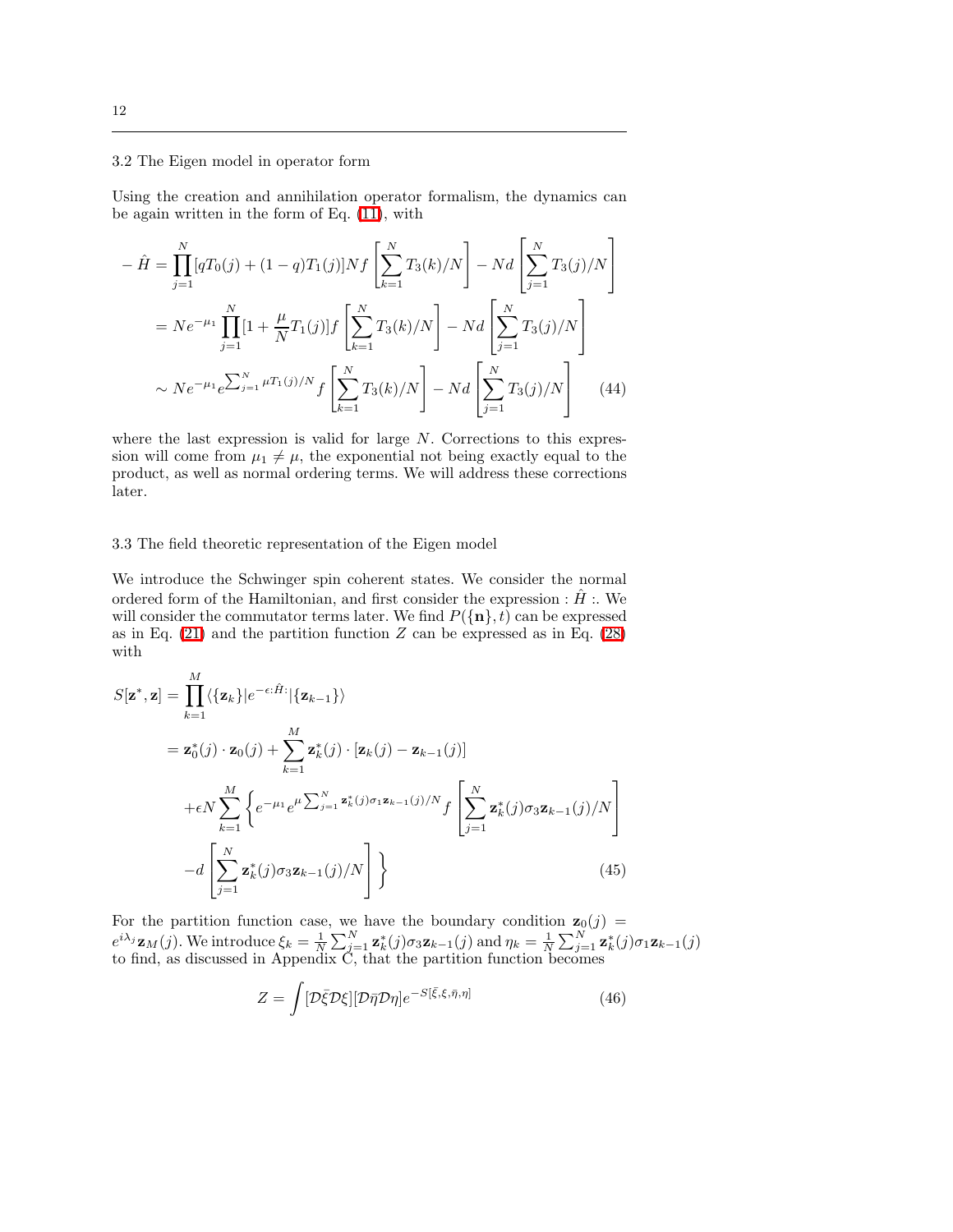where

<span id="page-12-2"></span>
$$
S[\bar{\xi}, \xi, \bar{\eta}, \eta] = N \int_0^t dt' \left\{ -e^{-\mu_1} e^{\mu \eta(t')} f[\xi(t')] + d[\xi(t')] + \bar{\xi}(t')\xi(t') + \bar{\eta}(t')\eta(t') \right\} - N \ln Q \tag{47}
$$

3.4 The large N limit of the Eigen model is a saddle point

The partition function of the Eigen model is represented as a functional integral. In the limit of large  $N$ , this integral can be evaluated by the saddle point method. The saddle point conditions are

$$
\frac{\delta S}{\delta \bar{\xi}}\Big|_{\bar{\xi}_c,\xi_c,\bar{\eta}_c,\eta_c} = 0 = N\xi_c - N \frac{\text{Tr}\hat{T}\sigma_3 e^{\int_0^t dt'[\bar{\eta}_c \sigma_1 + \bar{\xi}_c \sigma_3]}}{\text{Tr}\hat{T}e^{\int_0^t dt'[\bar{\eta}_c \sigma_1 + \bar{\xi}_c \sigma_3]}} \\
\frac{\delta S}{\delta \bar{\xi}}\Big|_{\bar{\xi}_c,\xi_c,\bar{\eta}_c,\eta_c} = 0 = -Ne^{-\mu_1}e^{\mu\eta_c}f'(\xi_c) + Nd'(\xi_c) + N\bar{\xi}_c \\
\frac{\delta S}{\delta \bar{\eta}}\Big|_{\bar{\xi}_c,\xi_c,\bar{\eta}_c,\eta_c} = 0 = N\eta_c - N \frac{\text{Tr}\hat{T}\sigma_1 e^{\int_0^t dt'[\bar{\eta}_c \sigma_1 + \bar{\xi}_c \sigma_3]}}{\text{Tr}\hat{T}e^{\int_0^t dt'[\bar{\eta}_c \sigma_1 + \bar{\xi}_c \sigma_3]}} \\
\frac{\delta S}{\delta \eta}\Big|_{\bar{\xi}_c,\xi_c,\bar{\eta}_c,\eta_c} = 0 = -N\mu e^{-\mu_1}e^{\mu\eta_c}f(\xi_c) + N\bar{\eta}_c
$$
\n(48)

<span id="page-12-0"></span>Evaluating the traces, we find

$$
\bar{\xi}_c = e^{-\mu_1} e^{\mu \eta_c} f'(\xi_c) - d'(\xi_c)
$$
\n
$$
\xi_c = \frac{\bar{\xi}_c}{[\bar{\eta}_c^2 + \bar{\xi}_c^2]^{1/2}} \tanh t [\bar{\eta}_c^2 + \bar{\xi}_c^2]^{1/2}
$$
\n
$$
\bar{\eta}_c = \mu e^{-\mu_1} e^{\mu \eta_c} f(\xi_c)
$$
\n
$$
\eta_c = \frac{\bar{\eta}_c}{[\bar{\eta}_c^2 + \bar{\xi}_c^2]^{1/2}} \tanh t [\bar{\eta}_c^2 + \bar{\xi}_c^2]^{1/2}
$$
\n(49)

At long time, we find

<span id="page-12-1"></span>
$$
\eta_c = \sqrt{1 - \xi_c^2}
$$

$$
\bar{\eta}_c \eta_c + \bar{\xi}_c \xi_c = \sqrt{\bar{\eta}_c^2 + \bar{\xi}_c^2}
$$

$$
\ln Q = t \sqrt{\bar{\eta}_c^2 + \bar{\xi}_c^2}
$$
(50)

from the second and fourth lines of Eq. [\(49\)](#page-12-0) and from Eq. [\(107\)](#page-27-1). Using Eq. [\(50\)](#page-12-1) in Eq. [\(47\)](#page-12-2), we find that  $\xi_c$  is the value which maximizes

$$
\frac{\ln Z}{tN} = e^{-\mu_1} e^{\mu \sqrt{1 - \xi_c^2}} f(\xi_c) - d(\xi_c)
$$
\n(51)

<span id="page-12-3"></span>This is the saddle point expression for the Eigen model partition function. It is valid for arbitrary replication rate functions  $f$  and degradation functions d.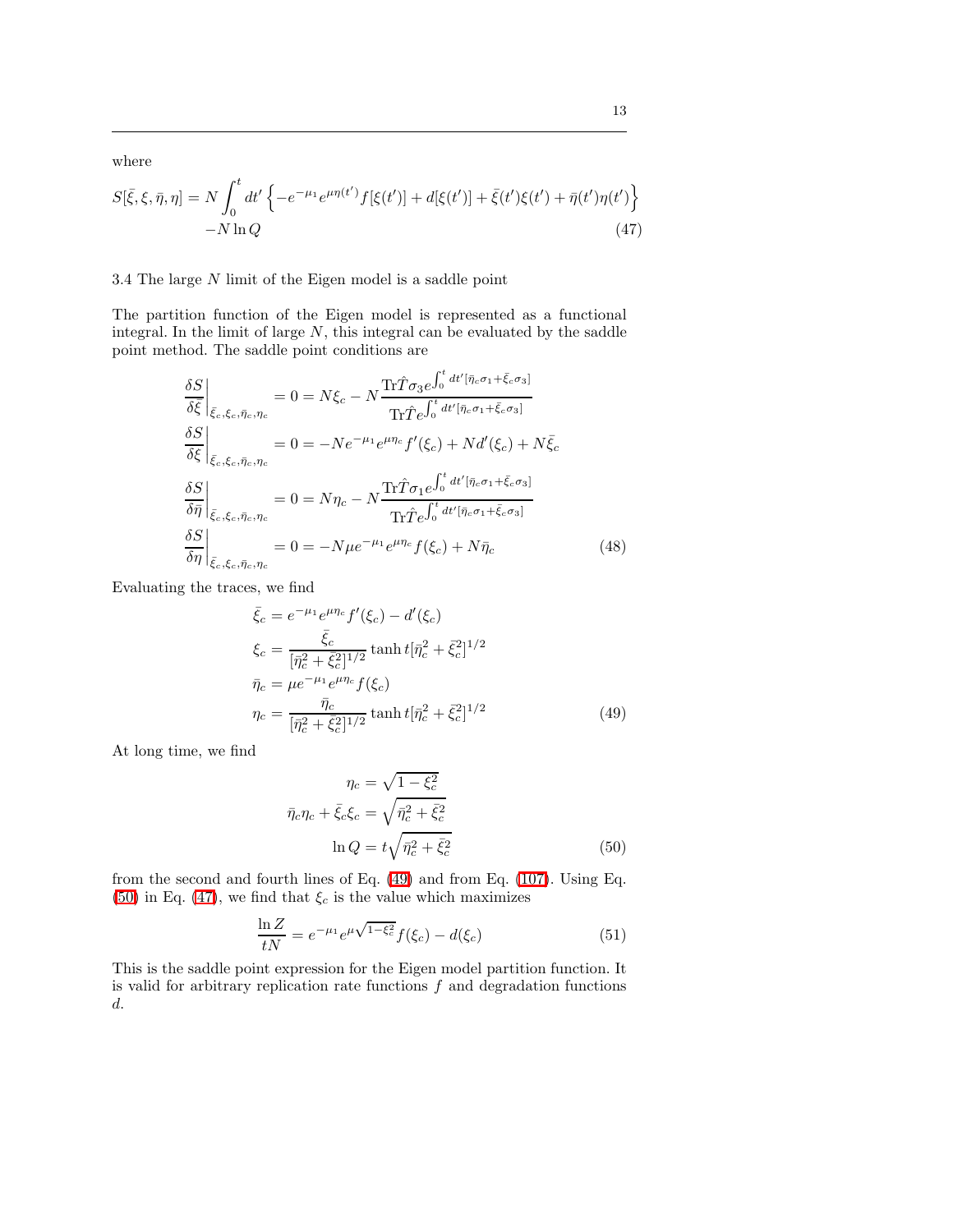As an example, we calculate the error threshold for two different replication rate functions. For our first example, we take the case of  $f(1) = A$  and  $f = 1$  otherwise. This case leads to the phase transition at  $Ae^{-\mu} = 1$  [\[14\]](#page-23-7). For  $Ae^{-\mu} > 1$  a finite fraction  $p_1$  of the population is at  $\xi_c = 1$ , whereas for  $Ae^{-\mu} < 1$ , all of the population is at  $\xi_c = 0$ . The fraction of the population at  $\xi_c = 1$  is determined by the implicit equation  $p_1 f(1) + (1 - p_1) f(\xi \neq 1) =$  $\ln Z/(tN)|_{\xi_c}$ , which gives  $p_1 = (Ae^{-\mu} - 1)/(A - 1)$ . For our second example, we consider the quadratic fitness  $f(\xi) = 1 + k\xi^2/2$  [\[14\]](#page-23-7). We find a phase transition at  $k/\mu = 1$ , where the selected phase occurs for  $k/\mu > 1$  with magnetization  $\xi_c = \pm \sqrt{2} [\sqrt{1 + \mu^2 (1 + 2/k)} - 1 - \mu^2 / k]^{1/2} / \mu$ . The observable, surface magnetization,  $u_*$ , is given by the implicit expression  $f(u_*) = \ln Z/(tN)|_{\xi_c}$ , which for the Eigen model is a non-linear, transcendental equation even for the quadratic fitness case.

## 3.5  $O(1/N)$  corrections to the Eigen model

<span id="page-13-0"></span>There are  $O(1/N)$  corrections to Eq. [\(51\)](#page-12-3). The first comes from

$$
e^{-\mu_1} = e^{-\mu} \left( 1 + \frac{\mu^2}{2N} \right) \tag{52}
$$

<span id="page-13-1"></span>The second comes from the normal ordering of  $f$  and  $d$ :

$$
\Delta f = \frac{1}{2} \frac{d^2 f(\xi)}{d\xi^2}
$$
  

$$
\Delta d = \frac{1}{2} \frac{d^2 d(\xi)}{d\xi^2}
$$
(53)

<span id="page-13-3"></span>The third term comes from the approximation made in the last line of Eq. [\(44\)](#page-11-0).

$$
\prod_{j=1}^{N} [1 + \frac{\mu}{N} T_1(j)] = \prod_{j=1}^{N} :e^{\mu T_1(j)/N} : \\ = :e^{\sum_{j=1}^{N} \mu T_1(j)/N} : \\ \rightarrow e^{\mu \eta} \tag{54}
$$

<span id="page-13-2"></span>since :  $T_{\alpha}(j)^n$  : = 0 for  $n > 1$  due to constraint [\(4\)](#page-3-2). The fourth term comes from normal ordering  $T_1(j)$  in  $\exp[\sum_{j=1}^N \mu T_1(j)/N]$  and  $T_3(j)$  in  $f[\sum_{j=1}^N T_3(j)/N]$ in  $f$ :

$$
: e^{-\mu} e^{\sum_{j=1}^{N} \mu T_1(j)/N} : f\left[\sum_{i=1}^{N} T_3(i)/N\right]
$$
  
= 
$$
: e^{-\mu} e^{\sum_{j=1}^{N} \mu T_1(j)/N} f\left[\sum_{i=1}^{N} T_3(i)/N\right] :
$$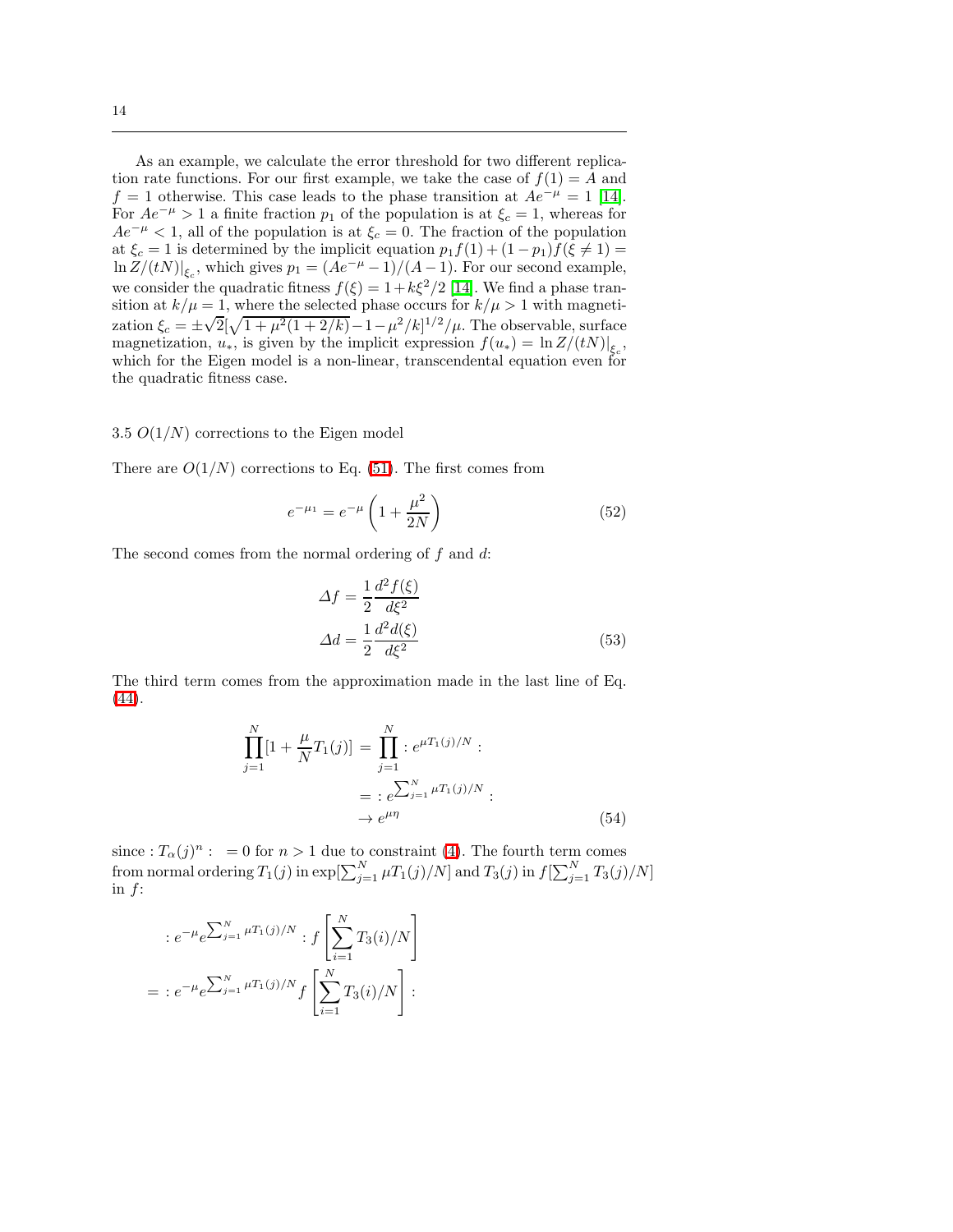$$
+\frac{de^{-\mu}e^{\mu\eta}}{d\eta}\Big|_{\eta=\sum_{j=1}^{N}T_{1}(j)/N}\frac{df(\xi)}{d\xi}\Big|_{\xi=\sum_{j=1}^{N}T_{3}(j)/N}
$$
  
\n
$$
\times\frac{1}{N}\sum_{j=1}^{N}[T_{1}(j)T_{3}(j)-:T_{1}(j)T_{3}(j):]/N
$$
  
\n
$$
= :e^{-\mu}e^{\sum_{j=1}^{N}\mu T_{1}(j)/N}f\left[\sum_{i=1}^{N}T_{3}(i)/N\right]:
$$
  
\n
$$
+\frac{de^{-\mu}e^{\mu\eta}}{d\eta}\Big|_{\eta=\sum_{j=1}^{N}T_{1}(j)/N}\frac{df(\xi)}{d\xi}\Big|_{\xi=\sum_{j=1}^{N}T_{3}(j)/N}\frac{1}{N}\sum_{j=1}^{N}T_{2}(j)/N
$$
  
\n
$$
\to e^{-\mu}e^{\mu\eta_{k}}f(\xi_{k})+\frac{\mu}{N}e^{-\mu}e^{\mu\eta_{k}}f'(\xi_{k})\kappa_{k}
$$
(55)

where  $\kappa_k = \frac{1}{N} \sum_{i=1}^{N} \mathbf{z}_k^*(j) \sigma_2 \mathbf{z}_{k-1}(j)$ . Introducing this new field, we find  $\bar{\kappa}_c = 0$  at the saddle point. Moreover, we find

$$
\kappa_c = \frac{\text{Tr}\hat{T}\sigma_2 e^{\int_0^t dt'[\bar{\eta}\sigma_1 + \bar{\xi}_c \sigma_3]}}{\text{Tr}\hat{T}e^{\int_0^t dt'[\bar{\eta}\sigma_1 + \bar{\xi}_c \sigma_3]}} = 0
$$
\n(56)

<span id="page-14-1"></span>The trace evaluates as  $\langle \sigma_2 \rangle = 0$ . Thus this fourth, commutator term vanishes.

<span id="page-14-0"></span>There are also fluctuation corrections to Eq. [\(51\)](#page-12-3). These are discussed in Appendix D. Using the results of Eqs. [\(49\)](#page-12-0), [\(50\)](#page-12-1), and [\(129\)](#page-33-0) we find

$$
\frac{\ln Z}{tN} = e^{-\mu + \mu \sqrt{1 - \xi_c^2}} f(\xi_c) - d(\xi_c) + \frac{1}{N} b' \left[ 1 - \left[ 1 - c'/b' \right]^{1/2} \right]
$$
\n(57)

where the constants  $a'$ ,  $b'$ , and  $c'$  are defined in Eq. [\(127\)](#page-32-0). This is the expression of the Eigen model partition function accurate to  $O(1/N^2)$ . The expression is accurate for arbitrary smooth replication rate functions  $f$  and degradation functions  $d$ . Shown in Figure [2](#page-15-0) is the comparison between this analytical result and a numerical calculation following the algorithm in [\[7\]](#page-22-5).

## 4 The full probability distributions for continuous-time quasispecies theory

In this section we derive the field theoretic expressions for the full probability distribution functions of the parallel and Eigen quasispecies theories. By use of the coherent states formalism, we are able to derive the distribution for arbitrary initial and final conditions. In the long time limit, the initial condition will not matter, as the system will reach a steady state. The final condition matters, though, because the weight assigned by the field theory to a given final condition is exactly equal to the probability that a given surface magnetization occurs in the population of viruses.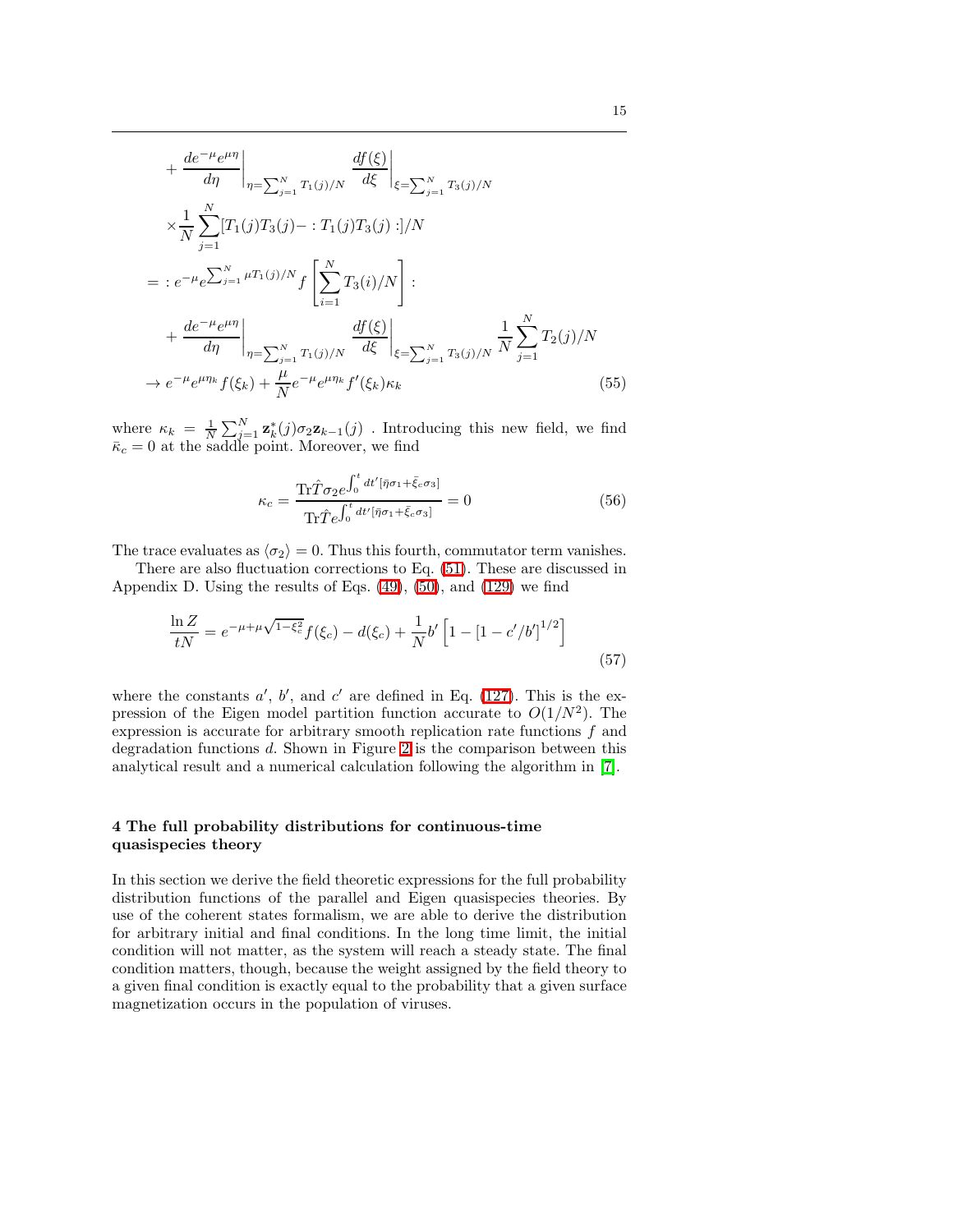

<span id="page-15-0"></span>Fig. 2 The  $O(1/N)$  shift in the free energy is shown (circles). Also shown is the prediction from Eq. [\(57\)](#page-14-0) (dashed line). We use  $f(m) = km^2/2 + 1$  and  $d(m) = 0$ with  $k/\mu = 2$  and  $\mu = 5$ .

4.1 Field theoretic representation of the full probability distribution of the parallel model

To obtain the full probability distribution  $P({\{n\}}, t)$ , rather than simply the largest Frobenius-Perrone eigenvalue, for the parallel model from Eq. [\(21\)](#page-5-1) we add a term

$$
\delta S = -\sum_{j=1}^{N} [\mathbf{J}^*(j) \cdot \mathbf{z}_M(j) + \mathbf{J}_0(j) \cdot \mathbf{z}_0^*(j)] \tag{58}
$$

<span id="page-15-1"></span>to the action. We find

$$
P(\{\mathbf{n}\},t) = \sum_{\{\mathbf{n}_0\}} P(\{\mathbf{n}_0\}) \prod_{j=1}^N \frac{\partial}{\partial J_{\alpha(j)}^*(j)} \frac{\partial}{\partial J_{0\alpha_0(j)}(j)}\Bigg|_{J^*=J_0=0} Z \qquad (59)
$$

Here  $\alpha(j) = 2 - n(j)$  is the value of the spin at the final time, and  $\alpha_0(j) =$  $2 - n_0(j)$  is the value of the spin at the initial time. Evaluation of this expression is carried out in Appendix E. Here we use the result of Appendix E for a couple different types of initial conditions. We define  $Q_{ij}$  to be the matrix element of the matrix  $\hat{T}e^{\int_0^t dt'[\mu\sigma_1+\bar{\xi}(t')\sigma_3]}$ .

If, for example, we say that at  $t = 0$ , the spins are distributed randomly, but with a given initial surface magnetization,  $u_0$ , then we take the terms in the multinomial expansion of  $(Q_{11} + Q_{12} + Q_{21} + Q_{22})^N$  that satisfy the initial and final conditions:

$$
P(u,t|u_0) = \lim_{M \to \infty} \int \left[ \prod_{k=1}^M \frac{i\epsilon N d\xi_k d\xi_k}{2\pi} \right] e^{\epsilon \sum_{k=1}^M [Nf(\xi_k) - N\bar{\xi}_k \xi_k - N\mu + \Delta f]}
$$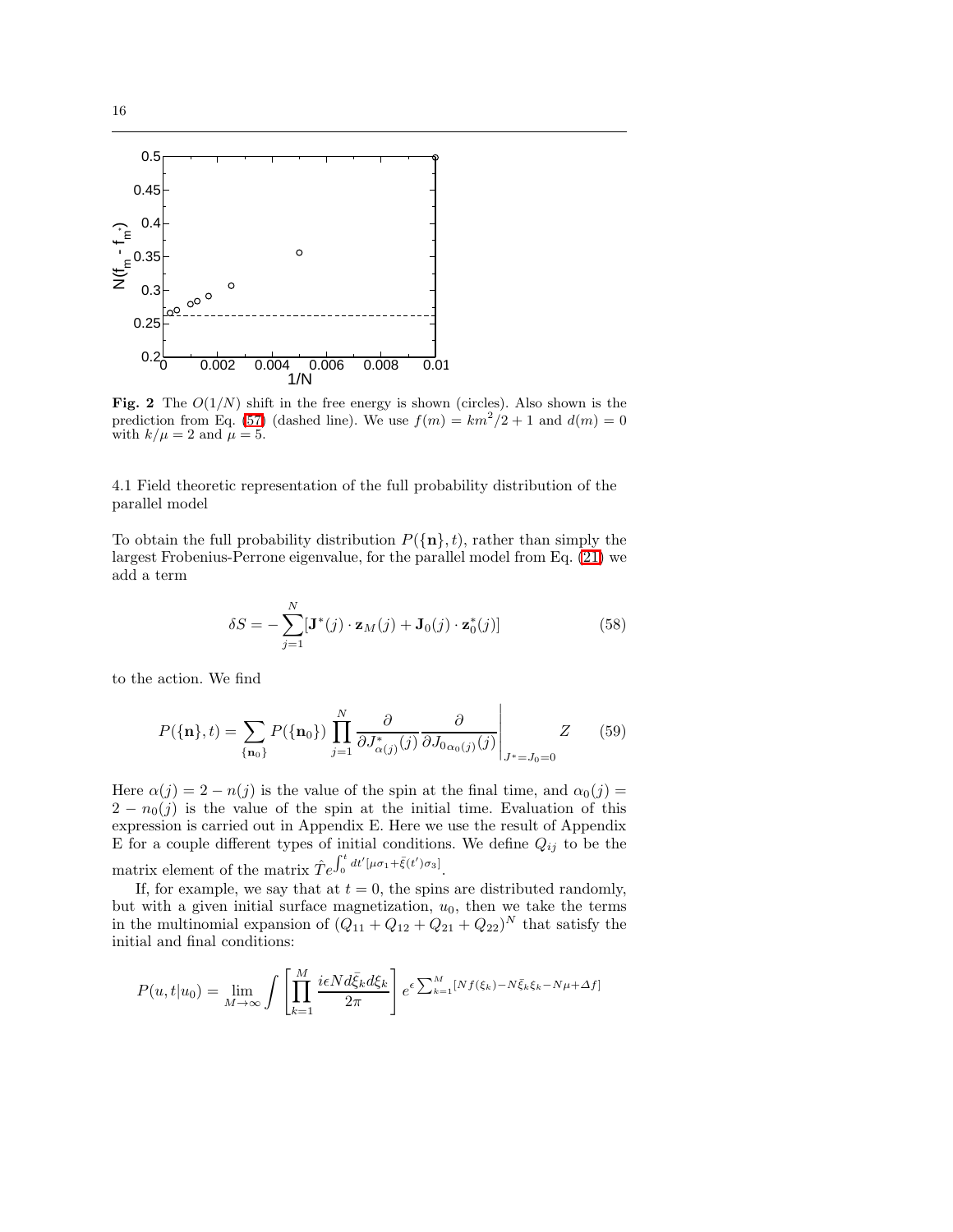$$
\times \sum_{j_1=\max[0,\frac{N(u_0+u)}{2}]}^{\min[N,\frac{N(1+u)}{2},\frac{N(1+u_0)}{2}]} \frac{N!}{j_1!j_2!j_3!j_4!} Q_{11}^{j_1} Q_{12}^{j_2} Q_{21}^{j_3} Q_{22}^{j_4}
$$
(60)

where  $j_1 + j_2 = N(1 + u_0)/2$ ,  $j_1 + j_3 = N(1 + u)/2$ , and  $j_1 + j_2 + j_3 + j_4 = N$ .

<span id="page-16-1"></span>Alternatively, if we take an initial condition with spin up and down equally likely  $(\langle u_0 \rangle = 0)$  and define  $Q_+ = Q_{11} + Q_{21}$  and  $Q_- = Q_{12} + Q_{22}$  we find

$$
P(u,t) = \lim_{M \to \infty} \int \left[ \prod_{k=1}^{M} \frac{i\epsilon N d\xi_k d\xi_k}{2\pi} \right] e^{\epsilon \sum_{k=1}^{M} [Nf(\xi_k) - N\bar{\xi}_k \xi_k - N\mu + \Delta f]}
$$

$$
\times \left( \frac{N}{N(1+u)/2} \right) Q + [\bar{\xi}]^{N\frac{1+u}{2}} Q - [\bar{\xi}]^{N\frac{1-u}{2}}
$$
(61)

4.2 The large N limit of the full probability distribution for the parallel model

Since the full probability distribution is also expressed as a functional integral, it can be evaluated by a saddle point in the large N limit. In the saddle point limit, this equation becomes

<span id="page-16-0"></span>
$$
\frac{\ln P(u,t)}{N} = \epsilon \sum_{k=1}^{M} [f(\xi_k) - \bar{\xi}_k \xi_k - \mu] - \frac{1+u}{2} \ln \frac{1+u}{2} - \frac{1-u}{2} \ln \frac{1-u}{2} + \frac{1+u}{2} \ln Q_+ + \frac{1-u}{2} \ln Q_- \tag{62}
$$

with

$$
\bar{\xi}_{k} = f'(\xi_{k})
$$
\n
$$
\xi_{k} = \frac{1+u}{2} \frac{\prod_{l=1}^{k-1} [I + \epsilon \mu \sigma_{1} + \epsilon \bar{\xi}_{l} \sigma_{3}] \sigma_{3} \prod_{l=k+1}^{M} [I + \epsilon \mu \sigma_{1} + \epsilon \bar{\xi}_{l} \sigma_{3}]_{11+21}}{\prod_{l=1}^{M} [I + \epsilon \mu \sigma_{1} + \epsilon \bar{\xi}_{l} \sigma_{3}]_{11+21}} + \frac{1-u}{2} \frac{\prod_{l=1}^{k-1} [I + \epsilon \mu \sigma_{1} + \epsilon \bar{\xi}_{l} \sigma_{3}] \sigma_{3} \prod_{l=k+1}^{M} [I + \epsilon \mu \sigma_{1} + \epsilon \bar{\xi}_{l} \sigma_{3}]_{12+22}}{\prod_{l=1}^{M} [I + \epsilon \mu \sigma_{1} + \epsilon \bar{\xi}_{l} \sigma_{3}]_{12+22}} = \frac{1+u}{2} \langle \sigma_{3}(k) \rangle_{+} + \frac{1-u}{2} \langle \sigma_{3}(k) \rangle_{-}
$$
\n(63)

In Appendix F we evaluate these expressions where the probability distribution is large, in the Gaussian central region.

## 4.3 The parallel model distribution function in the Gaussian central region

Adding the terms from Appendix F together, we find that the probability distribution becomes Gaussian in the central region. That is Eq. [\(62\)](#page-16-0) becomes

$$
\frac{\ln P(u,t)}{N} = \left(\text{const}\right) - \frac{1}{2}\delta u^2 \left(\frac{f'(u_*)}{2\mu u_*}\right) \tag{64}
$$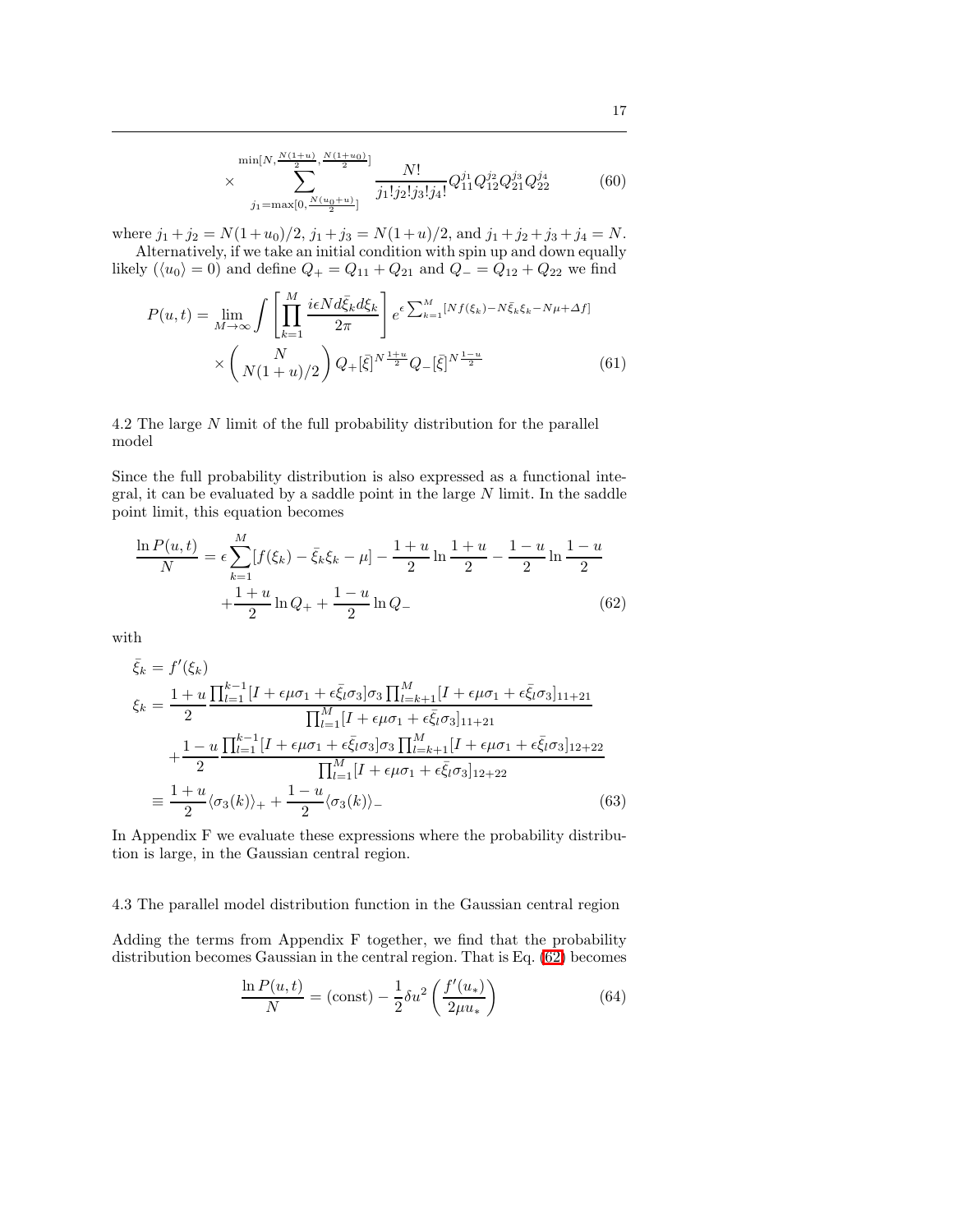We, therefore, conclude that

$$
\left\langle \left(u - \langle u \rangle\right)^2 \right\rangle = \frac{2\mu u_*}{N f'(u_*)} \tag{65}
$$

<span id="page-17-0"></span>The fluctuation correction to the fitness is given by

$$
\langle f(u) \rangle = f(u_*) + f'(u_*) \langle u - u_* \rangle + \frac{1}{2} f''(u_*) \langle (\delta u)^2 \rangle + O\left(\frac{1}{N^2}\right) \tag{66}
$$

<span id="page-17-1"></span>From expressions [\(41\)](#page-9-0) and [\(65\)](#page-17-0), we conclude that there is also a shift of the average magnetization for finite N:

$$
\langle u - u_* \rangle = \frac{1}{N f'(u_*)} \left[ \frac{\mu}{\sqrt{1 - \xi_c^2}} \left[ 1 - \left[ 1 - f''(\xi_c)(1 - \xi_c^2)^{3/2} / \mu \right]^{1/2} \right] - \frac{\mu u_* f''(u_*)}{f'(u_*)} \right]
$$
(67)

4.4 An alternative derivation of the fluctuation corrections to the parallel model distribution function

As an alternative, we may compute averages of the magnetization from the full functional integral expression for the partition function. Computing the surface magnetization From Eq. [\(61\)](#page-16-1), we find

$$
\langle u \rangle(t) = \frac{\sum_{u'} u' P(u', t)}{\sum_{u'} P(u', t)}
$$
  
\n
$$
= \lim_{M \to \infty} \int \left[ \prod_{k=1}^{M} \frac{i\epsilon N d\xi_k d\xi_k}{2\pi} \right] e^{\epsilon \sum_{k=1}^{M} [Nf(\xi_k) - N\xi_k \xi_k - N\mu + \Delta f]}
$$
  
\n
$$
\times (Q_+[\bar{\xi}] + Q_-[\bar{\xi}])^N \frac{Q_+[\bar{\xi}] - Q_-[\bar{\xi}]}{Q_+[\bar{\xi}] + Q_-[\bar{\xi}]}
$$
  
\n
$$
\int \lim_{M \to \infty} \int \left[ \prod_{k=1}^{M} \frac{i\epsilon N d\xi_k d\xi_k}{2\pi} \right] e^{\epsilon \sum_{k=1}^{M} [Nf(\xi_k) - N\xi_k \xi_k - N\mu + \Delta f]}
$$
  
\n
$$
\times (Q_+[\bar{\xi}] + Q_-[\bar{\xi}])^N
$$
(68)

This expression, however, is not easily calculated in the saddle point limit.

Computing the fluctuation, we find

$$
\langle u^2 \rangle(t) = \frac{\sum_{u'} u'^2 P(u', t)}{\sum_{u'} P(u', t)}
$$
  
= 
$$
\lim_{M \to \infty} \int \left[ \prod_{k=1}^M \frac{i\epsilon N d\xi_k d\xi_k}{2\pi} \right] e^{\epsilon \sum_{k=1}^M [Nf(\xi_k) - N\bar{\xi}_k \xi_k - N\mu + \Delta f]}
$$
  

$$
\times (Q_+[\bar{\xi}] + Q_-[\bar{\xi}])^N \left[ \frac{(Q_+[\bar{\xi}] - Q_-[\bar{\xi}])^2 + 4Q_+[\bar{\xi}]Q_-[\bar{\xi}]/N}{(Q_+[\bar{\xi}] + Q_-[\bar{\xi}])^2} \right]
$$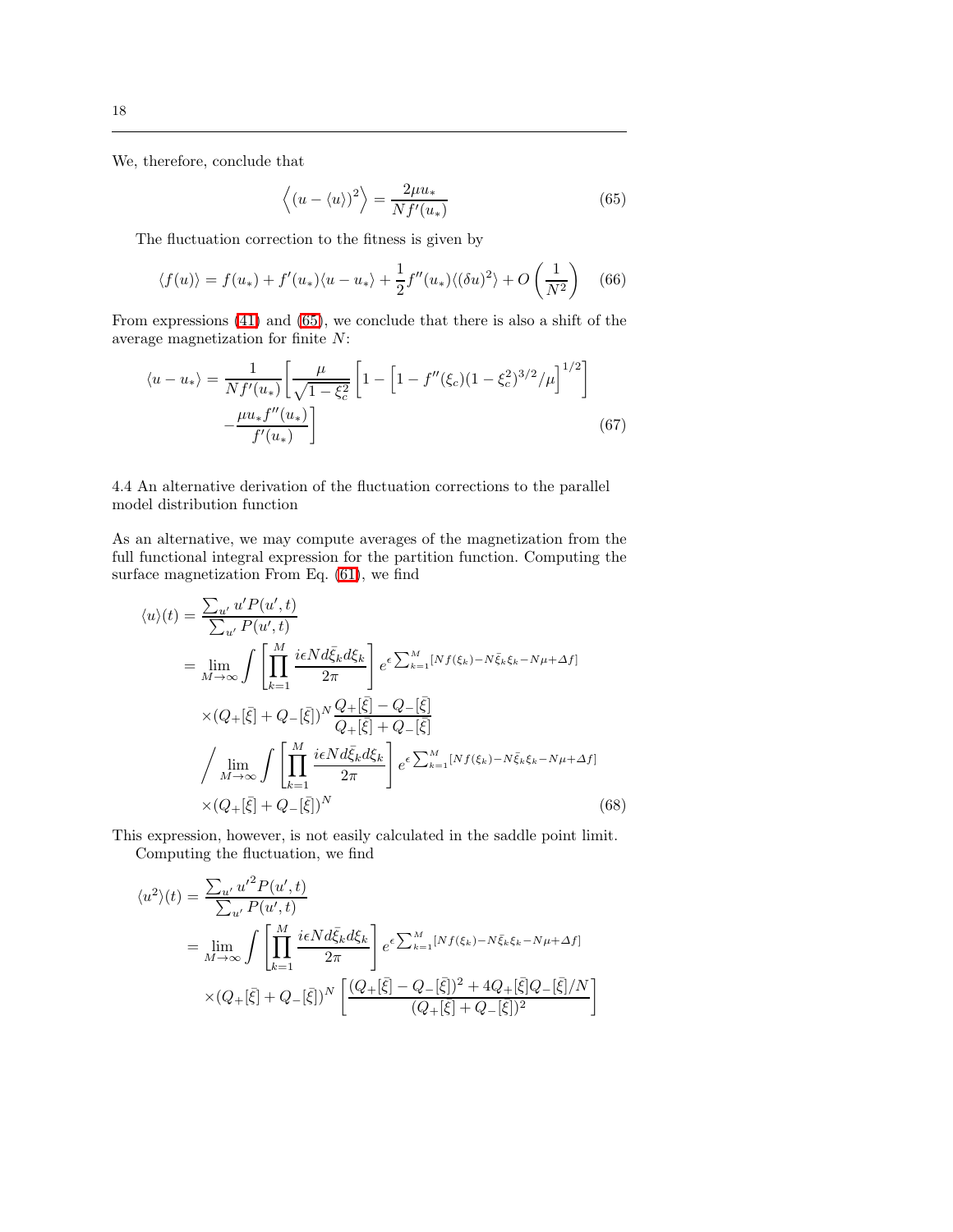$$
\left/ \lim_{M \to \infty} \int \left[ \prod_{k=1}^{M} \frac{i\epsilon N d\xi_k d\xi_k}{2\pi} \right] e^{\epsilon \sum_{k=1}^{M} [Nf(\xi_k) - N\bar{\xi}_k \xi_k - N\mu + \Delta f]}
$$
  
 
$$
\times (Q_+[\bar{\xi}] + Q_-[\bar{\xi}])^N
$$
(69)

This equation implies

$$
\left\langle \left(u - \langle u \rangle\right)^2 \right\rangle = \left\langle \left(\delta \frac{Q_+ - Q_-}{Q_+ Q_-}\right)^2 \right\rangle + \frac{1 - u_*^2}{N} + O\left(\frac{1}{N^2}\right) \tag{70}
$$

The term  $(1 - u^2)/N$  is the variance of the spin at a given site  $1 \le i \le N$ . The term  $\langle (\delta \Delta Q/Q)^2 \rangle$ , therefore, is  $N-1$  times the  $O(1/N)$  correlations between spins at any two different sites  $1 \leq i < j \leq N$ . Base compositions at different sites, while equivalent, are not uncorrelated. There is a  $O(1/N)$ correlation between base compositions at different sites.

The variance can be written as

$$
\left\langle \left(u - \langle u \rangle\right)^2 \right\rangle = \frac{\int d(\delta u) e^{-Nf'(u_*)\delta u^2/(4u_*)} e^{\delta S} \left(\delta \frac{Q_+ - Q_-}{Q_+ Q_-}\right)^2}{\int d(\delta u) e^{-Nf'(u_*)\delta u^2/(4u_*)} e^{\delta S}} \tag{71}
$$

<span id="page-18-0"></span>where

$$
\delta S/N = \ln(Q_{+} + Q_{-}) + \frac{1+u}{2} \ln \frac{1+u}{2} + \frac{1-u}{2} \ln \frac{1-u}{2} - \frac{1+u}{2} \ln Q_{+} - \frac{1-u}{2} \ln Q_{-}
$$
\n(72)

<span id="page-18-1"></span>We note that

$$
\frac{\delta S}{N} = \frac{1}{2} \frac{1 - u_*^2}{4u_*^2} f'(u_*)^2 \delta u^2 + O(\delta u^3)
$$
\n(73)

Using Eqs.  $(140)$ ,  $(141)$ ,  $(71)$ , and  $(73)$  we find exactly Eq.  $(65)$ , which shows the consistency of the two calculations. This second calculation, however, makes explicit the contributions of spin-spin correlations to the fluctuation of the population in genome space. Shown in Figure [3](#page-19-0) is the comparison between the analytical result of Eq. [\(65\)](#page-17-0) and a numerical calculation following the algorithm in [\[1\]](#page-22-2).

## 4.5 Correlation functions of the parallel model field theory

Since the theory is Gaussian in the saddle point limit, we can evaluate correlations from the inverse of the Hessian in Eq. [\(39\)](#page-9-1). The inverse is given by

$$
\chi = \left(\begin{array}{cc} -N\epsilon f''(\xi_c)I & N\epsilon I\\ \epsilon NI & -N\epsilon^2 \frac{\mu^2}{\mu^2 + \xi_c^2}M + N\epsilon^2 I \end{array}\right)^{-1} \tag{74}
$$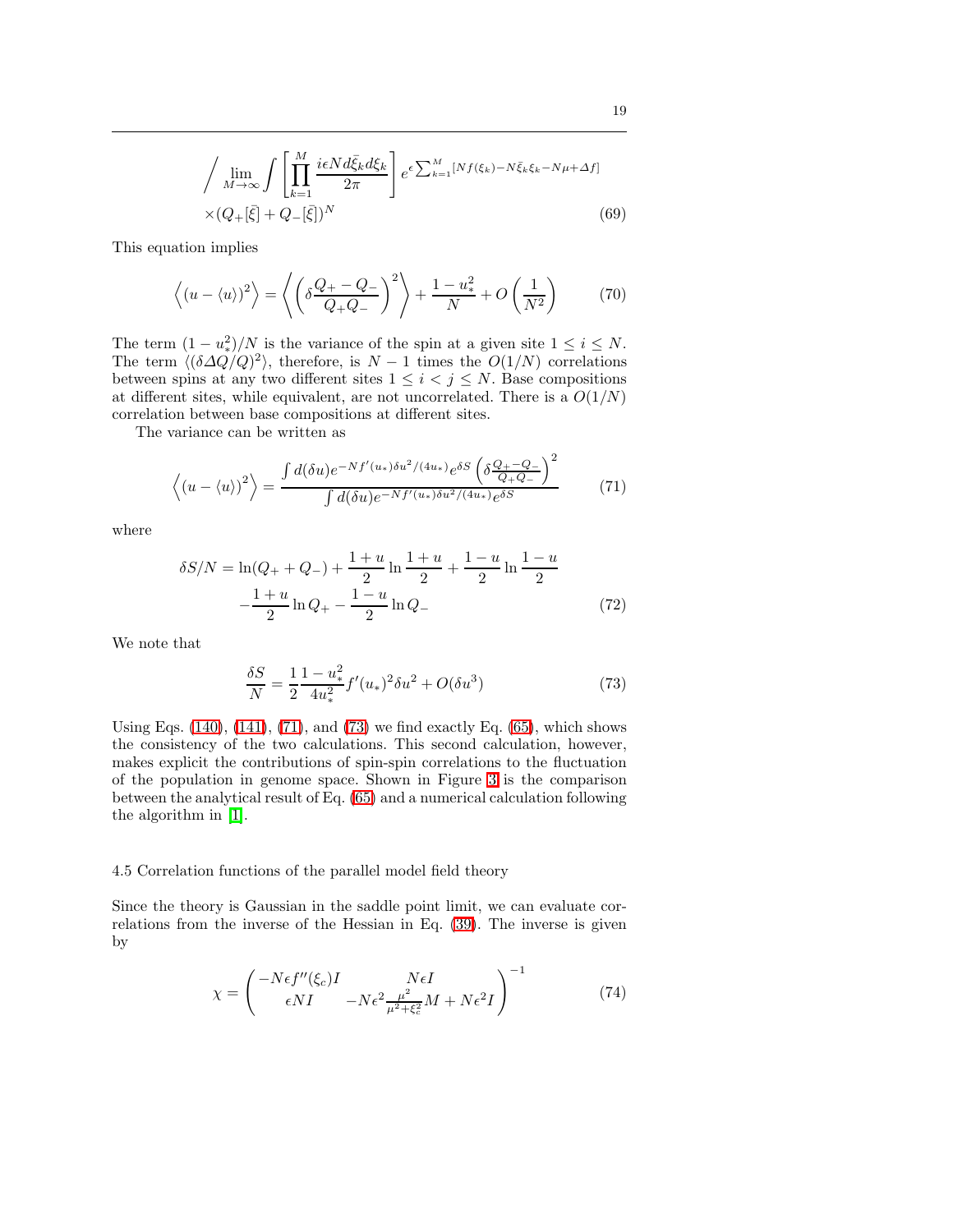

<span id="page-19-0"></span>**Fig. 3** The  $O(1/N)$  shift in the variance of the surface magnetization is shown (circles). Also shown is the prediction from Eq. [\(65\)](#page-17-0) (dashed line). We use  $f(m)$  =  $km^2/2$  with  $k/\mu = 2$  and  $\mu = 1$ .

From Eq. [\(100\)](#page-26-0) we find

$$
\hat{\chi}(k) = \frac{1}{N\epsilon} \begin{pmatrix} -f''(\xi_c) & 1\\ 1 & -\frac{4\epsilon^2 \mu^2}{b} \frac{1}{4b^2 \epsilon^2 + k^2} + \epsilon \end{pmatrix}^{-1}
$$
(75)

Inverting this matrix, and inverse Fourier transforming, we find

$$
\langle \delta \xi_k \delta \xi_l \rangle = -\frac{1}{N} \delta_{kl} \n+ \frac{1}{N} \frac{1 - \xi_c^2}{\sqrt{1 - (1 - \xi_c^2)^{3/2} f''(\xi_c) / \mu}} e^{-2\epsilon |k - l| \sqrt{b^2 - f''(\xi_c) \mu^2 / b}} \n\langle \delta \bar{\xi}_k \delta \bar{\xi}_l \rangle = \frac{f''(\xi_c)}{N \epsilon} \delta_{kl} - \frac{f''(\xi_c)^2}{N} \delta_{kl} \n+ \frac{f''(\xi_c)^2}{N} \frac{1 - \xi_c^2}{\sqrt{1 - (1 - \xi_c^2)^{3/2} f''(\xi_c) / \mu}} e^{-2\epsilon |k - l| \sqrt{b^2 - f''(\xi_c) \mu^2 / b}} \n\langle \delta \xi_k \delta \bar{\xi}_l \rangle = \frac{1}{N \epsilon} \delta_{kl} - \frac{f''(\xi_c)}{N} \delta_{kl} \n+ \frac{f''(\xi_c)}{N} \frac{1 - \xi_c^2}{\sqrt{1 - (1 - \xi_c^2)^{3/2} f''(\xi_c) / \mu}} e^{-2\epsilon |k - l| \sqrt{b^2 - f''(\xi_c) \mu^2 / b}} \n(76)
$$

for  $k, l \gg 1$  and  $k, l \ll M$ , where  $b = \mu/\sqrt{1 - \xi_c^2}$ .

4.6 Field theoretic representation of the full probability distribution of the Eigen model

The full probability distribution for the Eigen model is expressed as a functional integral in an analogous fashion to the parallel model. For the Eigen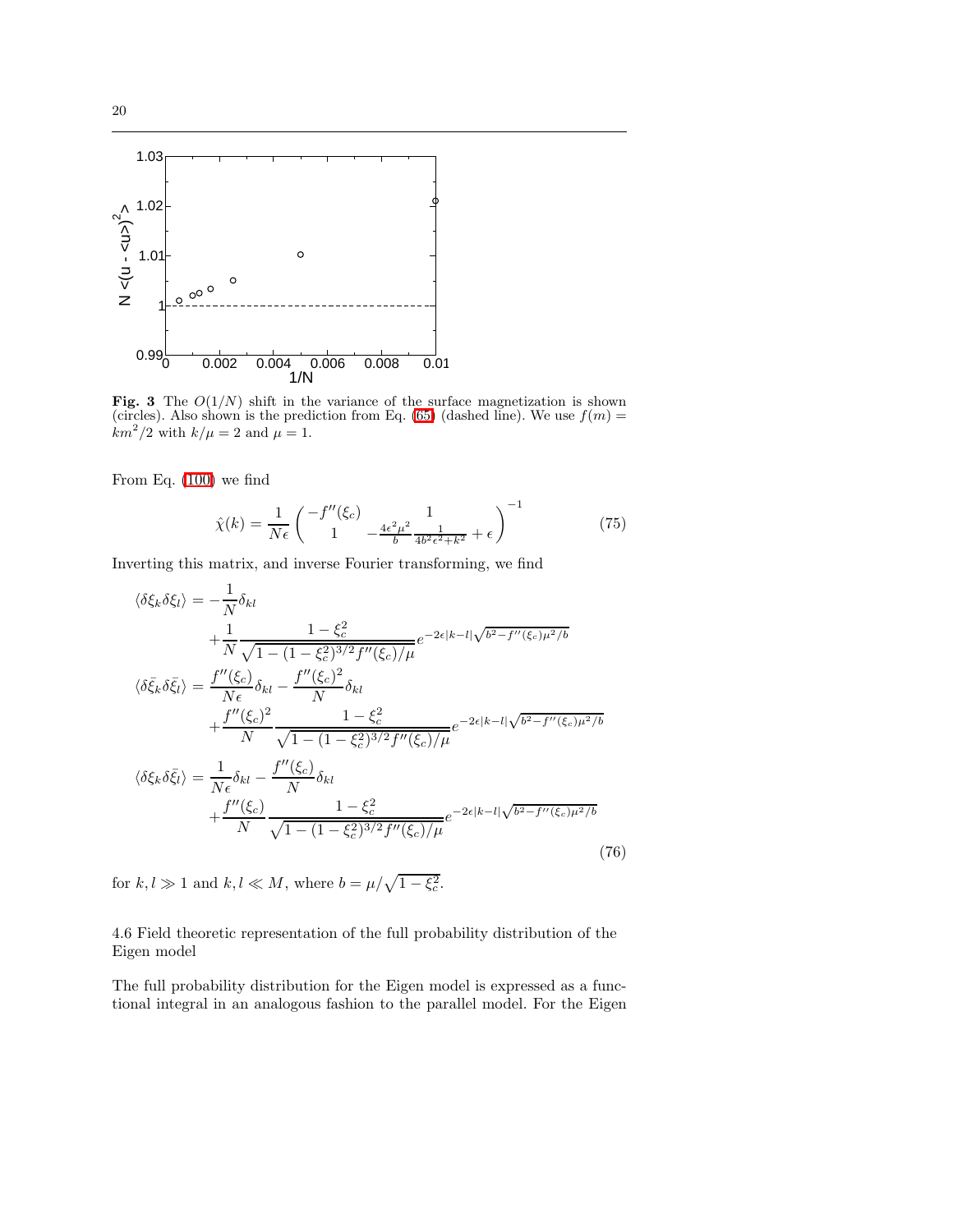model we find

$$
P(\{\mathbf{n}\},t) = \lim_{M \to \infty} \int \left[ \prod_{k=1}^{M} \frac{i\epsilon N d\bar{\xi}_k d\xi_k}{2\pi} \frac{i\epsilon N d\bar{\eta}_k d\eta_k}{2\pi} \right] \times e^{\epsilon N \sum_{k=1}^{M} [e^{-\mu + \mu \eta_k} f(\xi_k) - d(\xi_k) - \bar{\xi}_k \xi_k - \bar{\eta}_k \eta_k} \times \sum_{\{\mathbf{n}_0\}} P(\{\mathbf{n}_0\}) \prod_{j=1}^{N} \{[Q(j)]_{\alpha_0(j)\alpha(j)}\}
$$
(77)

where

$$
Q(j) = \prod_{k=1}^{M} [I + \epsilon \bar{\eta}_k \sigma_1 + \epsilon \bar{\xi}_k \sigma_3]
$$
  

$$
\sim \hat{T} e^{\epsilon \sum_{k=1}^{M} [\bar{\eta}_k \sigma_1 + \bar{\xi}_k \sigma_3]}
$$
  

$$
= \hat{T} e^{\int_0^t dt' [\bar{\eta}(t') \sigma_1 + \bar{\xi}(t') \sigma_3]}
$$
(78)

Taking an initial condition with spin up and down equally likely, we find

$$
P(u,t) = \lim_{M \to \infty} \int \left[ \prod_{k=1}^{M} \frac{i\epsilon N d\bar{\xi}_k d\xi_k}{2\pi} \frac{i\epsilon N d\bar{\eta}_k d\eta_k}{2\pi} \right]
$$

$$
\times e^{\epsilon N \sum_{k=1}^{M} \left[e^{-\mu + \mu \eta_k} f(\xi_k) - d(\xi_k) - \bar{\xi}_k \xi_k - \bar{\eta}_k \eta_k} \right]
$$

$$
\times \left( \frac{N}{N(1+u)/2} \right) Q_+ [\bar{\xi}, \bar{\eta}]^{N\frac{1+u}{2}} Q_- [\bar{\xi}, \bar{\eta}]^{N\frac{1-u}{2}}
$$
(79)

4.7 The large  $N$  limit of the full probability distribution function of the Eigen model

<span id="page-20-0"></span>Since the distribution function is expressed as a functional integral, it can be evaluated by the saddle point method. In the saddle point limit, the probability distribution function becomes

$$
\frac{\ln P(u,t)}{N} = \epsilon \sum_{k=1}^{M} [e^{-\mu + \mu \eta_k} f(\xi_k) - d(\xi_k) - \bar{\xi}_k \xi_k - \bar{\eta}_k \eta_k]
$$

$$
- \frac{1+u}{2} \ln \frac{1+u}{2} - \frac{1-u}{2} \ln \frac{1-u}{2}
$$

$$
+ \frac{1+u}{2} \ln Q_+ + \frac{1-u}{2} \ln Q_- \tag{80}
$$

with

$$
\bar{\xi}_k = e^{-\mu + \mu \eta_k} f'(\xi_k)
$$
\n
$$
\xi_k = \frac{1+u}{2} \langle \sigma_3(k) \rangle_+ + \frac{1-u}{2} \langle \sigma_3(k) \rangle_-
$$
\n
$$
\bar{\eta}_k = \mu e^{-\mu + \mu \eta_k} f(\xi_k)
$$
\n
$$
\eta_k = \frac{1+u}{2} \langle \sigma_1(k) \rangle_+ + \frac{1-u}{2} \langle \sigma_1(k) \rangle_- \tag{81}
$$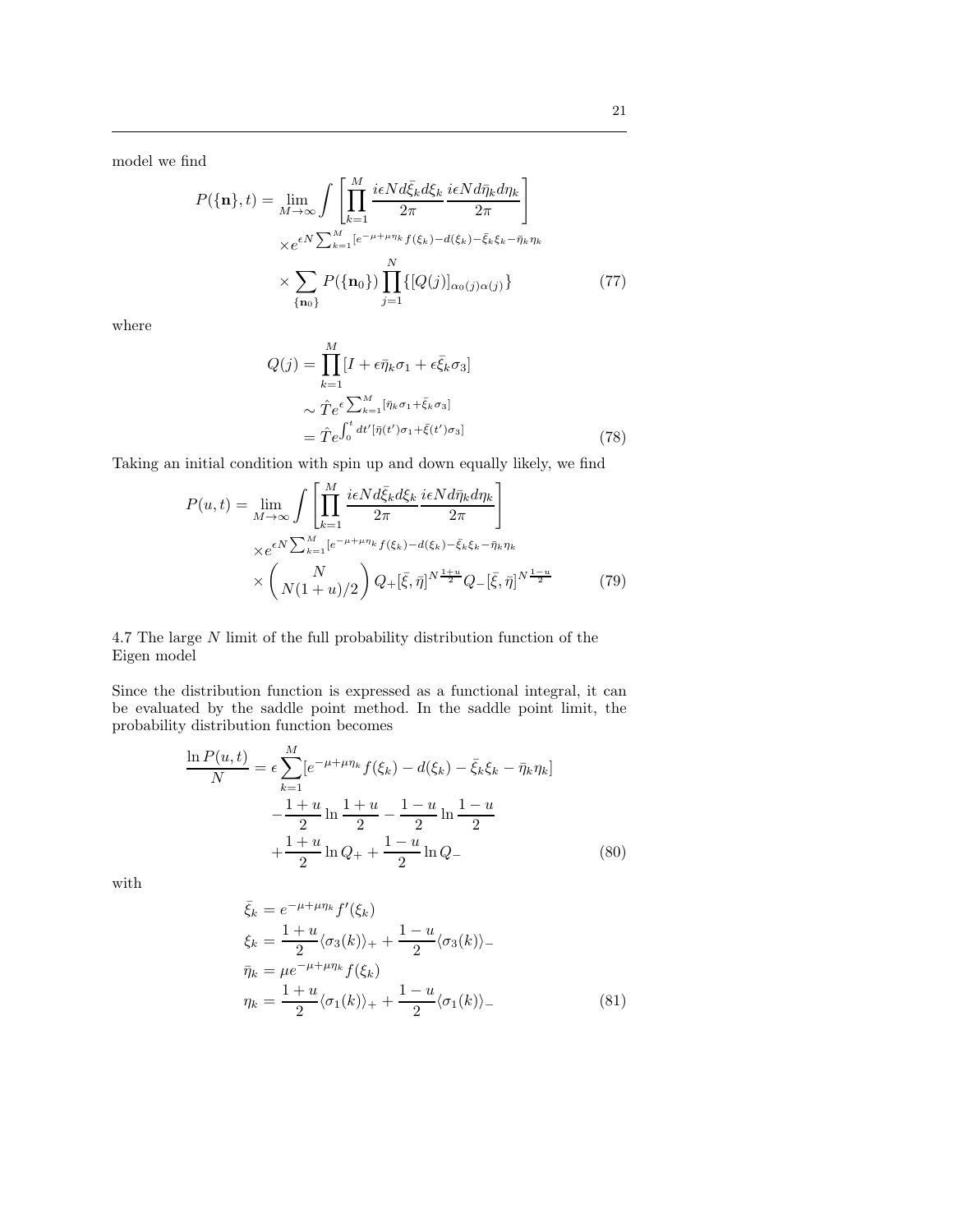

<span id="page-21-2"></span>Fig. 4 The  $O(1/N)$  shift in the variance of the surface magnetization is shown (circles). Also shown is the prediction from Eq. [\(84\)](#page-21-0) (dashed line). We use  $f(m)$  =  $k m^2/2 + 1$  and  $d(m) = 0$  with  $k/\mu = 2$  and  $\mu = 5$ .

In Appendix G we evaluate these expressions where the probability distribution is large, in the Gaussian central region.

## 4.8 The Eigen model distribution function in the Gaussian central region

The probability distribution function for the Eigen model becomes Gaussian in the large  $N$  limit. Using the results from Appendix G, we find that Eq. [\(80\)](#page-20-0) becomes

$$
\frac{\ln P(u,t)}{N} = (\text{const}) - \frac{1}{2}\delta u^2 \left(\frac{f'(u_*) - d'(u_*)}{2\mu u_* f(u_*)}\right) \tag{82}
$$

<span id="page-21-1"></span>We, therefore, conclude that

$$
\left\langle \left(u - \langle u \rangle\right)^2 \right\rangle = \frac{2\mu u_* f(u_*)}{N[f'(u_*) - d'(u_*)]} \tag{83}
$$

From Eqs. [\(66\)](#page-17-1), [\(57\)](#page-14-0), and [\(83\)](#page-21-1) we find the shift of the average magnetization to be

$$
\langle u - u_* \rangle = \frac{1}{N f'(u_*)} \left[ b' \left[ 1 - \left[ 1 - c'/b' \right]^{1/2} \right] - \frac{\mu u_* f(u_*) f''(u_*)}{f'(u_*) - d'(u_*)} \right] \tag{84}
$$

<span id="page-21-0"></span>Shown in Figure [4](#page-21-2) is the comparison between this analytical result and a numerical calculation following the algorithm in [\[7\]](#page-22-5).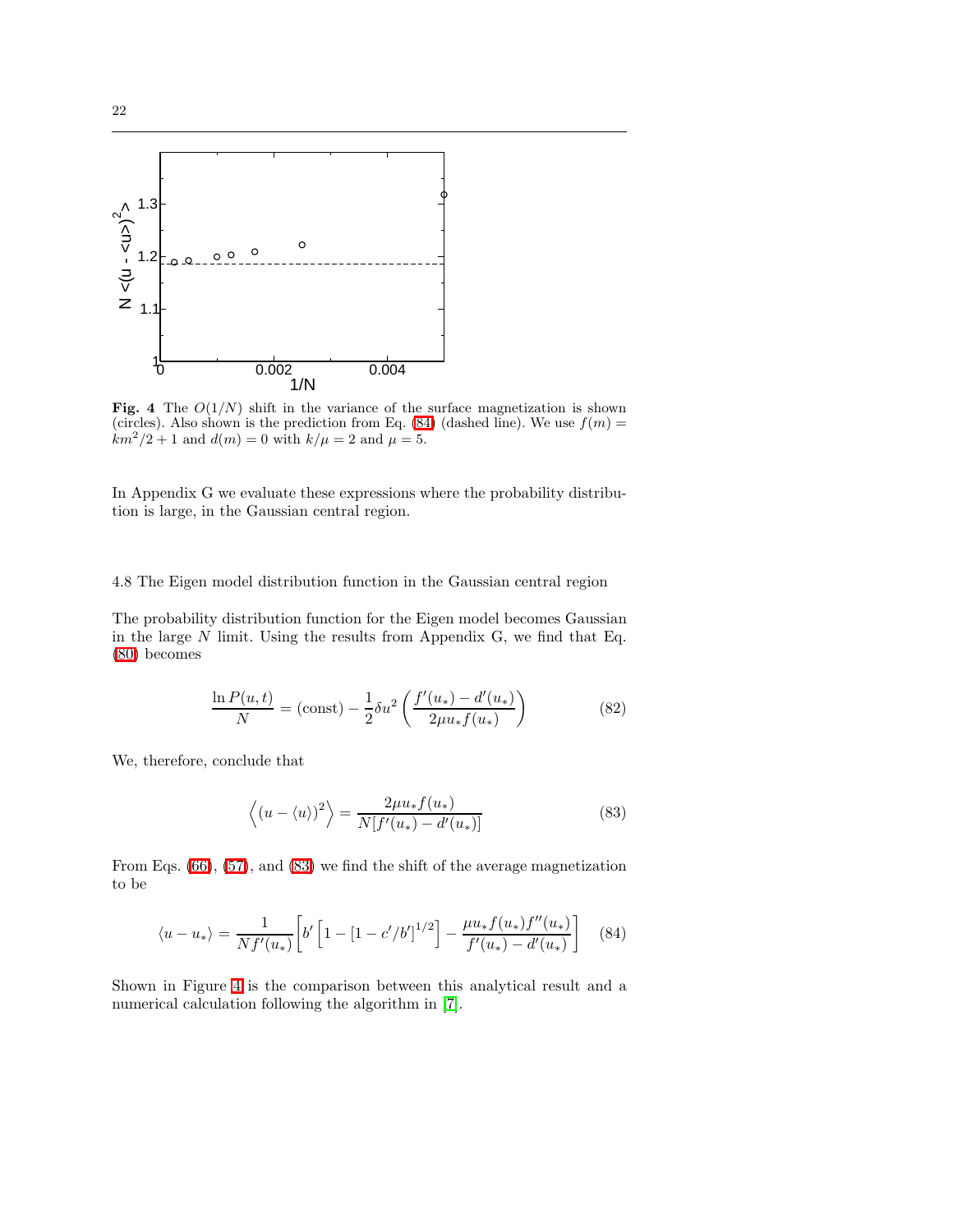## 5 Conclusion

We have derived exact functional integral representations of the Crow-Kimura and Eigen models of quasispecies theory. The functional integral representation of these quasispecies theories is quite convenient because it allows us to obtain the exact infinite genome solution of these models as well as to obtain the finite length genome corrections. These exact results allow us to discuss the phase transitions that occur in these models as a function of mutation rate. The coherent states derivation of this functional integral also allows us to compute the full time-dependent probability distribution function of the population in sequence space, including the dependence on initial and final conditions.

The functional integral representation leads to an interacting field theory for spin and mutation fields. In the limit of long genomes, the field theory becomes Gaussian. We have evaluated the theory in the infinite genome limit to give the mean replication rate for arbitrary replication and degradation functions. These results were used to exhibit the phase transitions that occur in quasispecies theory as a function of mutation rate. For smooth replication and degradation rate functions, we have evaluated the  $O(1/N)$  corrections to the mean replication rate. We have also derived the finite,  $O(1/\sqrt{N})$  width of the virus population in genome space in this limit.

The functional integral representation can be applied to generalizations of the quasispecies theories considered here. The extension of the present results to arbitrary replication and degradation functions that depend on distances from K points in the space of all possible genomes is straightforward with the introduction of overlap parameters [\[14\]](#page-23-7). With the Schwinger spin coherent state formalism, the extension to genomes with alphabets larger than binary [\[4\]](#page-22-6) is also straightforward, since the field theory in  $z^*$  and  $z$  remains Gaussian due to constraint [\(4\)](#page-3-2).

Acknowledgements This work has been supported by DARPA #HR00110510057.

### <span id="page-22-2"></span>References

- <span id="page-22-3"></span>1. Baake, E., Baake, M., Wagner, H.: Ising quantum chain is equivalent to a model of biological evolution. Phys. Rev. Lett. 78, 559–562 (1997). 79, 1782
- 2. Baake, E., Baake, M., Wagner, H.: Quantum mechanics versus classical probability in biological evolution. Phys. Rev. E 57, 1191–1191 (1998)
- <span id="page-22-4"></span>3. Bapat, R.B., Raghavan, T.E.S.: Nonnegative Matrices and Applications. Cambridge University Press, New York (1997)
- <span id="page-22-6"></span>4. Bürger, R.: Mathematical properties of mutation-selection models. Genetica 102/103, 279–298 (1998)
- <span id="page-22-1"></span>5. Crow, J.F., Kimura, M.: An Introduction to Population Genetics Theory. Harper and Row, New York (1970)
- <span id="page-22-0"></span>6. Eigen, M.: Self organization of matter and the evolution of biological macor molecules. Naturwissenschaften 58, 465–523 (1971)
- <span id="page-22-5"></span>7. Eigen, M., McCaskill, J., Schuster, P.: The molecular quasi-species. Adv. Chem. Phys. 75, 149–263 (1989)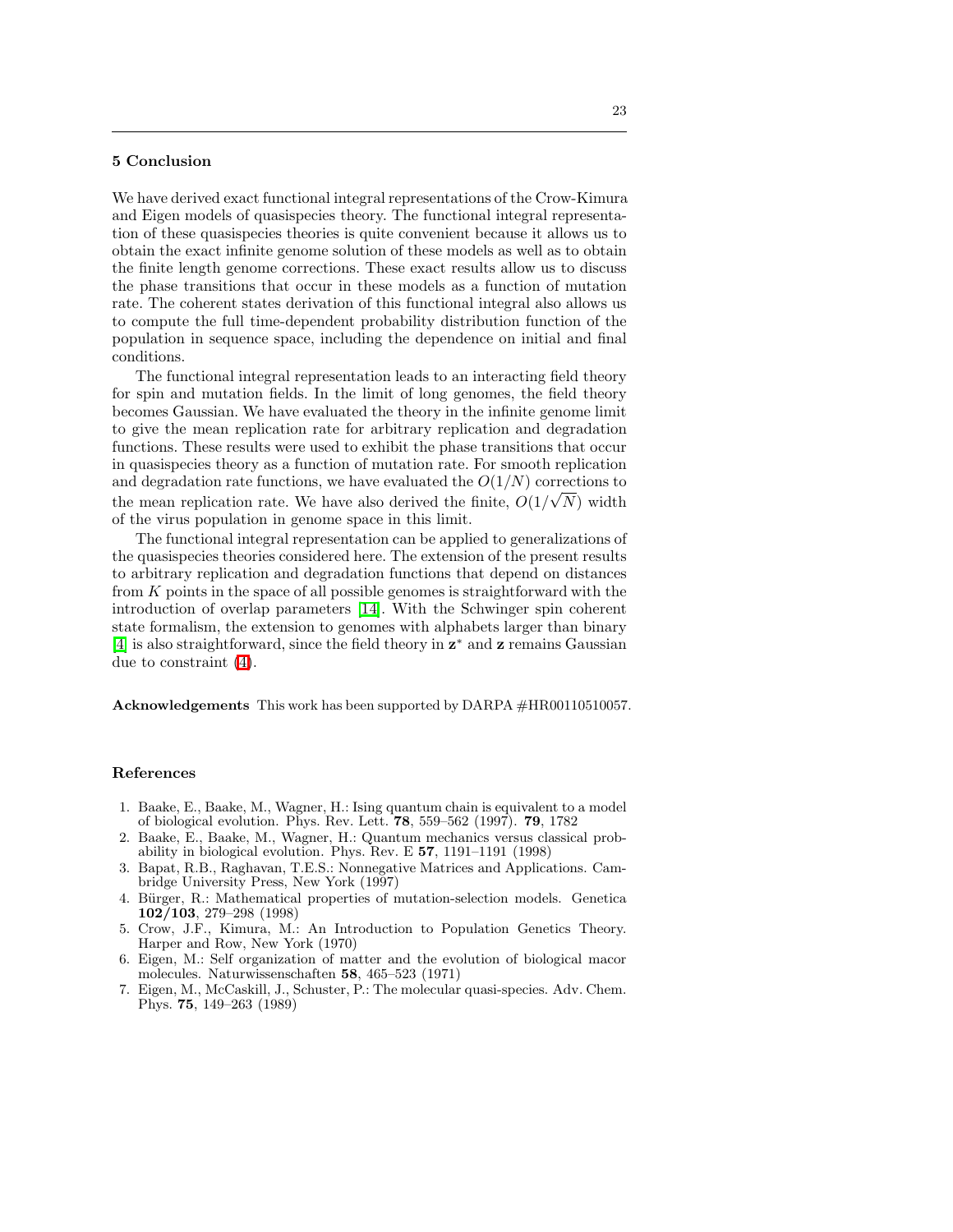- <span id="page-23-0"></span>8. Jain, K., Krug, J.: Adaptation in simple and complex fitness landscapes. In: H.R. U. Bastolla M. Porto, M. Vendruscolo (eds.) Structural approaches to sequence evolution: Molecules, networks and populations. Springer Verlag, Berlin (2005). Q-bio.PE/0508008
- <span id="page-23-1"></span>9. Leuthäusser, I.: An exact correspondence between eigen's evolution model and a two-dimensional ising system. J. Chem. Phys 84, 1884–1885 (1986)
- <span id="page-23-3"></span>10. Peliti, L.: Quasispecies evolution in general mean-field landscapes. Europhys. Lett. 57, 745–751 (2002)
- <span id="page-23-4"></span>11. Saakian, D.B., Hu, C.K.: Eigen model as a quantum spin chain: Exact dynamics. Phys. Rev. E 69, 021,913 (2004)
- <span id="page-23-5"></span>12. Saakian, D.B., Hu, C.K.: Solvable biological evolution model with a parallel mutation-selection scheme. Phys. Rev. E  $69$ , 046,121 (2004)
- <span id="page-23-6"></span>13. Saakian, D.B., Hu, C.K., Khachatryan, H.: Solvable biological evolution models with general fitness functions and multiple mutations in parallel mutationselection scheme. Phys. Rev. E 70, 041,908 (2004)
- <span id="page-23-7"></span>14. Saakian, D.B., Munoz, E., Hu, C.K., Deem, M.W.: Quasispecies theory for multiple-peak fitness landscapes. Phys. Rev. E 73, 041,913 (2006)
- <span id="page-23-2"></span>15. Tarazona, P.: Error thresholds for molecular quasispecies as phase transitions: From simple landscapes to spin-glass models. Phys. Rev. A 45, 6038–6050 (1992)

## Appendix A

To evaluate the partition function of the parallel model, we introduce  $\xi_k =$  $\frac{1}{N} \sum_{j=1}^{N} \mathbf{z}_{k}^{*}(j) \sigma_3 \mathbf{z}_{k-1}(j)$  with the representation

$$
\int \mathcal{D}\xi \prod_{k=1}^{M} \delta \left[ \xi_k - \frac{1}{N} \sum_{j=1}^{N} \mathbf{z}_k^*(j) \sigma_3 \mathbf{z}_{k-1}(j) \right]
$$
\n
$$
= \int \left[ \prod_{k=1}^{M} \frac{d\bar{\xi}_k d\xi_k}{2\pi} \right] e^{i \sum_{k=1}^{M} \bar{\xi}_k \xi_k - \frac{i}{N} \sum_{k=1}^{M} \mathbf{z}_k^*(j) \bar{\xi}_k \sigma_3 \mathbf{z}_{k-1}(j)}
$$
\n
$$
= \int \left[ \prod_{k=1}^{M} \frac{i\epsilon N d\bar{\xi}_k d\xi_k}{2\pi} \right] e^{-\epsilon N \sum_{k=1}^{M} \bar{\xi}_k \xi_k + \epsilon \sum_{k=1}^{M} \mathbf{z}_k^*(j) \bar{\xi}_k \sigma_3 \mathbf{z}_{k-1}(j)} \qquad (85)
$$

We thus find

$$
Z = \lim_{M \to \infty} \int \left[ \prod_{k=1}^{M} \frac{i\epsilon N d\bar{\xi}_{k} d\xi_{k}}{2\pi} \right] e^{\epsilon \sum_{k=1}^{M} [Nf(\xi_{k}) - N\bar{\xi}_{k}\xi_{k} - N\mu + \Delta f]}
$$
  
 
$$
\times \int \mathcal{D}\lambda \mathcal{D} \mathbf{z}^{*} \mathcal{D} \mathbf{z} \prod_{j=1}^{N} e^{-i\lambda_{j}} e^{-\sum_{k,l=1}^{M} \mathbf{z}_{k}^{*}(j) S(j)_{kl} \mathbf{z}_{l}(j)} |_{\{\mathbf{z}_{0}\} = \{e^{i\lambda} \mathbf{z}_{M}\}}
$$
  

$$
= \lim_{M \to \infty} \int \left[ \prod_{k=1}^{M} \frac{i\epsilon N d\bar{\xi}_{k} d\xi_{k}}{2\pi} \right] e^{\epsilon \sum_{k=1}^{M} [Nf(\xi_{k}) - N\bar{\xi}_{k}\xi_{k} - N\mu + \Delta f]}
$$
  

$$
\times \int \mathcal{D}\lambda \prod_{j=1}^{N} e^{-i\lambda_{j}} [\det S(j)]^{-1}
$$
(86)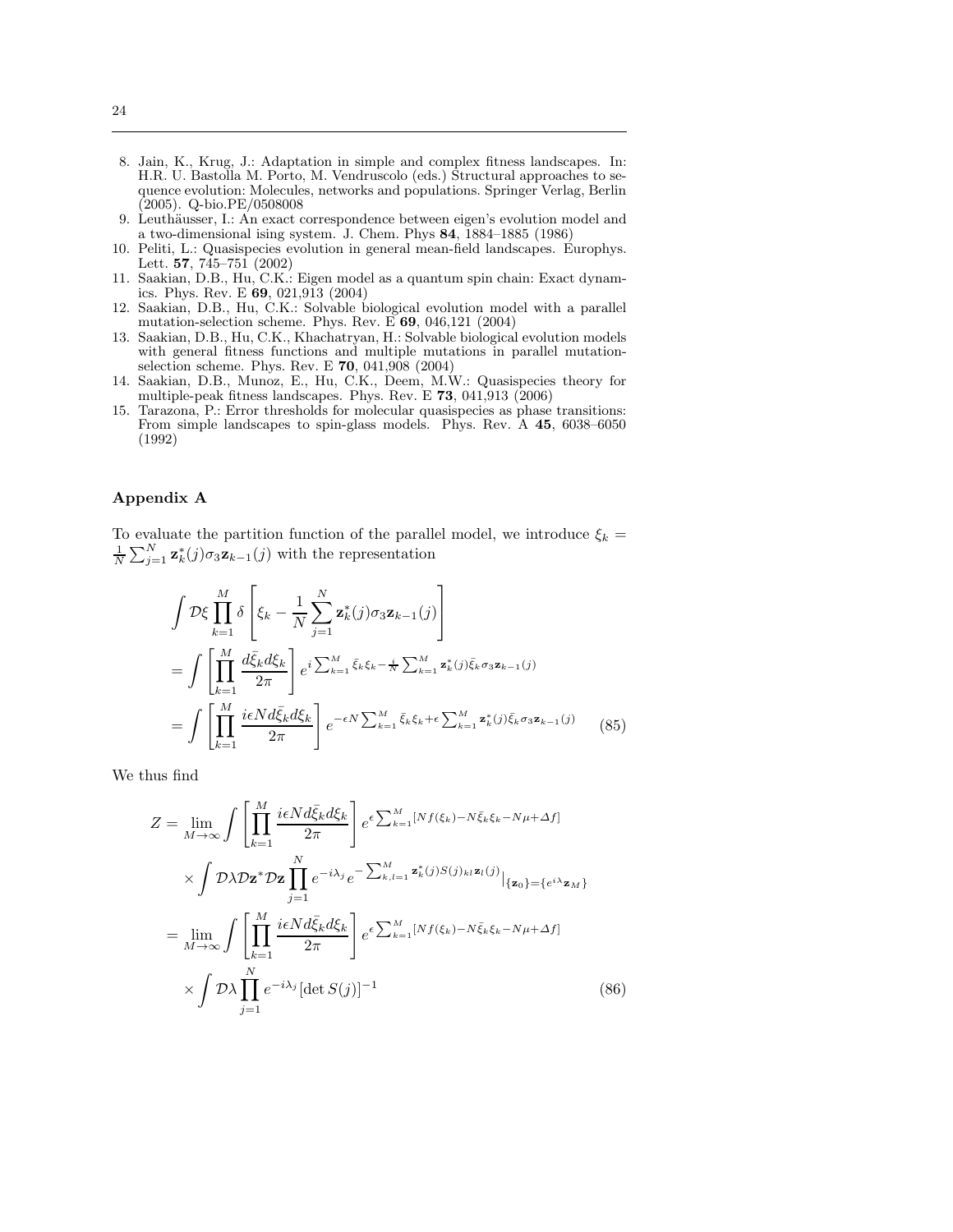<span id="page-24-1"></span>The matrix  $S(j)$  has the form

$$
S(j) = \begin{pmatrix} I & 0 & 0 & \dots & -e^{i\lambda_j} A_1(j) \\ -A_2(j) & I & 0 & \dots & 0 \\ 0 & -A_3(j) & I & \dots & 0 \\ & & & \ddots & \\ 0 & & & \dots & -A_M(j) & I \end{pmatrix}
$$
 (87)

<span id="page-24-2"></span>where  $A_k(j) = I + \epsilon \mu \sigma_1 + \epsilon \bar{\xi}_k \sigma_3$ . We find

$$
\det S(j) = \det \left[ I - e^{i\lambda_j} \prod_{k=1}^{M} A_k(j) \right]
$$
  
= 
$$
\det \left[ I - e^{i\lambda_j} \hat{T} e^{\epsilon \sum_{k=1}^{M} [\mu \sigma_1 + \bar{\xi}_k \sigma_3]} \right]
$$
  
= 
$$
\frac{\text{Tr} \ln \left[ I - e^{i\lambda_j} \hat{T} e^{\epsilon \sum_{k=1}^{M} [\mu \sigma_1 + \bar{\xi}_k \sigma_3]} \right]}{e}
$$
 (88)

<span id="page-24-3"></span>Here the operator  $\hat{T}$  indicates time ordering. The partition function becomes

$$
Z = \lim_{M \to \infty} \int \left[ \prod_{k=1}^{M} \frac{i\epsilon N d\bar{\xi}_k d\xi_k}{2\pi} \right] e^{\epsilon \sum_{k=1}^{M} [Nf(\xi_k) - N\bar{\xi}_k \xi_k - N\mu + \Delta f]}
$$
  
 
$$
\times \int \mathcal{D}\lambda \prod_{j=1}^{N} e^{-i\lambda_j} e^{-\text{Tr}\ln \left[I - e^{i\lambda_j} \hat{T}e^{\epsilon \sum_{k=1}^{M} [\mu \sigma_1 + \bar{\xi}_k \sigma_3]}\right]}
$$
  

$$
= \lim_{M \to \infty} \int \left[ \prod_{k=1}^{M} \frac{i\epsilon N d\bar{\xi}_k d\xi_k}{2\pi} \right] e^{\epsilon \sum_{k=1}^{M} [Nf(\xi_k) - N\bar{\xi}_k \xi_k - N\mu + \Delta f]}
$$
  

$$
\times \prod_{j=1}^{N} Q(j)
$$
(89)

<span id="page-24-0"></span>where

$$
Q(j) = \text{Tr} \prod_{k=1}^{M} [I + \epsilon \mu \sigma_1 + \epsilon \bar{\xi}_k \sigma_3]
$$

$$
\sim \text{Tr} \hat{T} e^{\epsilon \sum_{k=1}^{M} [\mu \sigma_1 + \bar{\xi}_k \sigma_3]}
$$

$$
= \text{Tr} \hat{T} e^{\int_0^t dt' [\mu \sigma_1 + \bar{\xi}(t') \sigma_3]} \tag{90}
$$

# Appendix B

In this Appendix we evaluate the fluctuation corrections to the parallel model. The second term in the last derivative of Eq. [\(39\)](#page-9-1) is given by

$$
\frac{{\rm Tr}\sigma_3e^{\epsilon M(\mu\sigma_1+\bar\xi_c\sigma_3)}}{{\rm Tr}e^{\epsilon M(\mu\sigma_1+\bar\xi_c\sigma_3)}}=\frac{\bar\xi_c}{[\mu^2+\bar\xi_c^2]^{1/2}}\tanh t[\mu^2+\bar\xi_c^2]^{1/2}
$$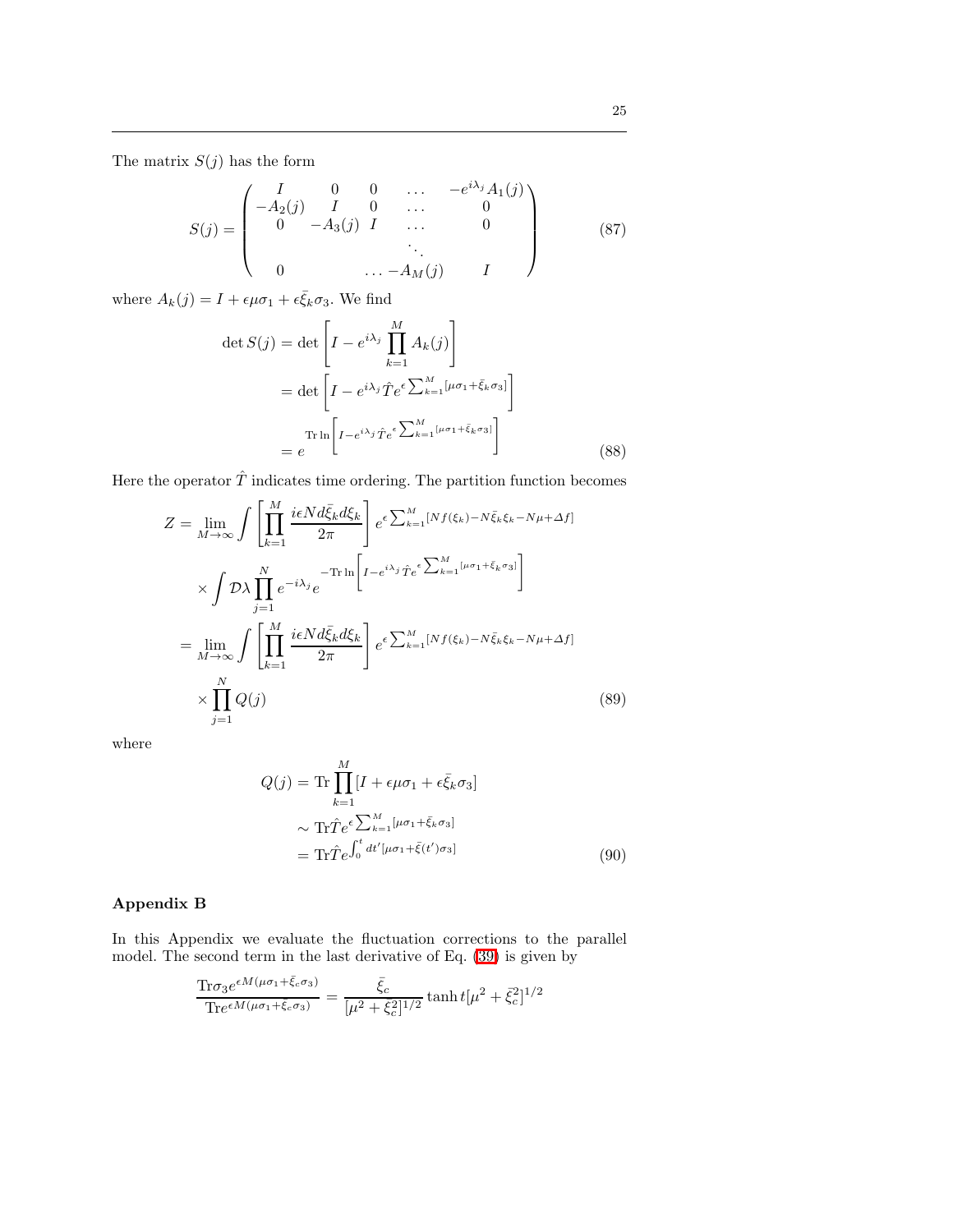$$
\sim \frac{\bar{\xi}_c}{[\mu^2 + \bar{\xi}_c^2]^{1/2}} \text{ as } t \to \infty \tag{91}
$$

The first term in the last derivative is given for  $k\neq l$  by

$$
\frac{\text{Tr}\sigma_{3}e^{\epsilon|l-k|(\mu\sigma_{1}+\bar{\xi}_{c}\sigma_{3})}\sigma_{3}e^{\epsilon(M-|l-k|)(\mu\sigma_{1}+\bar{\xi}_{c}\sigma_{3})}}{\text{Tr}e^{tM(\mu\sigma_{1}+\bar{\xi}_{c}\sigma_{3})}}\n=\frac{\bar{\xi}_{c}^{2}}{\mu^{2}+\bar{\xi}_{c}^{2}}+\frac{\mu^{2}}{\mu^{2}+\bar{\xi}_{c}^{2}}\frac{\cosh(t_{1}-t_{2})\sqrt{\mu^{2}+\bar{\xi}_{c}^{2}}}{\cosh t\sqrt{\mu^{2}+\bar{\xi}_{c}^{2}}}\n\sim\frac{\bar{\xi}_{c}^{2}}{\mu^{2}+\bar{\xi}_{c}^{2}}+\frac{\mu^{2}}{\mu^{2}+\bar{\xi}_{c}^{2}}e^{(|t_{1}-t_{2}|-t)\sqrt{\mu^{2}+\bar{\xi}_{c}^{2}}}\text{ as }t\to\infty
$$
\n(92)

where  $t_1 = \epsilon |l - k|$  and  $t_2 = \epsilon (M - |l - k|)$ . For  $k = l$ , the first term in the last derivative is zero from the first line of Eq. [\(90\)](#page-24-0). We find

$$
\frac{\partial^2 S}{\partial \bar{\xi}_k \partial \bar{\xi}_l} = -N\epsilon^2 \frac{\mu^2}{\mu^2 + \bar{\xi}_c^2} M_{kl} + N\epsilon^2 \delta_{kl}
$$
(93)

where

$$
M_{kl} = e^{\epsilon [|M-2|l-k||-M]} \sqrt{\mu^2 + \bar{\xi}_c^2}
$$
 (94)

We let  $\bar{\eta}_k = \delta \bar{\xi}_k \sqrt{(\epsilon N)}$  and  $\eta_k = \delta \xi_k \sqrt{(\epsilon N)}$ , and the partition function becomes

$$
Z = e^{-S(\bar{\xi}_c, \xi_c)} \lim_{M \to \infty} \int \left[ \prod_{k=1}^M \frac{i d\bar{\eta}_k d\eta_k}{2\pi} \right] e^{\frac{1}{2} \sum_k [f''(\xi_c)\eta_k^2 - 2\bar{\eta}_k \eta_k]}
$$

$$
\times e^{\frac{1}{2} \sum_{k,l} \left[ \epsilon \frac{\mu^2}{\mu^2 + \bar{\xi}_c^2} M_{kl} \bar{\eta}_k \bar{\eta}_l - \epsilon \bar{\eta}_k \bar{\eta}_l \delta_{kl} \right]}
$$
(95)

We let  $\eta'_k = i\eta_k \sqrt{f''(\xi_c)}$  and  $\bar{\eta}'_k = \bar{\eta}_k / \sqrt{f''(\xi_c)}$  to obtain

$$
Z = e^{-S(\bar{\xi}_c, \xi_c)} \lim_{M \to \infty} \int \left[ \prod_{k=1}^{M} \frac{d\bar{\eta}_l' d\eta_l'}{2\pi} \right] e^{-\frac{1}{2} \sum_k \eta_l'^2 + i \sum_k \bar{\eta}_l' \eta_l'}
$$

$$
\times e^{\frac{1}{2} \sum_{k,l} \left[ \epsilon \frac{\mu^2 f''(\xi_c)}{\mu^2 + \bar{\xi}_c^2} M_{kl} \bar{\eta}_k' \bar{\eta}_l' - \epsilon f''(\xi_c) \bar{\eta}_k' \bar{\eta}_l' \delta_{kl} \right]}
$$
(96)

Integrating over  $\eta'$ , we find

<span id="page-25-0"></span>
$$
Z = e^{-S(\bar{\xi}_c, \xi_c)} \lim_{M \to \infty} \int \left[ \prod_{k=1}^M \frac{d\bar{\eta}'_l}{\sqrt{2\pi}} \right] e^{-\frac{1}{2} \sum_{k,l} \left[ \delta_{kl} - \epsilon \frac{\mu^2 f''(\xi_c)}{\mu^2 + \bar{\xi}_c^2} M_{kl} + \epsilon f''(\xi_c) \delta_{kl} \right] \bar{\eta}'_k \bar{\eta}'_l}
$$
  
\n
$$
= e^{-S(\bar{\xi}_c, \xi_c)} \lim_{M \to \infty} \int \left[ \prod_{k=1}^M \frac{d\bar{\eta}'_l}{\sqrt{2\pi}} \right] e^{-\frac{1}{2} \sum_{k,l} \bar{\eta}'_l F_{kl} \bar{\eta}'_l}
$$
  
\n
$$
= e^{-S(\bar{\xi}_c, \xi_c)} (\det F)^{-1/2}
$$
(97)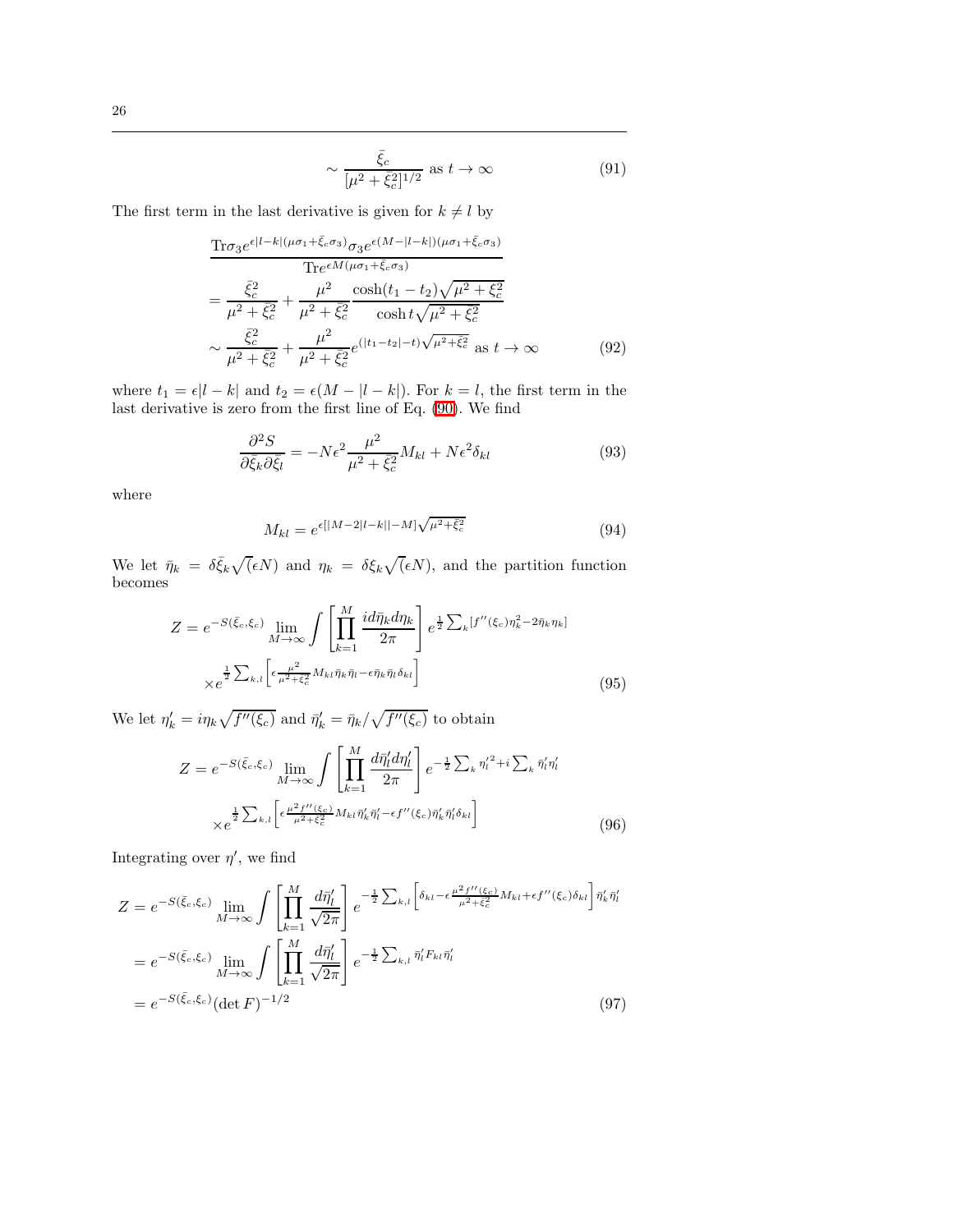where

$$
F_{kl} = \delta_{kl} - \epsilon \frac{\mu^2 f''(\xi_c)}{\mu^2 + \bar{\xi}_c^2} M_{kl} + \epsilon f''(\xi_c) \delta_{kl}
$$

$$
= \delta_{kl} - \epsilon \frac{a}{b^2} M_{kl} + \epsilon f''(\xi_c) \delta_{kl}
$$
(98)

<span id="page-26-2"></span>where  $a = \mu^2 f''(\xi_c)$  and  $b^2 = \mu^2 + \bar{\xi}_c^2$ . We define F', where  $F_{kl} = F'_{kl} +$  $\epsilon f''(\xi_c)\delta_{kl}$ . We note that

$$
\det F = \det[I + \epsilon f''(\xi_c)I - \epsilon \frac{a}{b^2}M]
$$
  
\n
$$
= (\det[I + \epsilon f''(\xi_c)I])(\det[I - \epsilon \frac{a}{b^2}M[I + \epsilon f''(\xi_c)I]^{-1})
$$
  
\n
$$
\sim (\det[I + \epsilon f''(\xi_c)I])(\det[I - \epsilon \frac{a}{b^2}M])
$$
  
\n
$$
= (\det F')e^{\text{Tr }\ln[I + \epsilon f''(\xi_c)]}
$$
  
\n
$$
\sim (\det F')e^{\text{Tr }\epsilon f''(\xi_c)I}
$$
  
\n
$$
= (\det F')e^{tf''(\xi_c)}
$$
 (99)

<span id="page-26-0"></span>To evaluate  $\det F'$  we use Fourier space. We find

$$
\hat{F}'(k) = 1 - \frac{4\epsilon^2 a}{b} \frac{1}{4b^2 \epsilon^2 + k^2}
$$
\n(100)

and

$$
\det F' = \prod_{i} \lambda_i = \prod_{k} \hat{F}'(k) \tag{101}
$$

<span id="page-26-1"></span>where  $k = 2\pi n/M = 2\pi \epsilon n/t$ ,  $n = -M/2, \ldots, (M-1)/2$ . In the limit of infinite  $M$ , we find

$$
\det F' = \frac{\left(\sinh t \sqrt{b^2 - a/b}\right)^2}{\left(\sinh bt\right)^2}
$$

$$
= \frac{\left(\sinh t \left[\mu^2 + \bar{\xi}_c^2 - \mu^2 f''(\xi_c) / \sqrt{\mu^2 + \bar{\xi}_c^2}\right]^{1/2}\right)^2}{\left(\sinh t \sqrt{\mu^2 + \bar{\xi}_c^2}\right)^2}
$$

$$
\sim e^{-2t \left[\sqrt{\mu^2 + \bar{\xi}_c^2} - \left[\mu^2 + \bar{\xi}_c^2 - \mu^2 f''(\xi_c) / \sqrt{\mu^2 + \bar{\xi}_c^2}\right]^{1/2}\right]^{1/2}} \text{ as } t \to \infty \quad (102)
$$

Using Eq. [\(37\)](#page-8-3), [\(97\)](#page-25-0), [\(102\)](#page-26-1), and [\(99\)](#page-26-2) we find the mean replication rate at large time becomes

$$
\frac{\ln Z}{tN} = f(\xi_c) - \bar{\xi}_c \xi_c + \sqrt{\mu^2 + \bar{\xi}_c^2} - \mu + \frac{\Delta f}{N} - \frac{f''(\xi_c)}{2N} + \frac{1}{N} \frac{\mu}{\sqrt{1 - \xi_c^2}} \left[ 1 - \left[ 1 - f''(\xi_c)(1 - \xi_c^2)^{3/2} / \mu \right]^{1/2} \right] \tag{103}
$$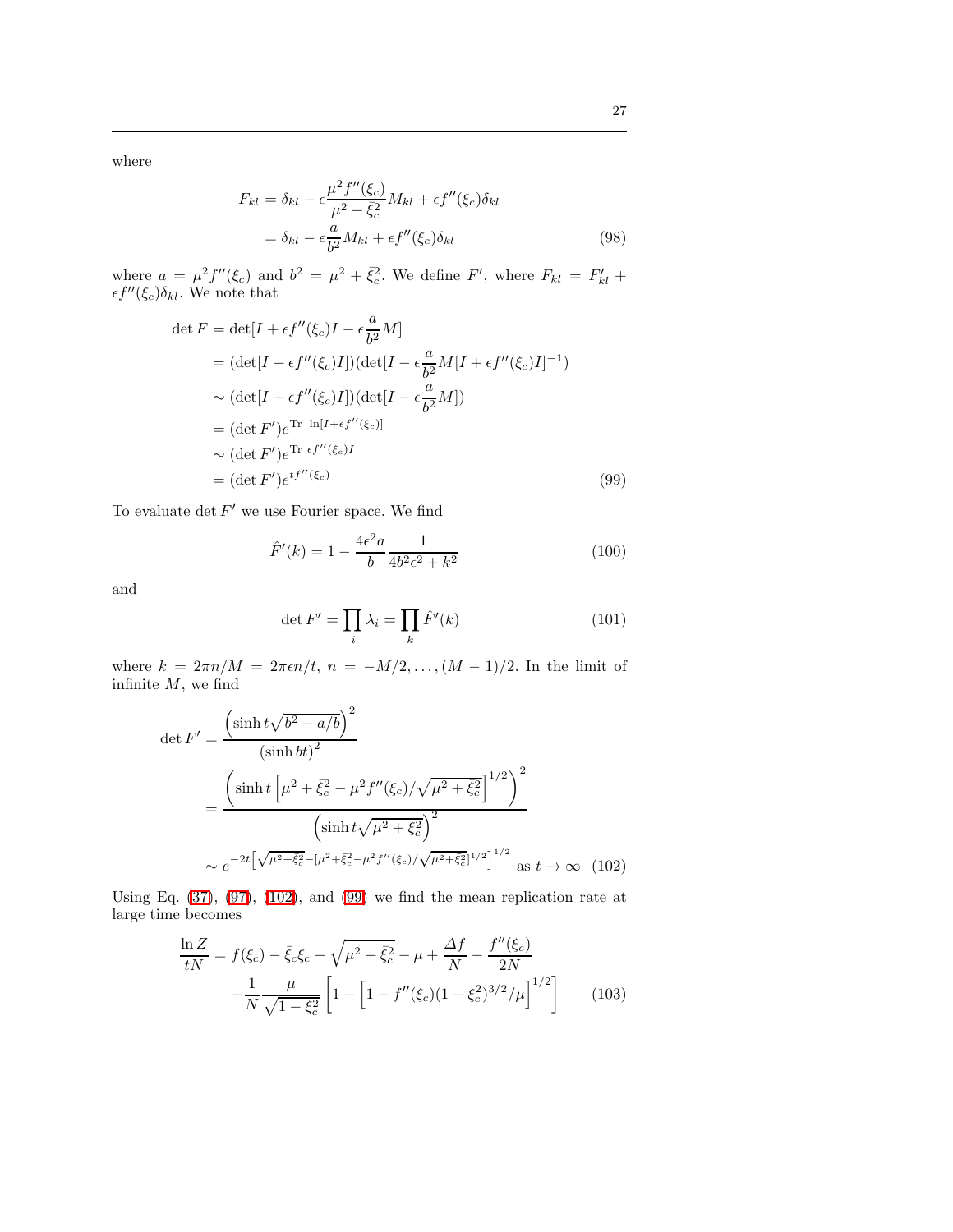<span id="page-27-0"></span>with

$$
\bar{\xi}_c = f'(\xi_c)
$$
  
\n
$$
\xi_c = \frac{\bar{\xi}_c}{[\mu^2 + \bar{\xi}_c^2]^{1/2}} \tanh t [\mu^2 + \bar{\xi}_c^2]^{1/2}
$$
\n(104)

# Appendix C

To evaluate the partition function of the Eigen model, we define magnetization and mutation fields with  $\xi_k = \frac{1}{N} \sum_{j=1}^N \mathbf{z}_k^*(j) \sigma_3 \mathbf{z}_{k-1}(j)$  and  $\eta_k = \frac{1}{N} \sum_{j=1}^N \mathbf{z}_k^*(j) \sigma_1 \mathbf{z}_{k-1}(j)$  to write the partition function for the Eigen model as

$$
Z = \lim_{M \to \infty} \int \left[ \prod_{k=1}^{M} \frac{i\epsilon N d\bar{\xi}_k d\xi_k}{2\pi} \right] \left[ \prod_{k=1}^{M} \frac{i\epsilon N d\bar{\eta}_k d\eta_k}{2\pi} \right]
$$
  
\n
$$
\times e^{\epsilon N \sum_{k=1}^{M} [e^{-\mu_1} e^{\mu \eta_k} f(\xi_k) - d(\xi_k) - \bar{\xi}_k \xi_k - \bar{\eta}_k \eta_k]}
$$
  
\n
$$
\times \int \mathcal{D} \lambda \mathcal{D} \mathbf{z}^* \mathcal{D} \mathbf{z} \prod_{j=1}^{N} e^{-i\lambda_j} e^{-\sum_{k,l=1}^{M} \mathbf{z}_k^*(j) S(j)_{kl} \mathbf{z}_l(j)} |_{\{\mathbf{z}_0\} = \{e^{i\lambda} \mathbf{z}_M\}}
$$
  
\n
$$
= \lim_{M \to \infty} \int \left[ \prod_{k=1}^{M} \frac{i\epsilon N d\bar{\xi}_k d\xi_k}{2\pi} \right] \left[ \prod_{k=1}^{M} \frac{i\epsilon N d\bar{\eta}_k d\eta_k}{2\pi} \right]
$$
  
\n
$$
e^{\epsilon N \sum_{k=1}^{M} [e^{-\mu_1} e^{\mu \eta_k} f(\xi_k) - d(\xi_k) - \bar{\xi}_k \xi_k - \bar{\eta}_k \eta_k]}
$$
  
\n
$$
\times \int [\mathcal{D} \lambda] e^{-i\lambda_j} \prod_{j=1}^{N} [\det S(j)]^{-1}
$$
(105)

The matrix  $S(j)$  has the form of Eq. [\(87\)](#page-24-1) with  $A_k(j) = I + \epsilon \bar{\eta}_k \sigma_1 + \epsilon \bar{\xi}_k \sigma_3$ . The determinant and constraint evaluate as in Eqs. [\(88–](#page-24-2)[89\)](#page-24-3) to give

$$
Z = \lim_{M \to \infty} \int \left[ \prod_{k=1}^{M} \frac{i\epsilon N d\bar{\xi}_k d\xi_k}{2\pi} \right] \left[ \prod_{k=1}^{M} \frac{i\epsilon N d\bar{\eta}_k d\eta_k}{2\pi} \right]
$$

$$
\times e^{\epsilon N \sum_{k=1}^{M} [e^{-\mu_1} e^{\mu \eta_k} f(\xi_k) - d(\xi_k) - \bar{\xi}_k \xi_k - \bar{\eta}_k \eta_k]}
$$

$$
\times \prod_{j=1}^{N} Q(j)
$$
(106)

<span id="page-27-1"></span>where

$$
Q(j) = \text{Tr} \prod_{k=1}^{N} [I + \epsilon \bar{\eta}_k \sigma_1 + \epsilon \bar{\xi}_k \sigma_3]
$$

$$
\sim \text{Tr} \hat{T} e^{\epsilon \sum_{k=1}^{M} [\bar{\eta}_k \sigma_1 + \bar{\xi}_k \sigma_3]}
$$

$$
= \text{Tr} \hat{T} e^{\int_0^t dt' [\bar{\eta}(t') \sigma_1 + \bar{\xi}(t') \sigma_3]}
$$
(107)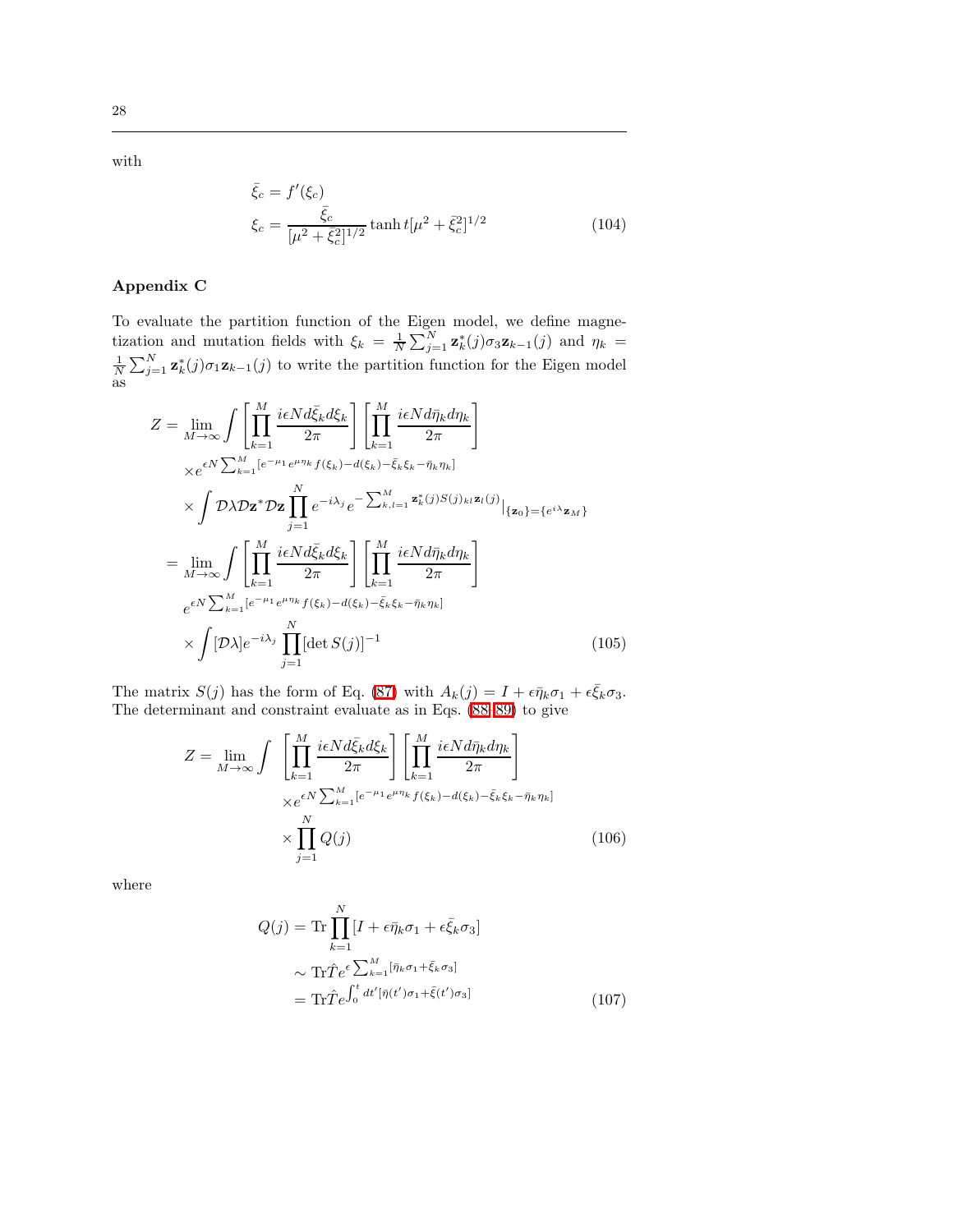# Appendix D

We here determine the fluctuation corrections to the mean excess replication rate per site,  $(\ln Z)/(tN)$ , in the Eigen model. We expand the action around the saddle point limit

<span id="page-28-0"></span>
$$
S[\bar{\xi}, \xi, \bar{\eta}, \eta] = S(\bar{\xi}_c, \xi_c, \bar{\eta}_c, \eta_c) + \frac{1}{2} \sum_{k,l=1}^{M} \left[ \frac{\partial^2 S}{\partial \xi_k \partial \xi_l} \Big|_{\bar{\xi}_c, \xi_c, \bar{\eta}_c, \eta_c} \delta \xi_k \delta \xi_l
$$
  
+  $2 \frac{\partial^2 S}{\partial \xi_k \partial \bar{\xi}_l} \Big|_{\bar{\xi}_c, \xi_c, \bar{\eta}_c, \eta_c} \delta \xi_k \delta \bar{\xi}_l + \frac{\partial^2 S}{\partial \bar{\xi}_k \partial \bar{\xi}_l} \Big|_{\bar{\xi}_c, \xi_c, \bar{\eta}_c, \eta_c} \delta \bar{\xi}_k \delta \bar{\xi}_l$   
+  $\frac{\partial^2 S}{\partial \eta_k \partial \eta_l} \Big|_{\bar{\xi}_c, \xi_c, \bar{\eta}_c, \eta_c} \delta \eta_k \delta \eta_l + 2 \frac{\partial^2 S}{\partial \eta_k \partial \bar{\eta}_l} \Big|_{\bar{\xi}_c, \xi_c, \bar{\eta}_c, \eta_c} \delta \eta_k \delta \bar{\eta}_l$   
+  $\frac{\partial^2 S}{\partial \bar{\eta}_k \partial \bar{\eta}_l} \Big|_{\bar{\xi}_c, \xi_c, \bar{\eta}_c, \eta_c} \delta \bar{\eta}_k \delta \bar{\eta}_l$   
+  $2 \frac{\partial^2 S}{\partial \xi_k \partial \bar{\eta}_l} \Big|_{\bar{\xi}_c, \xi_c, \bar{\eta}_c, \eta_c} \delta \xi_k \delta \bar{\eta}_l + 2 \frac{\partial^2 S}{\partial \eta_k \partial \bar{\xi}_l} \Big|_{\bar{\xi}_c, \xi_c, \bar{\eta}_c, \eta_c} \delta \eta_k \delta \bar{\xi}_l$   
+  $2 \frac{\partial^2 S}{\partial \xi_k \partial \eta_l} \Big|_{\bar{\xi}_c, \xi_c, \bar{\eta}_c, \eta_c} \delta \xi_k \delta \eta_l + 2 \frac{\partial^2 S}{\partial \bar{\eta}_k \partial \bar{\xi}_l} \Big|_{\bar{\xi}_c, \xi_c, \bar{\eta}_c, \eta_c} \delta \bar{\eta}_k \delta \bar{\xi}_l$  (108)

We find

$$
\frac{\partial^2 S}{\partial \xi_k \partial \xi_l}\Big|_{\bar{\xi}_c, \xi_c, \bar{\eta}_c, \eta_c} = -Ne^{-mu_1 + \mu \eta_c} f''(\xi_c) \delta_{kl} + N \epsilon d''(\xi_c) \delta_{kl}
$$
\n
$$
\frac{\partial^2 S}{\partial \xi_k \partial \eta_l}\Big|_{\bar{\xi}_c, \xi_c, \bar{\eta}_c, \eta_c} = -Ne\mu e^{-mu_1 + \mu \eta_c} f'(\xi_c) \delta_{kl}
$$
\n
$$
\frac{\partial^2 S}{\partial \eta_k \partial \eta_l}\Big|_{\bar{\xi}_c, \xi_c, \bar{\eta}_c, \eta_c} = -Ne\mu^2 e^{-mu_1 + \mu \eta_c} f(\xi_c) \delta_{kl}
$$
\n
$$
\frac{\partial^2 S}{\partial \xi_k \partial \bar{\xi}_l}\Big|_{\bar{\xi}_c, \xi_c, \bar{\eta}_c, \eta_c} = \epsilon N \delta_{kl}
$$
\n
$$
\frac{\partial^2 S}{\partial \eta_k \partial \bar{\eta}_l}\Big|_{\bar{\xi}_c, \xi_c, \bar{\eta}_c, \eta_c} = \epsilon N \delta_{kl}
$$
\n
$$
\frac{\partial^2 S}{\partial \bar{\xi}_k \partial \bar{\xi}_l}\Big|_{\bar{\xi}_c, \xi_c, \bar{\eta}_c, \eta_c} = -Ne^2 \frac{\text{Tr} \sigma_3 e^{\epsilon |l - k| (\bar{\eta}_c \sigma_1 + \bar{\xi}_c \sigma_3)} \sigma_3 e^{\epsilon (M - |l - k| (\bar{\eta}_c \sigma_1 + \bar{\xi}_c \sigma_3)}{(T \epsilon^{EM} (\bar{\eta}_c \sigma_1 + \bar{\xi}_c \sigma_3))} (1 - \delta_{kl}) + Ne^2 \left( \frac{\text{Tr} \sigma_3 e^{\epsilon M (\bar{\eta}_c \sigma_1 + \bar{\xi}_c \sigma_3)}}{\text{Tr} e^{\epsilon M (\bar{\eta}_c \sigma_1 + \bar{\xi}_c \sigma_3)}} \right)^2
$$
\n
$$
\frac{\partial^2 S}{\partial \bar{\eta}_k \partial \bar{\eta}_l}\Big|_{\bar{\xi}_c, \xi_c, \bar{\eta}_c, \eta_c} = -Ne^2 \frac{\text{Tr} \sigma_1 e^{\epsilon |l - k| (\bar{\eta}_c \sigma_1 + \bar{\eta}_c \sigma_3)}}{\text{Tr} e^{\epsilon M (\bar{\eta}_c \sigma_
$$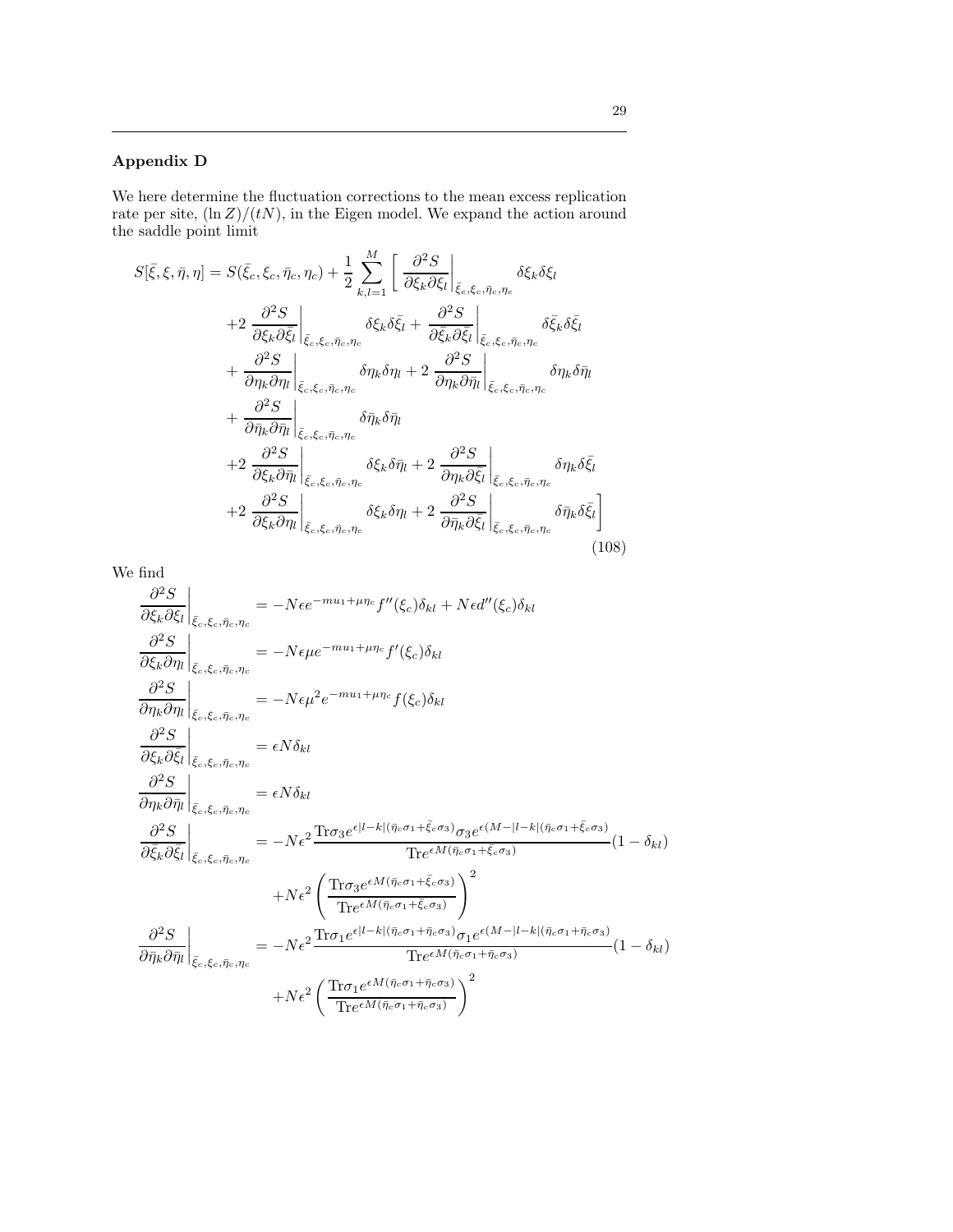$$
\frac{\partial^2 S}{\partial \bar{\eta}_k \partial \bar{\xi}_l} \Big|_{\bar{\xi}_c, \xi_c, \bar{\eta}_c, \eta_c, l \ge k} = -N\epsilon^2 \frac{\text{Tr}\sigma_3 e^{\epsilon(l-k)(\bar{\eta}_c \sigma_1 + \bar{\xi}_c \sigma_3)}\sigma_1 e^{\epsilon(M-l+k)(\bar{\eta}_c \sigma_1 + \bar{\xi}_c \sigma_3)}}{\text{Tr}e^{tM(\bar{\eta}_c \sigma_1 + \bar{\xi}_c \sigma_3)}}(1 - \delta_{kl})
$$
\n
$$
+N\epsilon^2 \left(\frac{\text{Tr}\sigma_1 e^{\epsilon M(\bar{\eta}_c \sigma_1 + \bar{\xi}_c \sigma_3)}}{\text{Tr}e^{\epsilon M(\bar{\eta}_c \sigma_1 + \bar{\xi}_c \sigma_3)}}\right) \left(\frac{\text{Tr}\sigma_3 e^{\epsilon M(\bar{\eta}_c \sigma_1 + \bar{\xi}_c \sigma_3)}}{\text{Tr}e^{\epsilon M(\bar{\eta}_c \sigma_1 + \bar{\xi}_c \sigma_3)}}\right)
$$
\n
$$
\frac{\partial^2 S}{\partial \bar{\eta}_k \partial \bar{\xi}_l} \Big|_{\bar{\xi}_c, \xi_c, \bar{\eta}_c, \eta_c, l \le k} = -N\epsilon^2 \frac{\text{Tr}\sigma_1 e^{\epsilon(k-l)(\bar{\eta}_c \sigma_1 + \bar{\xi}_c \sigma_3)}\sigma_3 e^{\epsilon(M-k+l)(\bar{\eta}_c \sigma_1 + \bar{\xi}_c \sigma_3)}}{\text{Tr}e^{tM(\bar{\eta}_c \sigma_1 + \bar{\xi}_c \sigma_3)}}(1 - \delta_{kl})
$$
\n
$$
+N\epsilon^2 \left(\frac{\text{Tr}\sigma_1 e^{\epsilon M(\bar{\eta}_c \sigma_1 + \bar{\xi}_c \sigma_3)}}{\text{Tr}e^{\epsilon M(\bar{\eta}_c \sigma_1 + \bar{\xi}_c \sigma_3)}}\right) \left(\frac{\text{Tr}\sigma_3 e^{\epsilon M(\bar{\eta}_c \sigma_1 + \bar{\xi}_c \sigma_3)}}{\text{Tr}e^{\epsilon M(\bar{\eta}_c \sigma_1 + \bar{\xi}_c \sigma_3)}}\right)
$$
\n(109)

The other two derivatives in Eq. [\(108\)](#page-28-0) are zero. We find

$$
\frac{\text{Tr}\sigma_3 e^{\epsilon M(\bar{\eta}_c \sigma_1 + \bar{\xi}_c \sigma_3)}}{\text{Tr}e^{\epsilon M(\bar{\eta}_c \sigma_1 + \bar{\xi}_c \sigma_3)}} = \frac{\bar{\xi}_c}{[\bar{\eta}_c^2 + \bar{\xi}_c^2]^{1/2}} \tanh t [\bar{\eta}_c^2 + \bar{\xi}_c^2]^{1/2}
$$
\n
$$
\sim \frac{\bar{\xi}_c}{[\bar{\eta}_c^2 + \bar{\xi}_c^2]^{1/2}} \text{ as } t \to \infty \tag{110}
$$

and

$$
\frac{\text{Tr}\sigma_{3}e^{\epsilon|l-k|(\bar{\eta}_{c}\sigma_{1}+\bar{\xi}_{c}\sigma_{3})}\sigma_{3}e^{\epsilon(M-|l-k|)(\bar{\eta}_{c}\sigma_{1}+\bar{\xi}_{c}\sigma_{3})}}{\text{Tr}e^{\epsilon M(\bar{\eta}_{c}\sigma_{1}+\bar{\xi}_{c}\sigma_{3})}}\n= \frac{\bar{\xi}_{c}^{2}}{\bar{\eta}_{c}^{2}+\bar{\xi}_{c}^{2}} + \frac{\bar{\eta}_{c}^{2}}{\bar{\eta}_{c}^{2}+\bar{\xi}_{c}^{2}} \frac{\cosh(t_{1}-t_{2})\sqrt{\bar{\eta}_{c}^{2}+\bar{\xi}_{c}^{2}}}{\cosh t\sqrt{\bar{\eta}_{c}^{2}+\bar{\xi}_{c}^{2}}} \n\sim \frac{\bar{\xi}_{c}^{2}}{\bar{\eta}_{c}^{2}+\bar{\xi}_{c}^{2}} + \frac{\bar{\eta}_{c}^{2}}{\bar{\eta}_{c}^{2}+\bar{\xi}_{c}^{2}} e^{(|t_{1}-t_{2}|-t)\sqrt{\bar{\eta}_{c}^{2}+\bar{\xi}_{c}^{2}}} \text{ as } t \to \infty
$$
\n(111)

where  $t_1 = \epsilon |l - k|$  and  $t_2 = \epsilon (M - |l - k|)$ . We find

$$
\frac{\partial^2 S}{\partial \bar{\xi}_k \partial \bar{\xi}_l} = -N\epsilon^2 \frac{\bar{\eta}_c^2}{\bar{\eta}_c^2 + \bar{\xi}_c^2} M'_{kl} + N\epsilon^2 \delta_{kl}
$$
(112)

where

$$
M'_{kl} = e^{\epsilon[|M-2|l-k||-M]}\sqrt{\bar{\eta}_c^2 + \bar{\xi}_c^2}
$$
\n(113)

The other traces evaluate as

$$
\frac{\text{Tr}\sigma_1 e^{\epsilon M(\bar{\eta}_c \sigma_1 + \bar{\xi}_c \sigma_3)}}{\text{Tr}e^{\epsilon M(\bar{\eta}_c \sigma_1 + \bar{\xi}_c \sigma_3)}} = \frac{\bar{\eta}_c}{[\bar{\eta}_c^2 + \bar{\xi}_c^2]^{1/2}} \tanh t [\bar{\eta}_c^2 + \bar{\xi}_c^2]^{1/2}
$$
\n
$$
\sim \frac{\bar{\eta}_c}{[\bar{\eta}_c^2 + \bar{\xi}_c^2]^{1/2}} \text{ as } t \to \infty \tag{114}
$$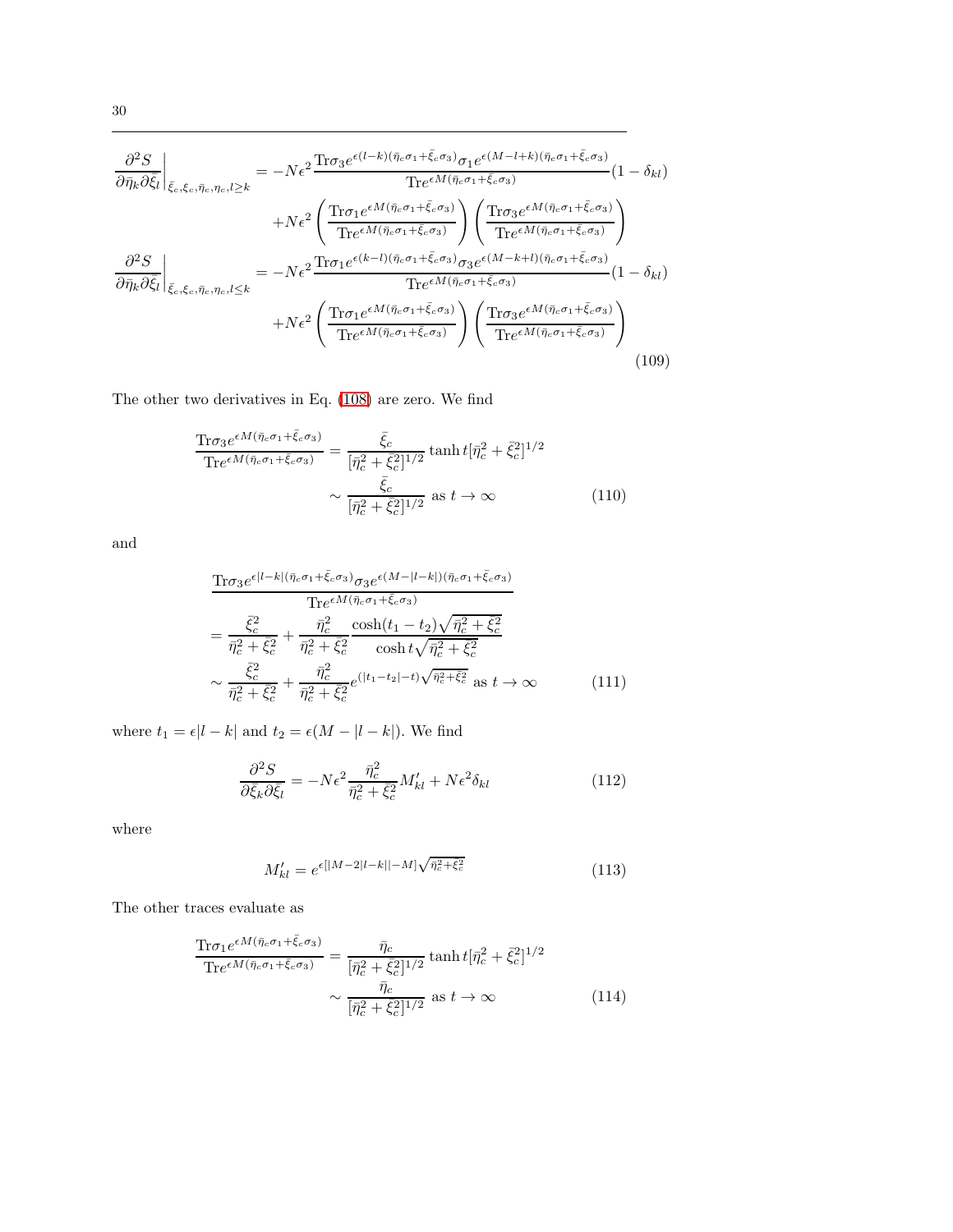and

$$
\frac{\text{Tr}\sigma_1 e^{\epsilon|l-k|(\bar{\eta}_c\sigma_1+\bar{\xi}_c\sigma_3)}\sigma_1 e^{\epsilon(M-|l-k|)(\bar{\eta}_c\sigma_1+\bar{\xi}_c\sigma_3)}}{\text{Tr}e^{\epsilon M(\bar{\eta}_c\sigma_1+\bar{\xi}_c\sigma_3)}}\n=\frac{\bar{\eta}_c^2}{\bar{\eta}_c^2+\bar{\xi}_c^2}+\frac{\xi_c^2}{\bar{\eta}_c^2+\bar{\xi}_c^2}\frac{\cosh(t_1-t_2)\sqrt{\bar{\eta}_c^2+\bar{\xi}_c^2}}{\cosh t\sqrt{\bar{\eta}_c^2+\bar{\xi}_c^2}}\n\sim\frac{\bar{\eta}_c^2}{\bar{\eta}_c^2+\bar{\xi}_c^2}+\frac{\xi_c^2}{\bar{\eta}_c^2+\bar{\xi}_c^2}e^{(|t_1-t_2|-t)\sqrt{\bar{\eta}_c^2+\bar{\xi}_c^2}}\text{ as }t\to\infty
$$
\n(115)

We also find

$$
\frac{\text{Tr}\sigma_1 e^{t_1(\bar{\eta}_c\sigma_1 + \bar{\xi}_c\sigma_3)}\sigma_3 e^{t_2(\bar{\eta}_c\sigma_1 + \bar{\xi}_c\sigma_3)}}{\text{Tr}e^{t(\bar{\eta}_c\sigma_1 + \bar{\xi}_c\sigma_3)}} = \frac{\text{Tr}\sigma_3 e^{t_2(\bar{\eta}_c\sigma_1 + \bar{\xi}_c\sigma_3)}\sigma_1 e^{t_1(\bar{\eta}_c\sigma_1 + \bar{\xi}_c\sigma_3)}}{\text{Tr}e^{t(\bar{\eta}_c\sigma_1 + \bar{\xi}_c\sigma_3)}} = \frac{\bar{\eta}_c \bar{\xi}_c}{\bar{\eta}_c^2 + \bar{\xi}_c^2} - \frac{\bar{\eta}_c \bar{\xi}_c}{\bar{\eta}_c^2 + \bar{\xi}_c^2} \frac{\cosh(t_1 - t_2)\sqrt{\bar{\eta}_c^2 + \bar{\xi}_c^2}}{\cosh t \sqrt{\bar{\eta}_c^2 + \bar{\xi}_c^2}} = \frac{\bar{\eta}_c \bar{\xi}_c}{\bar{\eta}_c^2 + \bar{\xi}_c^2} - \frac{\bar{\eta}_c \bar{\xi}_c}{\bar{\eta}_c^2 + \bar{\xi}_c^2} e^{(|t_1 - t_2| - t)\sqrt{\bar{\eta}_c^2 + \bar{\xi}_c^2}} \text{ as } t \to \infty \tag{116}
$$

We, thus, have

$$
\frac{\partial^2 S}{\partial \bar{\eta}_k \partial \bar{\eta}_l} = -N\epsilon^2 \frac{\bar{\xi}_c^2}{\bar{\eta}_c^2 + \bar{\xi}_c^2} M'_{kl} + N\epsilon^2 \delta_{kl} \tag{117}
$$

and

$$
\frac{\partial^2 S}{\partial \bar{\eta}_k \partial \bar{\xi}_l} = \frac{\partial^2 S}{\partial \bar{\eta}_l \partial \bar{\xi}_k} = N \epsilon^2 \frac{\bar{\xi}_c \bar{\eta}_c}{\bar{\eta}_c^2 + \bar{\xi}_c^2} M'_{kl} \tag{118}
$$

With these results, letting primes denote the fluctuation variables, and setting  $\mu_1 = \mu$ , the partition function becomes

$$
Z = e^{-S(\bar{\xi}_c, \xi_c, \bar{\eta}_c, \eta_c)} \lim_{M \to \infty} \int \left[ \prod_{k=1}^M \frac{i\epsilon N d\bar{\xi}'_k d\xi'_k}{2\pi} \right] \left[ \prod_{k=1}^M \frac{i\epsilon N d\bar{\eta}'_k d\eta'_k}{2\pi} \right]
$$
  
\n
$$
\times e^{\frac{1}{2}\epsilon N} \sum_{k=1}^M \left[ e^{\mu(\eta_c - 1)} f''(\xi_c) \xi'_k^2 - d''(\xi_c) \xi'_k^2 + 2\mu e^{\mu(\eta_c - 1)} f'(\xi_c) \xi'_k \eta'_k \right]
$$
  
\n
$$
\times e^{\frac{1}{2}\epsilon N} \sum_{k=1}^M \left[ \mu^2 e^{\mu(\eta_c - 1)} f(\xi_c) \eta'_k^2 - 2\bar{\xi}'_k \xi'_k - 2\bar{\eta}'_k \eta'_k \right]
$$
  
\n
$$
\times e^{\frac{1}{2}\epsilon^2 N} \sum_{k,l=1}^M \left[ \bar{\eta}_c^2 \bar{\xi}'_k \bar{\xi}'_l - 2\bar{\eta}_c \bar{\xi}_c \bar{\eta}'_k \bar{\xi}'_l + \bar{\xi}_c^2 \bar{\eta}'_k \bar{\eta}'_l \right] \frac{M'_{kl}}{\bar{\eta}_c^2 + \bar{\xi}_c^2}
$$
  
\n
$$
\times e^{-\frac{1}{2}\epsilon^2 N} \sum_{k,l=1}^M \left[ \bar{\xi}'_k \bar{\xi}'_l + \bar{\eta}'_k \bar{\eta}'_l \right] \delta_{kl}
$$
  
\n(119)

We remove the primes, letting  $\bar{\eta}'_k = \bar{\eta}_k / \sqrt{\epsilon N}$ ,  $\eta'_k = -i\eta_k / \sqrt{\epsilon N}$ ,  $\bar{\xi}'_k = \bar{\xi}_k / \sqrt{\epsilon N}$ , and  $\xi'_k = -i\xi_k/\sqrt{\epsilon N}$ , to find

$$
Z = e^{-S(\bar{\xi}_c, \xi_c, \bar{\eta}_c, \eta_c)} \lim_{M \to \infty} \int \left[ \prod_{k=1}^M \frac{d\bar{\xi}_k d\xi_k}{2\pi} \right] \left[ \prod_{k=1}^M \frac{d\bar{\eta}_k d\eta_k}{2\pi} \right] \times e^{-\frac{1}{2} \sum_{k=1}^M [e^{\mu(\eta_c - 1)} f'(\xi_c) \xi_k^2 - d'(\xi_c) \xi_k^2 + 2\mu e^{\mu(\eta_c - 1)} f'(\xi_c) \xi_k \eta_k} ]
$$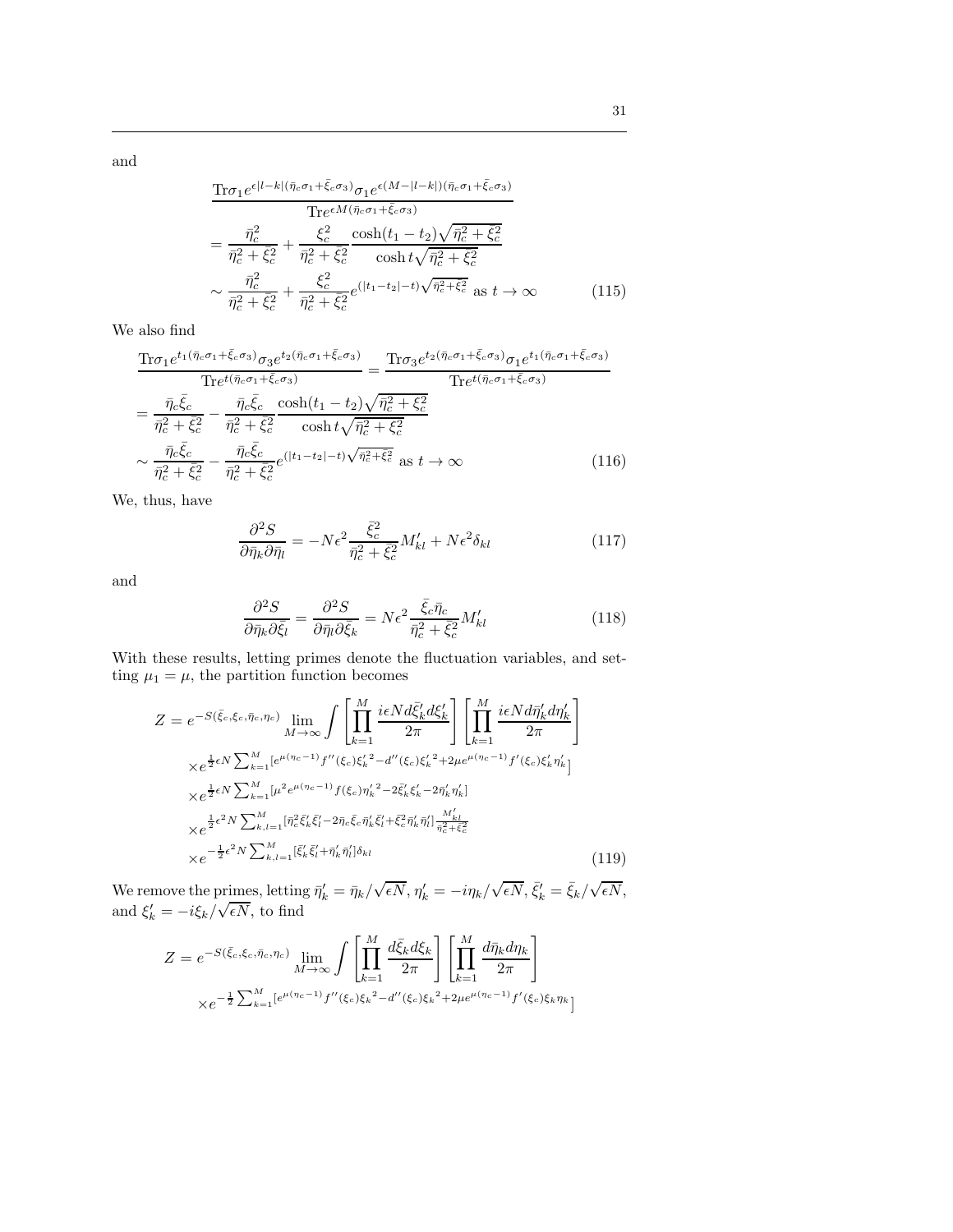$$
\times e^{-\frac{1}{2}\sum_{k=1}^{M}[\mu^{2}e^{\mu(\eta_{c}-1)}f(\xi_{c})\eta_{k}^{2}-2i\xi_{k}\xi_{k}-2i\bar{\eta}_{k}\eta_{k}]}
$$
  
\n
$$
\times e^{\frac{1}{2}\epsilon\sum_{k,l=1}^{M}[\bar{\eta}_{c}^{2}\bar{\xi}_{k}\bar{\xi}_{l}-2\bar{\eta}_{c}\bar{\xi}_{c}\bar{\eta}_{k}\bar{\xi}_{l}+\bar{\xi}_{c}^{2}\bar{\eta}_{k}\bar{\eta}_{l}]\frac{M'_{kl}}{\bar{\eta}_{c}^{2}+\bar{\xi}_{c}^{2}}}
$$
  
\n
$$
\times e^{-\frac{1}{2}\epsilon N\sum_{k,l=1}^{M}[\bar{\xi}_{k}\bar{\xi}_{l}+\bar{\eta}_{k}\bar{\eta}_{l}]\delta_{kl}}
$$
\n(120)

We let  $\mathbf{x}_k = (\xi_k, \eta_k)$ . We denote the summand that does not involve bars as  $-\frac{1}{2}\mathbf{x}_{k}^{\top}B^{\top}B\mathbf{x}_{k}$ ; that is  $B^{\top}B = e^{\mu(\eta_{c}-1)}\left(\begin{array}{cc}f''(\xi_{c}) & \mu f'(\xi_{c})\\uf'(\xi_{c}) & u^{2}f(\xi_{c})\end{array}\right)$  $\mu f'(\xi_c)\mu^2 f(\xi_c)$  $\setminus$ −  $\left(\begin{array}{cc} d''(\xi_c) & 0\\ 0 & 0 \end{array}\right).$ We let  $\mathbf{y}_k = B\mathbf{x}_k$  and  $\bar{\mathbf{y}}_k = B^{-1} \bar{\mathbf{x}}_k$ . We note  $\bar{\mathbf{x}}_k \cdot \mathbf{x}_k = \bar{\mathbf{y}}_k \cdot \mathbf{y}_k$ . We let  $C=\frac{1}{\sqrt{2}}$ 2  $\int \bar{\eta}_c - \bar{\xi}_c$  $\bar{\eta}_c - \bar{\bar{\xi}}_c$ . The partition function, thus, becomes

<span id="page-31-0"></span>
$$
Z = e^{-S(\bar{\xi}_c, \xi_c, \bar{\eta}_c, \eta_c)} \lim_{M \to \infty} \int \left[ \prod_{k=1}^{M} \frac{dy_k}{2\pi} \right] \left[ \prod_{k=1}^{M} \frac{d\bar{y}_k}{2\pi} \right] e^{-\frac{1}{2} \sum_{k=1}^{M} [y_1_k^2 + y_2_k^2 - 2i\bar{y}_k \cdot y_k]}
$$
  
\n
$$
\times e^{\frac{1}{2}\epsilon \sum_{k,l=1}^{M} [\bar{y}_k^{\top} B C^{\top} C B^{\top} \bar{y}_l \frac{M'_{kl}}{\bar{\eta}_c^2 + \bar{\xi}_c^2} - \delta_{kl} \bar{y}_k^{\top} B B^{\top} \bar{y}_l]}
$$
  
\n
$$
= e^{-S(\bar{\xi}_c, \xi_c, \bar{\eta}_c, \eta_c)} \lim_{M \to \infty} \int \left[ \prod_{k=1}^{M} \frac{d\bar{y}_k}{2\pi} \right] e^{-\frac{1}{2} \sum_{k=1}^{M} [\bar{y}_k^2 + \bar{y}_2^2]}
$$
  
\n
$$
\times e^{\frac{1}{2}\epsilon \sum_{k,l=1}^{M} [\bar{y}_k^{\top} B C^{\top} C B^{\top} \bar{y}_l \frac{M'_{kl}}{\bar{\eta}_c^2 + \bar{\xi}_c^2} - \delta_{kl} \bar{y}_k^{\top} B B^{\top} \bar{y}_l]}
$$
  
\n
$$
= e^{-S(\bar{\xi}_c, \xi_c, \bar{\eta}_c, \eta_c)} \lim_{M \to \infty} \int \left[ \prod_{k=1}^{M} \frac{d\bar{y}_k}{2\pi} \right] e^{-\frac{1}{2} \sum_{k,l=1}^{M} \bar{y}_k^{\top} F'_{kl} \bar{y}_l}
$$
  
\n
$$
= e^{-S(\bar{\xi}_c, \xi_c, \bar{\eta}_c, \eta_c)} (\det F'')^{-1/2}
$$
  
\n(121)

where

$$
F_{kl}^{\prime\prime} = \delta_{kl}I - \epsilon \frac{M_{kl}^{\prime}}{\bar{\eta}_c^2 + \bar{\xi}_c^2} BC^{\top} C B^{\top} + \epsilon \delta_{kl} BB^{\top}
$$

$$
= F_{kl}^{\prime\prime\prime} + \epsilon \delta_{kl} BB^{\top}
$$
(122)

<span id="page-31-1"></span>We note

$$
\det F'' = (\det \left[ I + \epsilon BB^{\top} I - \epsilon \frac{M'_{kl}}{\bar{\eta}_c^2 + \bar{\xi}_c^2} BC^{\top} C B^{\top} \right])
$$
  
\n
$$
= (\det [I + \epsilon BB^{\top}]) \left( \det \left[ I - \epsilon \frac{M'_{kl}}{\bar{\eta}_c^2 + \bar{\xi}_c^2} BC^{\top} C B^{\top} (I + \epsilon BB^{\top})^{-1} \right] \right)
$$
  
\n
$$
\sim (\det F''') [\det (\delta_{kl} + \epsilon BB^{\top} \delta_{kl})]
$$
  
\n
$$
= (\det F''') e^{\text{Tr} \ln(\delta_{kl} + \epsilon BB^{\top} \delta_{kl})}
$$
  
\n
$$
\sim (\det F''') e^{\text{Tr} \epsilon BB^{\top} \delta_{kl}}
$$
  
\n
$$
= (\det F''') e^{\text{Tr} \epsilon BB^{\top} \delta_{kl}}
$$
  
\n
$$
= (\det F''') e^{\text{Tr} \epsilon B^{\top} B}
$$
  
\n
$$
= (\det F''') e^{\text{tr} \epsilon \mu (\eta_c - 1)} [f''(\xi_c) + \mu^2 f(\xi_c)] - t d''(\xi_c)
$$
 (123)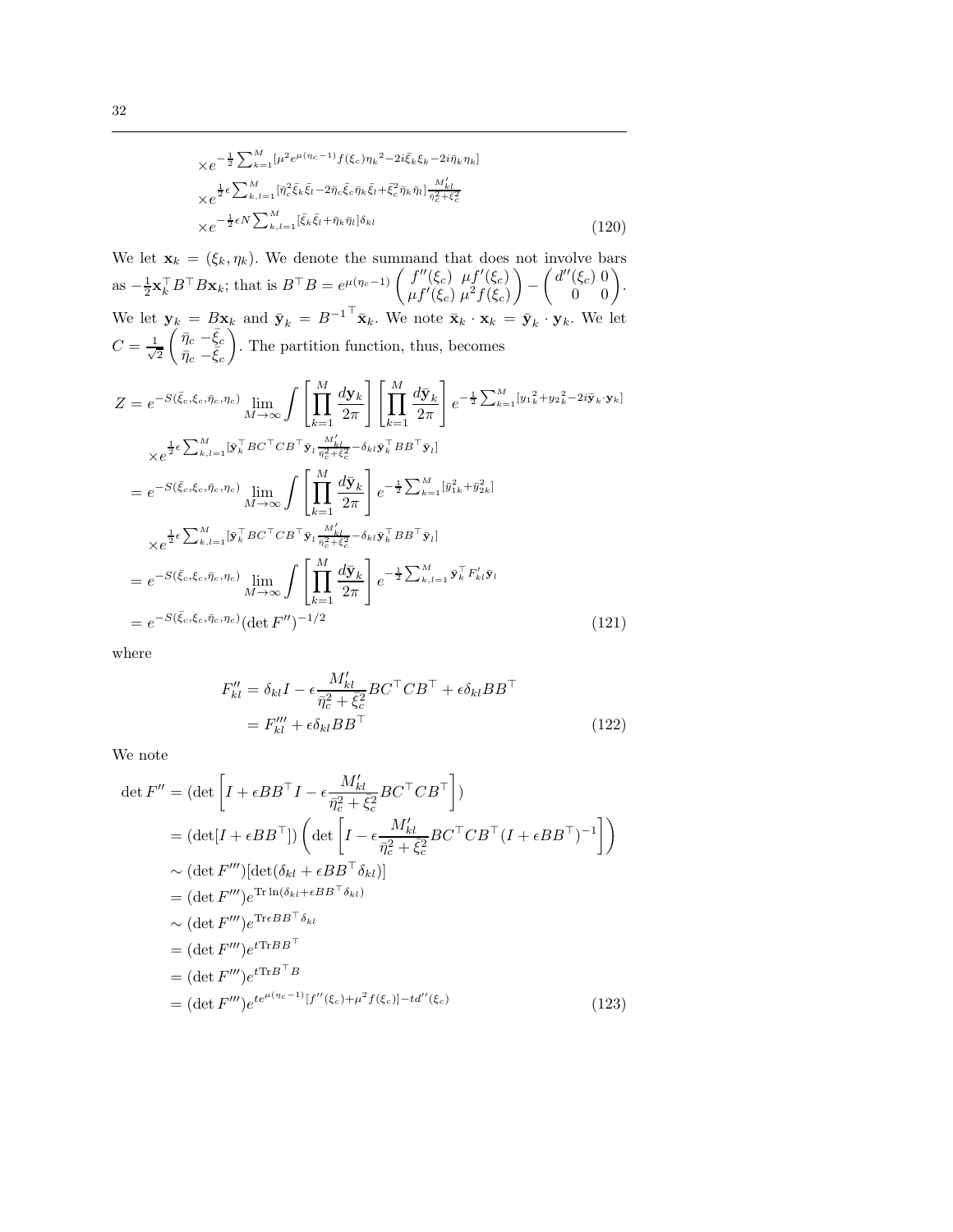To evaluate  $\det F'''$  we again use Fourier space. We note

$$
\hat{F}'''(k) = I - BC^{\top}CB^{\top} \frac{4\epsilon^2}{b'} \frac{1}{4b'^2 \epsilon^2 + k^2}
$$
\n(124)

where

$$
b' = [\bar{\eta}_c^2 + \bar{\xi}_c^2]^{1/2}
$$
  
= 
$$
\frac{\mu e^{-\mu} e^{\mu \eta_c} f(\xi_c)}{\sqrt{1 - \xi_c^2}}
$$
  
= 
$$
\frac{\mu e^{-\mu} e^{\mu} \sqrt{1 - \xi_c^2} f(\xi_c)}{\sqrt{1 - \xi_c^2}}
$$
(125)

We find

$$
\det F''' = \prod_{k} \det \hat{F}'''(k)
$$
  
= 
$$
\prod_{k} \det \left( I - BC^{\top}CB^{\top} \frac{4\epsilon^{2}}{b'} \frac{1}{4b'^{2}\epsilon^{2} + k^{2}} \right)
$$
  

$$
\sim \prod_{k} \left( 1 - \frac{4\epsilon^{2}a'}{b'} \frac{1}{4b'^{2}\epsilon^{2} + k^{2}} \right) \text{ as } t \to \infty
$$
 (126)

<span id="page-32-0"></span>where

$$
a' = \text{Tr} BC^{\top} C B^{\top} = \text{Tr} C B^{\top} B C^{\top}
$$
  
\n
$$
= e^{\mu(\eta_c - 1)} \left[ \bar{\eta}_c^2 [f''(\xi_c) - d''(\xi_c) e^{\mu(1 - \eta_c)}] - 2 \bar{\eta}_c \bar{\xi}_c \mu f'(\xi_c) + \bar{\xi}_c^2 \mu^2 f(\xi_c) \right]
$$
  
\n
$$
= e^{\mu(\eta_c - 1)} b'^2 \left[ \eta_c^2 [f''(\xi_c) - d''(\xi_c) e^{\mu(1 - \eta_c)}] - 2 \eta_c \xi_c \mu f'(\xi_c) + \xi_c^2 \mu^2 f(\xi_c) \right]
$$
  
\n
$$
= b'^2 c'
$$
  
\n
$$
c' = e^{-\mu} e^{\mu \sqrt{1 - \xi_c^2}} \left[ (1 - \xi_c^2) [f''(\xi_c) - e^{\mu} e^{-\mu \sqrt{1 - \xi_c^2}} d''(\xi_c) ] - 2\mu \sqrt{1 - \xi_c^2} \xi_c f'(\xi_c) + \mu^2 \xi_c^2 f(\xi_c) \right]
$$
  
\n(127)

<span id="page-32-1"></span>From Eq. [\(102\)](#page-26-1), we find

$$
\det F''' = \frac{\left(\sinh t \sqrt{{b'}^2 - a'/b'}\right)^2}{\left(\sinh b't\right)^2} \sim e^{-2t \left[b' - \left[b'^2 - a'/b'\right]^{1/2}\right]}
$$
(128)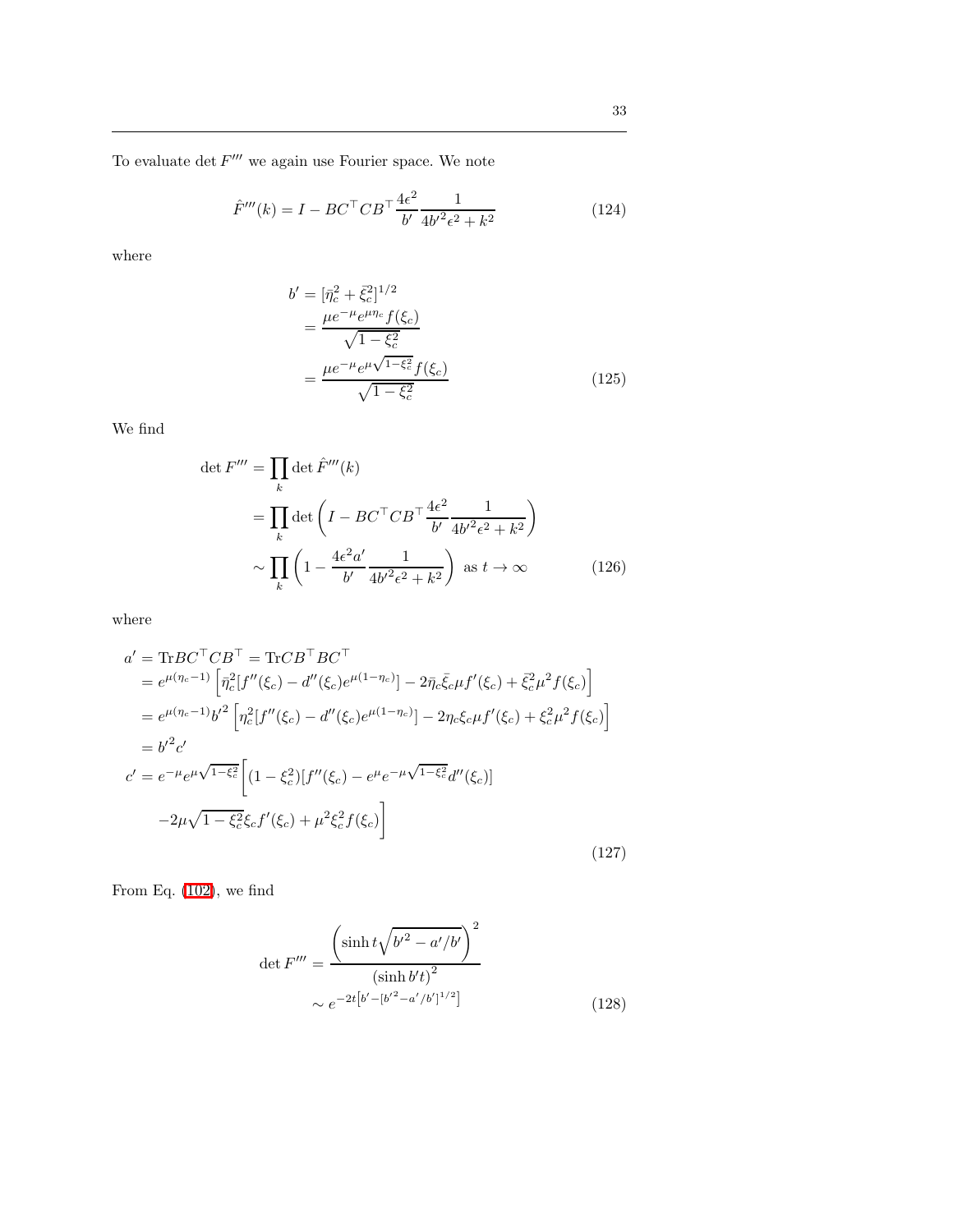<span id="page-33-0"></span>Using Eqs. [\(47\)](#page-12-2), [\(52\)](#page-13-0), [\(53\)](#page-13-1), [\(55\)](#page-13-2), [\(56\)](#page-14-1), [\(54\)](#page-13-3), [\(121\)](#page-31-0), [\(123\)](#page-31-1), and [\(128\)](#page-32-1) we find the mean excess replication rate at long times becomes

$$
\frac{\ln Z}{tN} = e^{\mu(\eta_c - 1)} f(\xi_c) - d(\xi_c) - \bar{\xi}_c \xi_c - \bar{\eta}_c \eta_c + \sqrt{\bar{\eta}_c^2 + \bar{\xi}_c^2} + \frac{1}{N} b' \left[ 1 - \left[ 1 - a'/b'^3 \right]^{1/2} \right]
$$
\n(129)

# Appendix E

In this Appendix, we evaluate the functional integral expression of the full probability distribution function for the parallel model. Here Z has the form

$$
Z = \lim_{M \to \infty} \int \left[ \prod_{k=1}^{M} \frac{i\epsilon N d\bar{\xi}_{k} d\xi_{k}}{2\pi} \right] e^{\epsilon \sum_{k=1}^{M} [Nf(\xi_{k}) - N\bar{\xi}_{k}\xi_{k} - N\mu + \Delta f]} \times \int \left[ \prod_{k=0}^{M} \prod_{j=1}^{N} \frac{dz_{k}^{*}(j) dz_{k}(j)}{\pi^{2}} \right] e^{-\sum_{k,l=0}^{M} \mathbf{z}_{k}^{*}(j) S_{kl}(j) \mathbf{z}_{l}(j)} \times e^{\sum_{j=1}^{N} [J^{*}(j) \cdot \mathbf{z}_{M}(j) + \mathbf{J}_{0}(j) \cdot \mathbf{z}_{0}^{*}(j)]} = \int \left[ \prod_{k=1}^{M} \frac{i\epsilon N d\bar{\xi}_{k} d\xi_{k}}{2\pi} \right] e^{\epsilon \sum_{k=1}^{M} [Nf(\xi_{k}) - N\bar{\xi}_{k}\xi_{k} - N\mu + \Delta f]} \times e^{\sum_{j=1}^{N} J_{0}(j) S_{0M}^{-1}(j) J^{*}(j)} \prod_{j=1}^{N} [\det S(j)]^{-1}
$$
(130)

where the matrix  $S(j)$  has the form

$$
S(j) = \begin{pmatrix} I & 0 & 0 & \dots & 0 \\ -A_1(j) & I & 0 & \dots & 0 \\ 0 & -A_2(j) & I & \dots & 0 \\ & & & \ddots & \\ 0 & & & \dots & -A_M(j) & I \end{pmatrix}
$$
(131)

Equation [\(59\)](#page-15-1) evaluates as

$$
P(\{\mathbf{n}\},t) = \lim_{M \to \infty} \int \left[ \prod_{k=1}^{M} \frac{i\epsilon N d\xi_k d\xi_k}{2\pi} \right] e^{\epsilon \sum_{k=1}^{M} [Nf(\xi_k) - N\bar{\xi}_k \xi_k - N\mu + \Delta f]}
$$

$$
\times \sum_{\{\mathbf{n}_0\}} P(\{\mathbf{n}_0\}) \prod_{j=1}^{N} \{[Q(j)]_{\alpha_0(j)\alpha(j)}\}
$$
(132)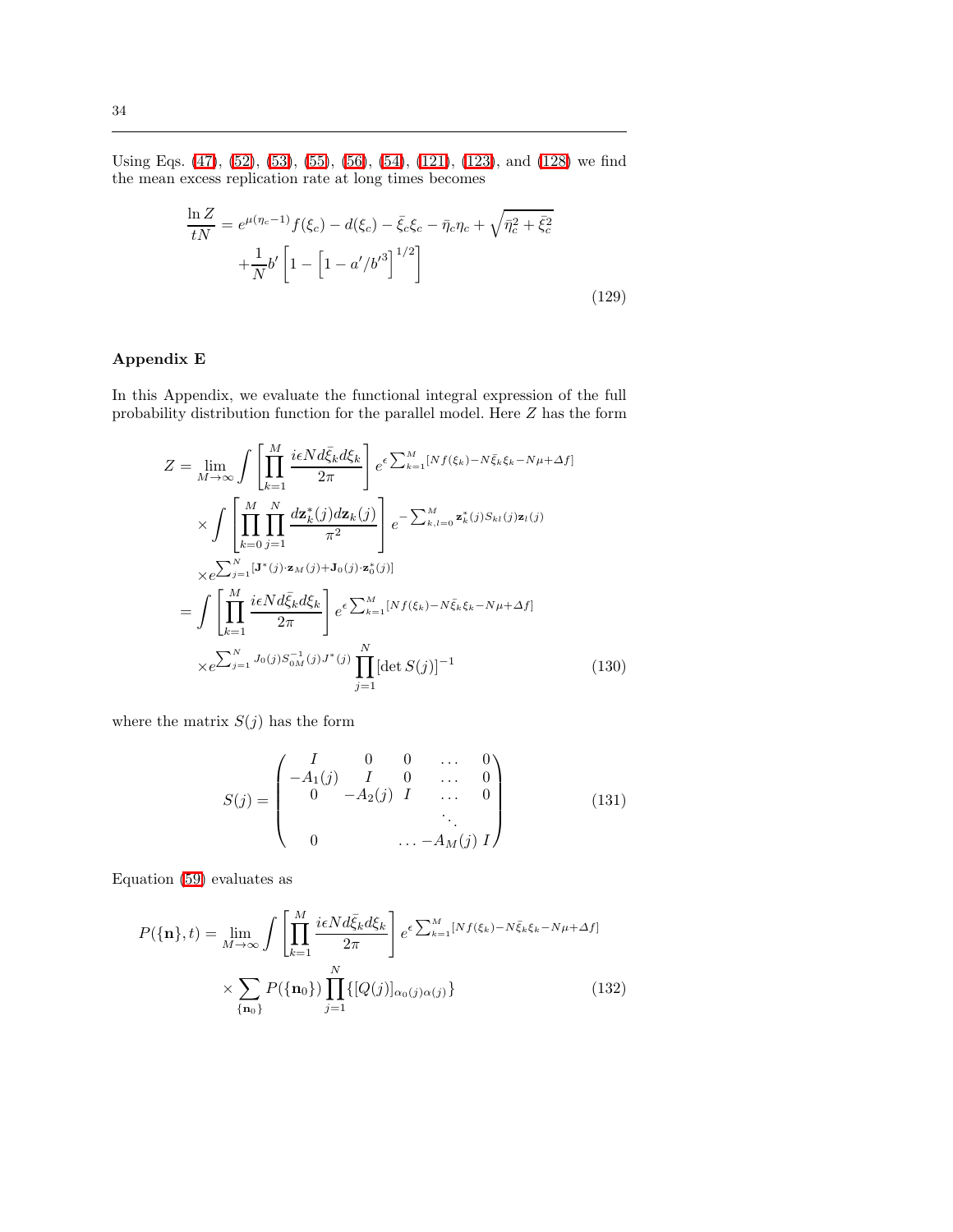where

$$
Q(j) = \prod_{k=1}^{M} [I + \epsilon \mu \sigma_1 + \epsilon \bar{\xi}_k \sigma_3]
$$
  
\n
$$
\sim \hat{T} e^{\epsilon \sum_{k=1}^{M} [\mu \sigma_1 + \bar{\xi}_k \sigma_3]}
$$
  
\n
$$
= \hat{T} e^{\int_0^t dt' [\mu \sigma_1 + \bar{\xi}(t') \sigma_3]}
$$
\n(133)

# Appendix F

<span id="page-34-2"></span>In this Appendix, we evaluate the expressions necessary to determine the parallel model distribution function in the Gaussian central region. We define  $u_* = \lim_{N \to \infty} \langle u \rangle$  and  $u = u_* + \delta u$ . We note that  $\xi_k = \xi(t')$  satisfies

$$
\xi(t') = u_*, t' = 0
$$
  
\n
$$
\xi(t') = \xi_c, 1 \ll t' \ll t
$$
  
\n
$$
\xi(t') = u, t' = t
$$
\n(134)

<span id="page-34-1"></span>We note that to  $O(\delta u^2)$ 

$$
\xi(u_* + \delta u, t') = \xi(u_*, t' + \delta t)
$$
\n(135)

<span id="page-34-0"></span>in the range  $1 \ll t'$ , where

$$
\delta t = -\frac{\delta u}{2\mu u_*} + \frac{\mu - f'(u_*)/u_*}{(2\mu u_*)^2} \delta u^2 \tag{136}
$$

because the differential equation

$$
\frac{d\xi(t')}{dt'} = \mu(1+u)\langle\sigma_2(k)\rangle_+ + \mu(1-u)\langle\sigma_2(k)\rangle_-\tag{137}
$$

is invariant under this shift, and the boundary condition  $\xi(t) = u_* + \delta u$  is satisfied to  $O(\delta u^2)$  with the chosen value of  $\delta t$ , Eq. [\(136\)](#page-34-0). We now evaluate Eq. [\(62\)](#page-16-0) to  $O(\delta u^2)$ . Using the shift property [\(135\)](#page-34-1) and conditions [\(134\)](#page-34-2), we find to  $O(\delta u^2)$ 

$$
\int_0^t [f(t') - \bar{\xi}(t')\xi(t') - \mu]dt' = (\text{const}) - \delta t f(\xi_c) + \delta t \frac{f(u_*) + f(u_* + \delta u)}{2}
$$

$$
+ \delta t[\xi_c f'(\xi_c)] - \delta t \frac{u_* f'(u_*) + (u_* + \delta u) f'(u_* + \delta u_*)}{2}
$$
(138)

<span id="page-34-3"></span>and

$$
-\frac{1+u}{2}\ln\frac{1+u}{2} - \frac{1-u}{2}\ln\frac{1-u}{2} = -\frac{1+u_*}{2}\ln\frac{1+u_*}{2} - \frac{1-u_*}{2}\ln\frac{1-u_*}{2} - \delta u\ln\frac{1+u_*}{1-u_*} - \frac{\delta u^2}{2}\frac{1}{1-u_*^2}
$$
(139)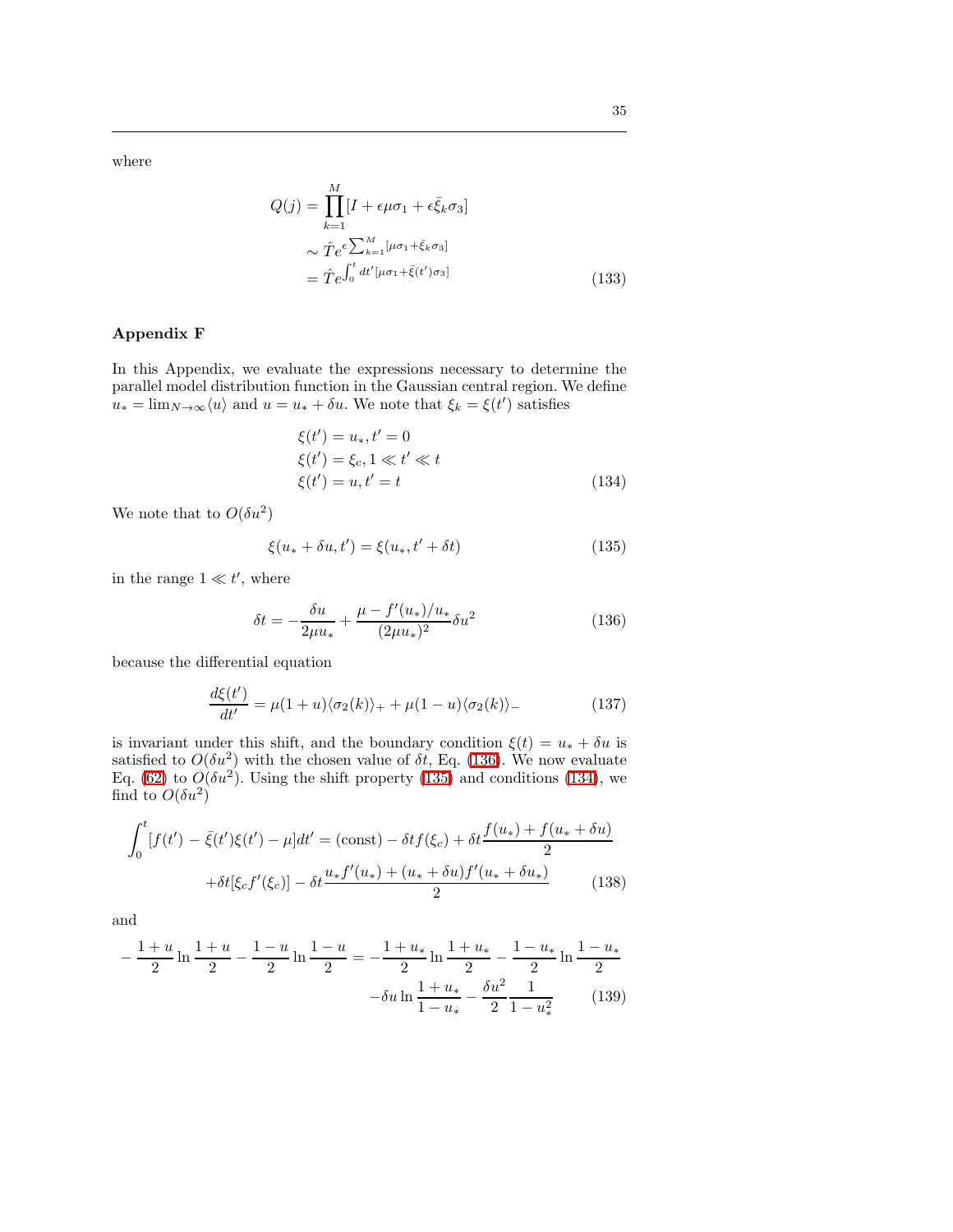<span id="page-35-0"></span>Using the shift property [\(135\)](#page-34-1) and boundary conditions [\(134\)](#page-34-2), we find to  $O(\delta u^2)$ 

$$
\frac{[Q(u_* + \delta u)]_+}{Q_*} = e^{-\lambda^* \delta t} \left[ \frac{1 + u_*}{2} + \delta t \left( \frac{1 - u_*}{2} \mu + \frac{1 + u_*}{2} f'(u_*) \right) + \frac{\delta t^2}{2} \frac{1 + u_*}{2} \left( -2\mu u_* f''(u_*) + \mu^2 + f'(u_*)^2 \right) \right] \tag{140}
$$

<span id="page-35-1"></span>and

$$
\frac{[Q(u_* + \delta u)]_+}{Q_*} = e^{-\lambda^* \delta t} \left[ \frac{1 - u_*}{2} + \delta t \left( \frac{1 + u_*}{2} \mu - \frac{1 - u_*}{2} f'(u_*) \right) + \frac{\delta t^2}{2} \frac{1 - u_*}{2} \left( 2\mu u_* f''(u_*) + \mu^2 + f'(u_*)^2 \right) \right]
$$
(141)

where  $\lambda_* = \sqrt{\mu^2 + \bar{\xi}_c^2}$ .

# Appendix G

In this Appendix, we evaluate the expressions necessary to determine the Eigen model distribution function in the Gaussian central region. We note that to  $O(\delta t^2)$ 

$$
\xi(u_* + \delta u, t') = \xi(u_*, t' + \delta t)
$$
  

$$
\eta(u_* + \delta u, t') = \eta(u_*, t' + \delta t)
$$
 (142)

<span id="page-35-3"></span>in the range  $1 \ll t'$ , where

$$
\delta t = -\frac{\delta u}{2\mu u_* f(u_*)} + \frac{d'(u_*) - f'(u_*) + \mu u_* f(u_*) + \mu u_*^2 d'(u_*)}{u_* [2\mu u_* f(u_*)]^2} \delta u^2
$$
(143)

<span id="page-35-2"></span>because the differential equation

$$
\frac{d\xi(t')}{dt'} = \bar{\eta}(t')(1+u)\langle\sigma_2(k)\rangle_+ + \bar{\eta}(t')(1-u)\langle\sigma_2(k)\rangle_-\tag{144}
$$

is invariant under this shift, and the boundary condition  $\xi(t) = u_* + \delta u$  is satisfied to  $O(\delta u^2)$  with the chosen value of  $\delta t$ , Eq. [\(143\)](#page-35-2).

Using the shift property [\(142\)](#page-35-3) we find to  $O(\delta u^2)$ 

$$
\int_{0}^{t} [e^{-\mu + \mu \eta(t')} f(\xi(t')) - d(\xi(t'))] dt'
$$
\n
$$
= (\text{const}) - \delta t [e^{-\mu + \mu \eta_c} f(\xi_c) - d(\xi_c)] + \delta t [f(u_*) - d(u_*)]
$$
\n
$$
+ \frac{\delta t \delta u}{2} \left[ f'(u_*) - d'(u_*) + \mu f(u_*) \left. \frac{d\eta}{du} \right|_{*,t} \right]
$$
\n
$$
= (\text{const}) + O(\delta u^3)
$$
\n(145)